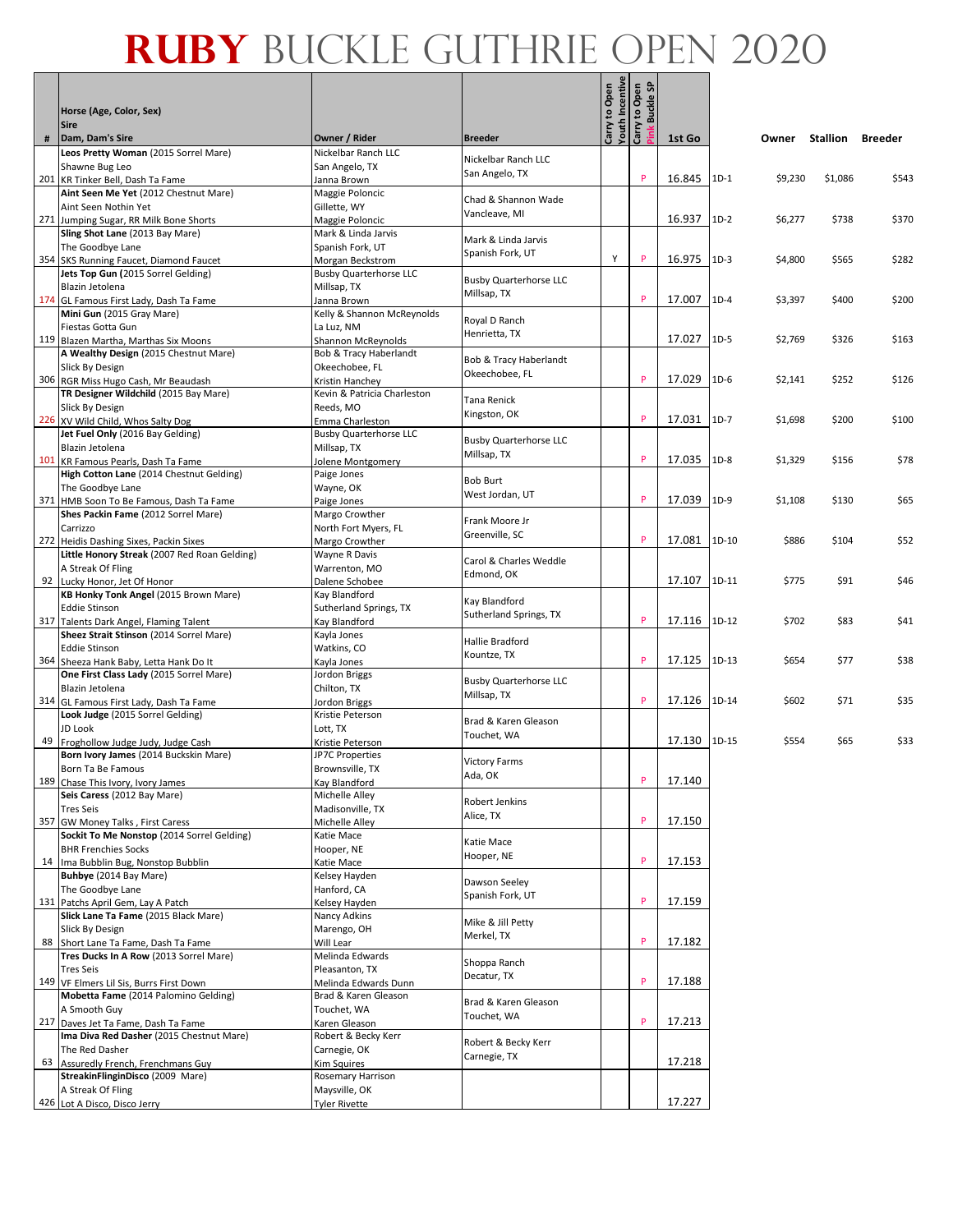|    | Horse (Age, Color, Sex)<br><b>Sire</b>                                    |                                                |                                                | Youth Incentive<br>Carry to Open | <b>Buckle SP</b><br>Carry to Open |        |
|----|---------------------------------------------------------------------------|------------------------------------------------|------------------------------------------------|----------------------------------|-----------------------------------|--------|
| #  | Dam, Dam's Sire                                                           | Owner / Rider                                  | <b>Breeder</b><br>Randy & Vauna Walker         |                                  | ink.                              | 1st Go |
|    | RV Two Dash Ta Vegas (2016 Sorrel Gelding)                                | Anita Ellis                                    |                                                |                                  |                                   |        |
|    | French Streaktovegas                                                      | Blackfoot, ID                                  | Pingree, ID                                    |                                  |                                   |        |
| 77 | Two Dash To Fame, Dash Ta Fame<br>Trump This Jet (2016 Sorrel Mare)       | Anita Ellis<br><b>Emily Efurd</b>              |                                                |                                  |                                   | 17.238 |
|    | Blazin Jetolena                                                           | Clements, MO                                   | <b>Busby Quarter Horses</b>                    |                                  |                                   |        |
|    | 98 GL Famous First Lady, Dash Ta Fame                                     | <b>Brandon Cullins</b>                         | Millsap. TX                                    |                                  | P                                 | 17.246 |
|    | Ittys Valiant Eagle (2009 Sorrel Gelding)                                 | Sarah Kieckhefer                               | Jud Little                                     |                                  |                                   |        |
|    | Valiant Hero                                                              | Prescott, AR                                   | Ardmore, OK                                    |                                  |                                   |        |
|    | 311 Ittys Sis, Eagles Reason                                              | Sarah Kieckhefer                               |                                                |                                  |                                   | 17.249 |
|    | MTS Mister Brilliant (2010 Brown Gelding)                                 | Sharee Stamper                                 | Michael Samples                                |                                  |                                   |        |
|    | Ivory James<br>393 Addietakesall, Takin On The Cash                       | Lindsay, OK<br>Sharee Stamper                  | Abilene, TX                                    |                                  |                                   | 17.252 |
|    | Bring It On Guys (2009 Chestnut Mare)                                     | <b>Tom Clark</b>                               |                                                |                                  |                                   |        |
|    | <b>Frenchmans Guy</b>                                                     | Ocala, FL                                      | Bill & Debbie Myers                            |                                  |                                   |        |
|    | 75 Full A Irish Whiskey, Paddy Irish Whiskey                              | Sabra O'Quinn                                  | Saint Onge, SD                                 |                                  |                                   | 17.262 |
|    | Gimme Damoney (2010 Bay Gelding)                                          | Jason & Leslie Willis                          | <b>Hodnett Quarter Horses</b>                  |                                  |                                   |        |
|    | <b>Tres Seis</b>                                                          | Chester, SC                                    | Arthur City, TX                                |                                  | P                                 |        |
|    | 213 Damoney, Mr Eye Opener<br>KB Epic Angel (2015 Sorrel Mare)            | Leslie Willis<br>Kay Blandford                 |                                                |                                  |                                   | 17.264 |
|    | Epic Leader                                                               | Sutherland Springs, TX                         | Kay Blandford                                  |                                  |                                   |        |
|    | 71 Talents Dark Angel, Flaming Talent                                     | Kay Blandford                                  | Sutherland Springs, TX                         |                                  |                                   | 17.265 |
|    | OE Money In My Socks (2015 Bay Mare)                                      | Ashley Harvey                                  |                                                |                                  |                                   |        |
|    | <b>BHR Frenchies Socks</b>                                                | Decatur, TX                                    | Ashley Harvey<br>Decatur, TX                   |                                  |                                   |        |
|    | 334 Reds Dancing Duck, On The Money Red                                   | Ashley Harvey                                  |                                                |                                  | P                                 | 17.266 |
|    | CRR Red Hot Design (2006 Sorrel Gelding)                                  | <b>Sharon Davis</b>                            | Stacy & Jaime Smitherman                       |                                  |                                   |        |
|    | Designer Red                                                              | Blanchard, OK                                  | Centerville, TX                                |                                  | P                                 | 17.273 |
|    | 444 I like It Hot, Ronas Ryon<br>The Goodbye Bars (2013 Chestnut Gelding) | Sharon Davis<br>Kim Schulze                    |                                                |                                  |                                   |        |
|    | The Goodbye Lane                                                          | Larkspur, CO                                   | Lacy Morse                                     |                                  |                                   |        |
|    | 127 Bam Bam Bars, Macho Jake                                              | Kim Schulze                                    | Randolph, UT                                   |                                  |                                   | 17.274 |
|    | MJ Night Train Lane (2015 Brown Gelding)                                  | Mark & Linda Jarvis                            | Mark & Linda Jarvis                            |                                  |                                   |        |
|    | The Goodbye Lane                                                          | Spanish Fork, UT                               | Spanish Fork, UT                               |                                  |                                   |        |
|    | 154 Moment Of Pursuit, Dash Ta Fame                                       | Marcie Wilson                                  |                                                |                                  | P                                 | 17.278 |
|    | Feel The Sting* (2013 Chestnut Stallion)<br>Dash Ta Fame                  | Jason Martin & Charlie Cole<br>Pilot Point, TX | Sherry Cervi & Mel O Potter                    |                                  |                                   |        |
|    | 103 MP Meter My Hay, PC Frenchmans Hayday                                 | Ryann Pedone                                   | Marana, AZ                                     |                                  | P                                 | 17.282 |
|    | Magnolia Moonshine (2016 Chestnut Mare)                                   | <b>Bobbie Heller</b>                           |                                                |                                  |                                   |        |
|    | A Guy With Proof                                                          | Victoria, TX                                   | <b>Brittany Tonozzi</b>                        |                                  |                                   |        |
|    | 171 Willow Wisp Moon, Runnerelse                                          | <b>Brittany Tonozzi</b>                        | Campasas, TX                                   |                                  |                                   | 17.285 |
|    | Flingin Roses (2016 Stallion)                                             | Rosemary Harrison                              | <b>Bo Hill</b>                                 |                                  |                                   |        |
|    | A Streak Of Fling                                                         | Maysville, OK                                  | Dodge City, KS                                 |                                  |                                   | 17.288 |
|    | 60 Dancing Rose Lady, Disco Jerry<br>Traffic Flo (2014 Bay Gelding)       | <b>Tyler Rivette</b><br>Fallon Taylor          |                                                |                                  |                                   |        |
|    | <b>Traffic Guy</b>                                                        | Collinsville, TX                               | Dian Taylor                                    |                                  |                                   |        |
|    | 349 Flos Nick Nack, Dr Nick Bar                                           | Joao Ferraz Leao                               | Collinsville, TX                               |                                  | P                                 | 17.290 |
|    | MJ Lola Lane (2015 Chestnut Mare)                                         | Mark & Linda Jarvis                            | Mark & Linda Jarvis                            |                                  |                                   |        |
|    | The Goodbye Lane                                                          | Spanish Fork, UT                               | Spanish Fork, UT                               |                                  |                                   |        |
|    | 209 Pappys Fools Ta Fame, Easy Illusion                                   | Marcie Wilson                                  |                                                |                                  | P                                 | 17.295 |
|    | Mr Sassy Frenchman* (2013 Palomino Stallion)<br>Frenchmans Guy            | <b>Bill or Deb Myers</b><br>St Onge, SD        | Speed LLC                                      |                                  |                                   |        |
|    | 123 Jess Sass Me, Mr Jess Perry                                           | <b>Brooke Howell</b>                           | Riverton, UT                                   |                                  | P                                 | 17.297 |
|    | Lotodaflo (2015 Sorrel Mare)                                              | Fallon Taylor                                  |                                                |                                  |                                   |        |
|    | Blazin Jetolena                                                           | Collinsville, TX                               | Dian Taylor<br>Collinsville, TX                |                                  |                                   |        |
|    | 287 Flos Heiress, Dr Nick Bar                                             | Joao Ferraz Leao                               |                                                |                                  |                                   | 17.298 |
|    | Hallelujah Epic (2014 Chestnut Gelding)                                   | Shelly Mull                                    | Karma Loftin                                   |                                  |                                   |        |
|    | Epic Leader<br>295 Hallelujah Fame, Dash Ta Fame                          | Amity, OR<br>Shelly Mull                       | Bluff Dale, TX                                 |                                  |                                   | 17.306 |
|    | VR BugsNTheMoonlight (2015 Sorrel Gelding)                                | Five L Farm                                    |                                                |                                  |                                   |        |
|    | Shawne Bug Leo                                                            | Portage, PA                                    | Ventana Ranch                                  |                                  |                                   |        |
|    | 249 Kailua Creek, Marthas Six Moons                                       | Jarrett Long                                   | Shawnee, OK                                    |                                  | P                                 | 17.307 |
|    | MysteryInTheWinds (2015 Sorrel Mare)                                      | Alona James                                    | <b>Ernest Summer</b>                           |                                  |                                   |        |
|    | Furyofthewind                                                             | Ada, OK                                        | Checotah, OK                                   |                                  |                                   |        |
|    | 140 Louisiana Trail, Streakin La Jolla                                    | Alona James                                    |                                                |                                  | P                                 | 17.308 |
|    | Hot French Lady (2014 Palomino Mare)<br>First Down French                 | Brett & Elizabeth Sbrusch<br>Needville, TX     | John & Shelley Holman                          |                                  |                                   |        |
|    | 120 BH Shawns Hot Stuff, Dash Ta Fame                                     | Elizabeth Sbrusch                              | Brentwood, CA                                  |                                  |                                   | 17.310 |
|    | Makana (2015 Sorrel Mare)                                                 | Michele McLeod                                 |                                                |                                  |                                   |        |
|    | Slick By Design                                                           | Ontario, OR                                    | Jason Martin & Charlie Cole<br>Pilot Point, TX |                                  |                                   |        |
|    | 208 Rods Last Ladybug, Sharp Rodney                                       | Michele McLeod                                 |                                                |                                  | P                                 | 17.314 |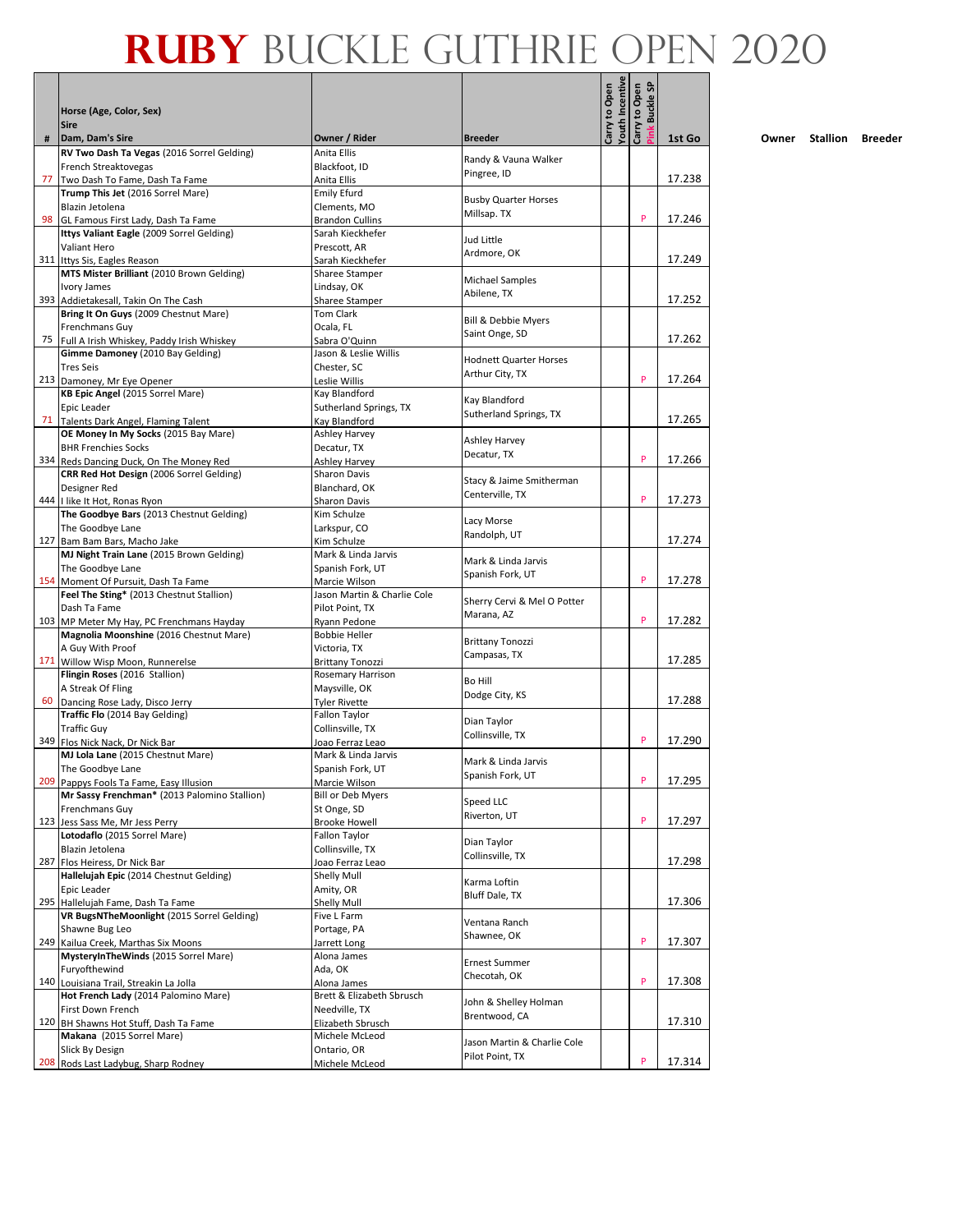| Horse (Age, Color, Sex)<br><b>Sire</b>                                           |                                           |                                            | Carry to Open | <b>Youth Incentive<br/>Carry to Open</b><br>န္တ<br>: Buckle: |             |          |         |          |         |
|----------------------------------------------------------------------------------|-------------------------------------------|--------------------------------------------|---------------|--------------------------------------------------------------|-------------|----------|---------|----------|---------|
| Dam, Dam's Sire                                                                  | Owner / Rider                             | <b>Breeder</b>                             |               |                                                              | 1st Go      |          | Owner   | Stallion | Breeder |
| RF Chrome In Black (2015 Black Mare)                                             | Ryan & Fonda Melby                        | Jane & Ryan Melby                          |               |                                                              |             |          |         |          |         |
| Slick By Design                                                                  | Backus, MN                                | Burneyville, OK                            |               |                                                              |             |          |         |          |         |
| 198 RC Back In Black, Ninety Nine Goldmine                                       | Fonda Melby                               |                                            |               | P                                                            | 17.315      |          |         |          |         |
| Famous Sierra*(2015 Brown Stallion)<br>JL Dash Ta Heaven                         | Jolene Montgomery & Lynne                 | Jud Little Ranch LLC                       |               |                                                              |             |          |         |          |         |
| 56 Sierras Cashin In, Cash Not Credit                                            | Layman, Purdon, TX<br>Jolene Montgomery   | Ardmore, OK                                |               |                                                              | 17.318      |          |         |          |         |
| Winners Red Flame (2011 Sorrel Gelding)                                          | <b>Trent Hartley</b>                      |                                            |               |                                                              |             |          |         |          |         |
| <b>Winners Version</b>                                                           | Peterson, UT                              | Chad Richard                               |               |                                                              |             |          |         |          |         |
| 225 Red Flame Ta Fame, Dash Ta Fame                                              | Rebekah Hartley                           | Roosevelt, UT                              |               | P                                                            | 17.324      |          |         |          |         |
| Goodness And Mercy (2014 Gray Mare)                                              | Jerimie Harrell                           | Mercy Hinklin                              |               |                                                              |             |          |         |          |         |
| Ivory James                                                                      | Merryhill, NC                             | Livingston, TX                             |               |                                                              |             |          |         |          |         |
| 299 Royally Streak, Royal Quick Dash                                             | Jordan Harrell                            |                                            |               |                                                              | 17.330      |          |         |          |         |
| Fortunes Flame (2011 Chestnut Mare)<br><b>Tres Fortunes</b>                      | London Gorham<br>Cotulla, TX              | Bobby & Nancy Mayes                        |               |                                                              |             |          |         |          |         |
| 90 Ahsome Blossom Flame, Mr HG Flame                                             | London Gorham                             | McDade, TX                                 | Y             |                                                              | 17.332      |          |         |          |         |
| Rock O Blazin Fame (2013 Chestnut Gelding)                                       | <b>Briena Nicole Wells</b>                |                                            |               |                                                              |             |          |         |          |         |
| Blazin Jetolena                                                                  | Weatherford, TX                           | <b>Scott Martin</b>                        |               |                                                              |             |          |         |          |         |
| 227 Bebes Hat Trick, Dash Ta Fame                                                | <b>Briena Wells</b>                       | Elgin, AZ                                  |               |                                                              | 17.333      |          |         |          |         |
| AMR Jumpin Dry Fire (2008 Gray Mare)                                             | Mick & Kelsie Miller                      | Aspen Meadow Ranch                         |               |                                                              |             |          |         |          |         |
| PG Dry Fire                                                                      | Riley, OR                                 | Park City, UT                              |               | P                                                            |             |          |         |          |         |
| 55 Ms Jumpin Jack Spratt, Docs Jack Spratt                                       | Kelsie Miller                             |                                            |               |                                                              | 17.340      |          |         |          |         |
| Guys Six Pack To Go (2005 Gray Gelding)<br>Frenchmans Guy                        | Christine Laughlin DeRenzo<br>Reddick, FL | Shannon Renee Akerstorm                    |               |                                                              |             |          |         |          |         |
| 171 Scatter The Stars, Packin Sixes                                              | Christine Laughlin DeRenzo                | Potter Valley, CA                          |               |                                                              | 17.340      |          |         |          |         |
| A Prime Design (2007 Sorrel Mare)                                                | <b>Bob &amp; Tracy Haberlandt</b>         |                                            |               |                                                              |             |          |         |          |         |
| Designer Red                                                                     | Okeechobee, FL                            | Flat Get It Farm LLC                       |               |                                                              |             |          |         |          |         |
| 236 Prime Time Cash, Blckjack Cash                                               | Ryleigh Kaye Adams                        | Villa Rica, GA                             |               | P                                                            | 17.347      | $2D-1$   | \$9,230 | \$1,086  | \$543   |
| Slicks Lil Amigo (2014 Bay Gelding)                                              | Deanna Mixon-Pietsch                      | Charlie Cole & Jason Martin                |               |                                                              |             |          |         |          |         |
| <b>Slick By Design</b>                                                           | Sarasota, FL                              | Pilot Point, TX                            |               | P                                                            |             |          |         |          |         |
| 202 Bough Chicka Wowwow, Bully Bullion<br>FL Fergalicious (2015 Sorrel Mare)     | Sabra O'Quinn<br>Samantha Flannery        |                                            |               |                                                              | 17.352      | $2D-2$   | \$6,277 | \$738    | \$370   |
| JL Sirocco                                                                       | Mission, SD                               | Samantha Flannery                          |               |                                                              |             |          |         |          |         |
| 206 UX Flit N Fabulous, Frenchmans Fabulous                                      | Samantha Flannery                         | Mission, SD                                |               | P                                                            | 17.359      | $2D-3$   | \$4,800 | \$565    | \$282   |
| Toast Your Socks Off (2016 Sorrel Mare)                                          | Tesha Fredericks                          |                                            |               |                                                              |             |          |         |          |         |
| <b>BHR Frenchies Socks</b>                                                       | Weatherford, TX                           | Lyndsey Myers<br>Tolar, TX                 |               |                                                              |             |          |         |          |         |
| 43 Toast Your Bug, Raise Your Glass                                              | Molli Montgomery                          |                                            |               | P                                                            | 17.369      | $2D-4$   | \$3,397 | \$400    | \$200   |
| Firin To Be A Hero (2010 Sorrel Gelding)                                         | Dusty Lynch                               | Jud Little                                 |               |                                                              |             |          |         |          |         |
| Valiant Hero                                                                     | Crawford, TX                              | Adrmore, OK                                | Υ             |                                                              |             |          |         | \$326    |         |
| 260 Shebe Firin For Cash, Cash Not Credit<br>Shawnee Ta Fame (2015 Bay Stallion) | Patton Ann Lynch<br><b>Scott Andrews</b>  |                                            |               |                                                              | 17.377      | $2D-5/6$ | \$2,769 |          | \$163   |
| Shawne Bug Leo                                                                   | Winnsborro, TX                            | <b>Scott Andrews</b>                       |               |                                                              |             |          |         |          |         |
| 235 Loreals Star Ta Fame, Dash Ta Fame                                           | <b>Emily Efurd</b>                        | Winnsborro, TX                             |               | P                                                            | 17.377      | $2D-5/6$ | \$2,769 | \$326    | \$163   |
| Zipang (2015 Bay Mare)                                                           | <b>Bob Burt</b>                           |                                            |               |                                                              |             |          |         |          |         |
| Frenchmans Guy                                                                   | West Jordan, UT                           | Eaves Horses Family Ltd Part<br>Edmond, OK |               |                                                              |             |          |         |          |         |
| 58 Our Genuine Delight, Dash Ta Fame                                             | Craig Stritzke                            |                                            |               |                                                              | 17.380      | $2D-7$   | \$1,698 | \$200    | \$100   |
| Smooth Operraider (2015 Buckskin Gelding)                                        | Roger & Margaret Jones                    | Rogert & Margaret Jones                    |               |                                                              |             |          |         |          |         |
| A Smooth Guy                                                                     | Farson, WY                                | Farson, WY                                 |               | -P                                                           | 17.381 2D-8 |          | \$1,329 | \$156    | \$78    |
| 87 Rare Red Raider, On The Money Red<br>Fury Of The Sun (2012 Sorrel Gelding)    | Margaret Jones<br>Patty Jons              |                                            |               |                                                              |             |          |         |          |         |
| Furyofthewind                                                                    | Bonesteel, SD                             | John & Cindy Baltezore                     |               |                                                              |             |          |         |          |         |
| 188 Frenchmans Drifty Go, PC Frenchmans Mark                                     | Patty Jons                                | Beresford, SD                              |               | P                                                            | 17.386      | $2D-9$   | \$1,108 | \$130    | \$65    |
| Slick Illusion (2016 Sorrel Gelding)                                             | Sandra Maresh                             | Ann K McAleer                              |               |                                                              |             |          |         |          |         |
| Slick By Design                                                                  | Needville, TX                             | Brookshire, TX                             |               |                                                              |             |          |         |          |         |
| 211 Dashing Brown Beauty, First Place Dash                                       | Kelsey Lutjen Treharne                    |                                            |               | P                                                            | 17.403      | 2D-10    | \$886   | \$104    | \$52    |
| Jets Heart N Soul (2014 Chestnut Gelding)                                        | <b>Busby Quarterhorse LLC</b>             | Joe & Dee Lynn Braman                      |               |                                                              |             |          |         |          |         |
| Blazin Jetolena<br>17 Mistys Dash Of Fame, Dash Ta Fame                          | Millsap, TX<br>Andrea Busby               | Refugio, TX                                |               | P                                                            | 17.406      | $2D-11$  | \$775   | \$91     | \$46    |
| Jess The Way You Are (2016 Chestnut Gelding)                                     | Jordan Manley Diaz                        |                                            |               |                                                              |             |          |         |          |         |
| French Streakin Jess                                                             | Danielsville, GA                          | Lee & Hallie Hanssen                       |               |                                                              |             |          |         |          |         |
| 162 Sadie Hawkins Vision, Dash Ta Fame                                           | Craig Brooks                              | Hermosa, SD                                |               |                                                              | 17.412      | $2D-12$  | \$702   | \$83     | \$41    |
| Streakin Queenie (2012 Bay Roan Mare)                                            | Sean Ashley                               | Brian & Lisa Fulton                        |               |                                                              |             |          |         |          |         |
| A Streak Of Fling                                                                | Bowie, TX                                 | Valentine, NE                              |               |                                                              |             |          |         |          |         |
| 270 Queen Fa Tima, Dash Ta Fame<br>Painted Prize (2014 Brown Mare)               | Ryann Pedone                              |                                            |               |                                                              | 17.420      | $2D-13$  | \$654   | \$77     | \$38    |
| PYC Paint Your Wagon                                                             | Jeff & Eva Hepper<br>Keene, ND            | Jim Streelman & Bill Dale                  |               |                                                              |             |          |         |          |         |
| 261 First Prize Kate, Fly Jess Fly                                               | Rudie Hepper                              | Clinton, MO                                |               | P                                                            | 17.424      | 2D-14    | \$602   | \$71     | \$35    |
| PRSun Smooth (2012 Palomino Gelding)                                             | Painter Ranch                             |                                            |               |                                                              |             |          |         |          |         |
| A Smooth Guy                                                                     | Buffalo, SD                               | Bill & Debbie Myers<br>St Onge, SD         |               |                                                              |             |          |         |          |         |
| 281 Misty Moon Lite, Rare Jet                                                    | Joey Williams                             |                                            |               | P                                                            | 17.430      | $2D-15$  | \$554   | \$65     | \$33    |
| Seis Shots Of Crown (2014 Mare)                                                  | Ashley Thompson & Linda Wilson            |                                            |               |                                                              |             |          |         |          |         |
| Tres Seis                                                                        | Clayton, MI                               | Valiore Kipheart                           |               | P                                                            | 17.431      |          |         |          |         |
| 333 LK Crown Royal, Sunfrost                                                     | Ashley Thompson                           |                                            |               |                                                              |             |          |         |          |         |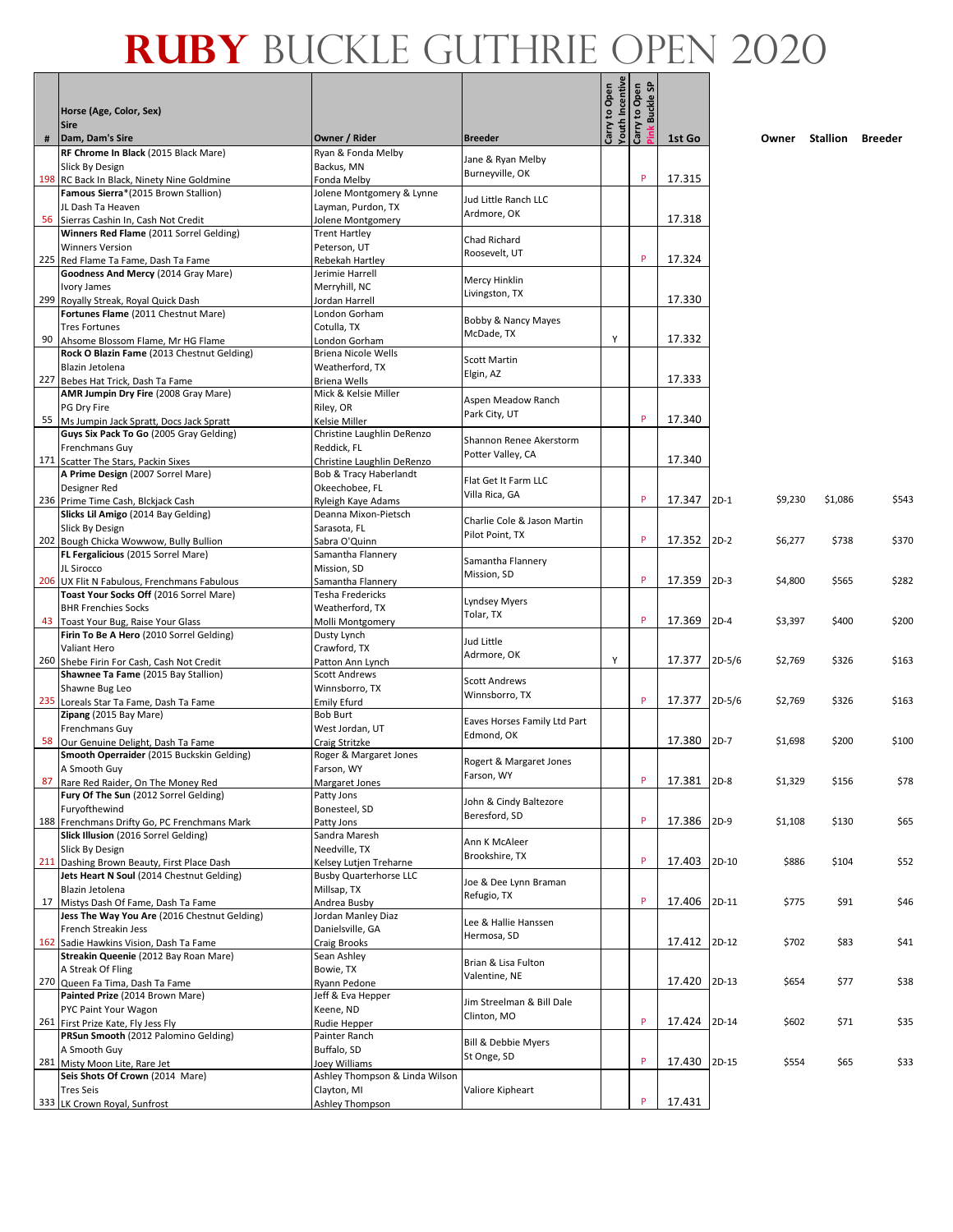|   | Horse (Age, Color, Sex)                                                        |                                                |                                       |                                  | <b>Buckle SP</b><br>Carry to Open |        |
|---|--------------------------------------------------------------------------------|------------------------------------------------|---------------------------------------|----------------------------------|-----------------------------------|--------|
| # | <b>Sire</b><br>Dam, Dam's Sire                                                 | Owner / Rider                                  | <b>Breeder</b>                        |                                  |                                   | 1st Go |
|   | Bogie Stinson (2015 Sorrel Gelding)<br><b>Eddie Stinson</b>                    | John & Melissa Wilks<br>Boaz, AL               | Danny Carroll                         | Youth Incentive<br>Carry to Open |                                   |        |
|   | 181 BW Hard Headed Woman, Dashin Elvis                                         | Chris Coffey                                   | Raymore, MO                           |                                  | P                                 | 17.434 |
|   | DDD Scarletfrenchgrl (2013 Palomino Mare)                                      | Mark McCloy & Lance Gailland                   |                                       |                                  |                                   |        |
|   | Frenchmans Guy                                                                 | Tatum, NM                                      | James & Ruth Haislip<br>Acampo, CA    |                                  |                                   |        |
|   | 335 Go Royal Scarlett, Royal Go Go                                             | Jordan Bassett Kircher                         |                                       |                                  |                                   | 17.436 |
|   | Blazing With My Dude (2015 Sorrel Mare)                                        | <b>Busby Quarterhorse LLC</b>                  | <b>Busby Quarterhorse LLC</b>         |                                  |                                   |        |
|   | Blazin Jetolena<br>34 Dasher Dude, Texas High Dasher                           | Millsap, TX<br>Sue Smith                       | Millsap, TX                           |                                  | P                                 | 17.437 |
|   | Too Slick To Wait (2015 Chestnut Mare)                                         | <b>Becky Rhodes</b>                            |                                       |                                  |                                   |        |
|   | Slick By Design                                                                | Pilot Point, TX                                | <b>Becky Rhodes</b>                   |                                  |                                   |        |
|   | 370 Waiting For You, Sorrel Doc Eddie                                          | <b>Tyler Crosby</b>                            | Pilot Point, TX                       |                                  | P                                 | 17.442 |
|   | MJ Fly Bye Lane (2015 Brown Mare)                                              | Ryan & Timi Lickley                            | Mark & Linda Jarvis                   |                                  |                                   |        |
|   | The Goodbye Lane                                                               | Jerome, ID                                     | Spanish Fork, UT                      |                                  | P                                 | 17.443 |
|   | 420 SKS Running Faucet, Diamond Faucet<br>Guys Dashing Girl (2006 Sorrel Mare) | Timi Lickley<br>Craig & Pam Nelson             |                                       |                                  |                                   |        |
|   | Frenchmans Guy                                                                 | Hermosa, SD                                    | Bill & Debbie Myers                   |                                  |                                   |        |
|   | 67 Marys Dash Ta Fame, Dash Ta Fame                                            | Pam Nelson                                     | St Onge, SD                           |                                  |                                   | 17.444 |
|   | Blue Pogonip Society (2013 Brown Gelding)                                      | Tonia Davis & Rick Adams                       | 7B Perfomance Horses                  |                                  |                                   |        |
|   | Sparkys Blue Road                                                              | Ogden, UT                                      | Bliss, ID                             |                                  |                                   |        |
|   | 156 Ms Pico Society, Sweet Society Road                                        | <b>Tonia Davis</b>                             |                                       |                                  |                                   | 17.448 |
|   | Epic Guy (2015 Gray Gelding)<br>Epic Leader                                    | Kristen Williams<br>Frierson. LA               | Kristen Williams                      |                                  |                                   |        |
|   | 98 Frenchilicious, Frenchmans Guy                                              | Kassie Mowry                                   | Frierson, LA                          |                                  |                                   | 17.454 |
|   | Foxie Stinson (2010 Sorrel Mare)                                               | Tami Semas                                     |                                       |                                  |                                   |        |
|   | <b>Eddie Stinson</b>                                                           | Brock, TX                                      | Chad Hart                             |                                  |                                   |        |
|   | 31 Lady Bug Rhythm, Special Rhythm                                             | <b>Brandon Cullins</b>                         | Royston, GA                           |                                  | P                                 | 17.455 |
|   | Streaking Sonofagun (2008 Bay Roan Gelding)                                    | Carl & D'Ann Gehlsen                           | Carl & D'Ann Gehlsen                  |                                  |                                   |        |
|   | A Streak Of Fling                                                              | Mission, SD                                    | Mission, SD                           |                                  |                                   | 17.457 |
|   | 133 Gunny, Back To Cash<br>Chile Cole (2013 Sorrel Gelding)                    | D'Ann Gehlsen<br>Scamper Cole                  |                                       |                                  |                                   |        |
|   | <b>Tres Seis</b>                                                               | Granbury, TX                                   | Dick Wellborn                         |                                  |                                   |        |
|   | 381 Stoli Model, Stoli                                                         | Scamper Cole                                   | Datil, NM                             |                                  |                                   | 17.464 |
|   | My Boy Lollipop (2015 Bay Gelding)                                             | <b>Todd Trask</b>                              | <b>Tracy Trask</b>                    |                                  |                                   |        |
|   | <b>Tres Fortunes</b>                                                           | Wasta, SD                                      | Wall, SD                              |                                  |                                   |        |
|   | 269 RR French Valentine, Frenchmans Guy<br>Hold My Vodka (2016 Sorrel Gelding) | Lacey Harmon<br>Cody & Luann Johnson           |                                       |                                  |                                   | 17.465 |
|   | <b>Triple Vodka</b>                                                            | Dublin, TX                                     | <b>Whitney Godinez</b>                |                                  |                                   |        |
|   | 113 Fireflitsandrockets, Fire Water Flit                                       | <b>Whitney Godinez</b>                         | Dublin, TX                            |                                  |                                   | 17.468 |
|   | Dynamos Wonder RRR (2015 Palomino Mare)                                        | Kayla Coker                                    | Sammy Gilbreath                       |                                  |                                   |        |
|   | Dashin Dynamo                                                                  | Greenville, AL                                 | Florence, AL                          |                                  |                                   |        |
|   | 13 Drifting Wonder RRR, CMG Wonder Smoke                                       | Kayla Coker                                    |                                       |                                  | P                                 | 17.473 |
|   | Teena Turner (2012 Brown Mare)<br>Blazin Jetolena                              | Steiner Ranch<br>Weatherford, TX               | Kyle Edwards & Sue Smith              |                                  |                                   |        |
|   | 138 Daisy Duke Dash, Dash Ta Fame                                              | <b>Steely Steiner</b>                          | Black Foot, ID                        |                                  | P                                 | 17.477 |
|   | Tiny Dash Of Magic (2015 Chestnut Mare)                                        | Janelle Parker                                 |                                       |                                  |                                   |        |
|   | Dashin Dynamo                                                                  | Palestine, TX                                  | Janelle Parker<br>Palestine, TX       |                                  |                                   |        |
|   | 68 Magic LuLu, Magic Dozen                                                     | <b>Riley Parker</b>                            |                                       | Υ                                | P                                 | 17.479 |
|   | RR TooSlick Eye Mist (2015 Sorrel Gelding)<br>Slick By Design                  | Charlie Cole & Jason Martin<br>Pilot Point, TX | Robin Weaver                          |                                  |                                   |        |
|   | 304 KN Fabs Mist of Fame, Frenchmans Fabulous                                  | Emma Abbott                                    | Mahaffey, PN                          |                                  | P                                 | 17.480 |
|   | Favorite Version (2015 Sorrel Mare)                                            | Kelli Thouvenell                               |                                       |                                  |                                   |        |
|   | <b>Winners Version</b>                                                         | Hooper, UT                                     | Andy & Mary Atkinson<br>Pocatello, ID |                                  |                                   |        |
|   | 166 Babes Gray Gal, Striking Distance                                          | Kelli Thouvenell                               |                                       |                                  | P                                 | 17.484 |
|   | JL Siri (2015 Bay Mare)                                                        | Jill Lane                                      | Jill Lane Quarter Horses              |                                  |                                   |        |
|   | French Streaktovegas<br>144 Solara, Band Of Azure                              | Fort Benton, MT<br>Taylor Hildreth             | Fort Benton, MT                       |                                  |                                   | 17.484 |
|   | French StreakinTwist (2016 Bay Roan Mare)                                      | Joe Spitz                                      |                                       |                                  |                                   |        |
|   | Streakin Boon Dox                                                              | Lamar, CO                                      | Joe & Carla Spitz                     |                                  |                                   |        |
|   | 107 A French Twist, Frenchmans Guy                                             | Ashley Schafer                                 | Lamar, CO                             |                                  | P                                 | 17.490 |
|   | Eddies Lil Cat (2013 Sorrel Mare)                                              | Aubrey Smith                                   | <b>Victory Farms</b>                  |                                  |                                   |        |
|   | <b>Eddie Stinson</b>                                                           | Binghamton, NY                                 | Ada, OK                               |                                  | P                                 | 17.493 |
|   | 267 Longshot Lover, Little Cat Olena<br>BCK Spyder Monkey (2014 Bay Mare)      | Aubrey Smith<br>Spencer & Kallie Wright        |                                       |                                  |                                   |        |
|   | The Goodbye Lane                                                               | Milford, UT                                    | <b>Brent Wonnacott</b>                |                                  |                                   |        |
|   | 230 Phoebes Myth, Phoebes Cartel                                               | Kallie Wright                                  | Bluffdale, UT                         |                                  |                                   | 17.500 |
|   | VF Im That Kinda Girl (2015 Sorrel Mare)                                       | <b>Victory Farms</b>                           | <b>Victory Farms</b>                  |                                  |                                   |        |
|   | <b>Eddie Stinson</b>                                                           | Ada, OK                                        | Ada, OK                               |                                  |                                   |        |
|   | 126 Curiocity Corners, Silver Lucky Buck                                       | Kelsey Lutjen Treharne                         |                                       |                                  | P                                 | 17.508 |
|   | VC GoGo Fling (2016 Chestnut Mare)<br>A Streak Of Fling                        | Pete Oen<br>Maysville, OK                      | Cristi Copsey Gaffney                 |                                  |                                   |        |
|   | 195 Go Go Fame, Dash Ta Fame                                                   | Pete Oen                                       | Anselmo, NE                           |                                  |                                   | 17.511 |
|   |                                                                                |                                                |                                       |                                  |                                   |        |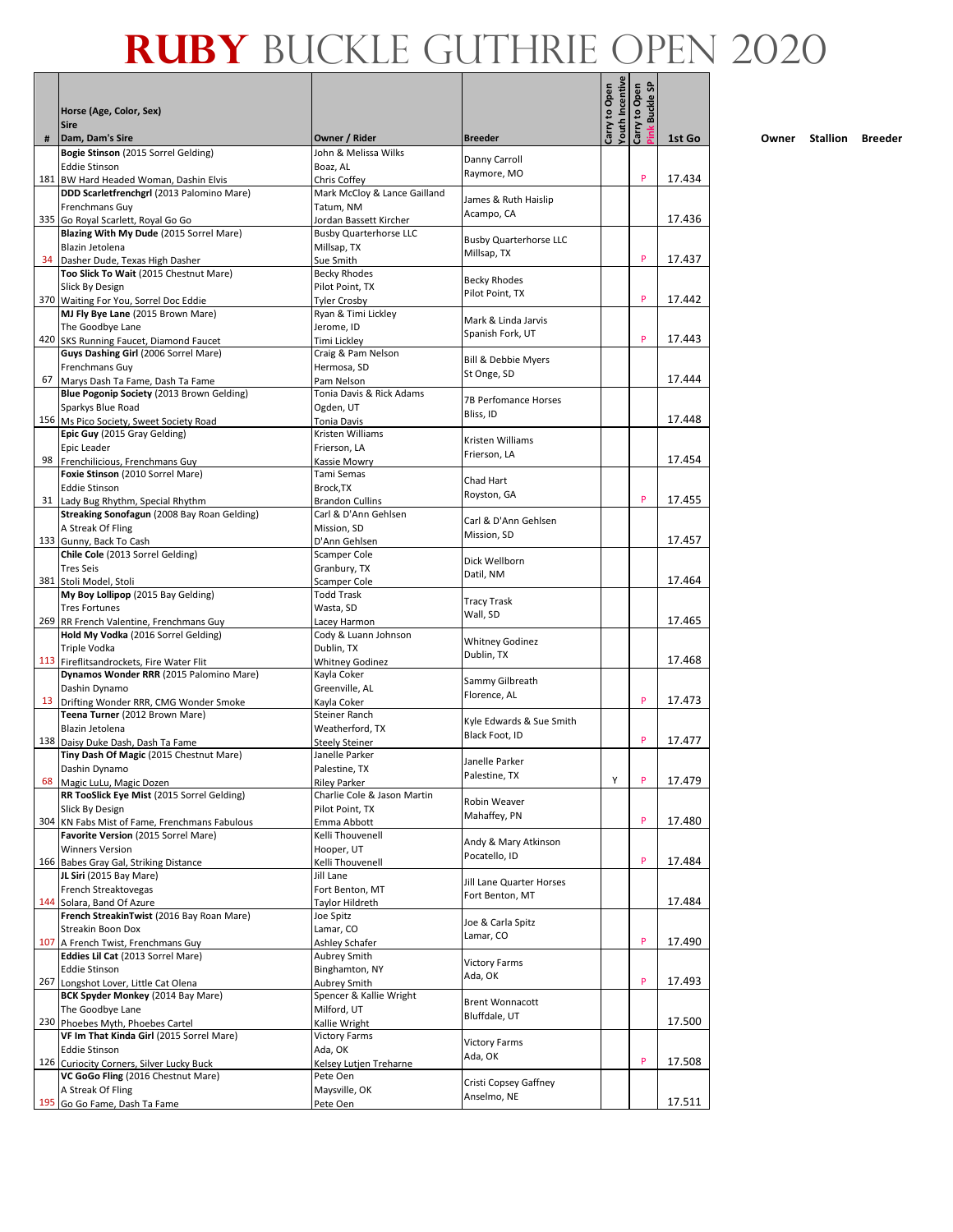|    |                                                                                  |                                               | Carry to Open                               |                 | <b>Buckle SP</b>     |        |
|----|----------------------------------------------------------------------------------|-----------------------------------------------|---------------------------------------------|-----------------|----------------------|--------|
|    | Horse (Age, Color, Sex)<br><b>Sire</b>                                           |                                               | <b>Breeder</b>                              |                 | Carry to Open<br>ink |        |
| #  | Dam, Dam's Sire                                                                  | Owner / Rider                                 |                                             | Youth Incentive |                      | 1st Go |
|    | Prime Time Ta Streak (2013 Bay Gelding)<br><b>Prime Talent</b>                   | Maggie Poloncic<br>Bozeman, MT                | Copper Spring Ranch LLC                     |                 |                      |        |
|    | 328 Expressly Six, Streakin Six                                                  | Maggie Poloncic                               | Bozeman, MT                                 |                 | P                    | 17.512 |
|    | Blurry Bug Leo (2014 Brown Gelding)                                              | Andrea Cline & Todd Matte                     |                                             |                 |                      |        |
|    | Shawne Bug Leo                                                                   | Springtown, TX                                | Sheila Hill                                 |                 |                      |        |
|    | 81 CP Murrtal, Dash Ta Fame                                                      | Andrea Cline                                  | Saint Anthony, ID                           |                 | P                    | 17.514 |
|    | Im Dun Smokin Bugs (2016 Red Dun Mare)                                           | Shawn Jenkins                                 | Shawn Jenkins                               |                 |                      |        |
|    | Shawne Bug Leo                                                                   | McCook, NE                                    | Mc Cook, NE                                 |                 | P                    | 17.518 |
|    | 35 Miss Smokin Annie, Fols Smoke<br>Three Tymes A Lady (2011 Bay Mare)           | Hayden Todd<br>Amy Schimke & Brett Borkowski  | RD Hubbard & Robert                         |                 |                      |        |
|    | <b>Tres Seis</b>                                                                 | Wessington Springs, SD                        | Mastersen                                   |                 |                      |        |
|    | 80 Shesnowlady, First Down Dash                                                  | Amy Schimke                                   | Tularosa, NM                                |                 | P                    | 17.523 |
|    | Freighttrain C (2014 Brown Gelding)                                              | Erika Ashley                                  | Chelsea Kroes                               |                 |                      |        |
|    | Freighttrain B                                                                   | Krum, TX                                      | Loveland, OK                                |                 |                      |        |
|    | 121 Darlin EJ, Dash For Perks                                                    | Erika Ashley<br>Katie Lindahl                 |                                             |                 |                      | 17.525 |
|    | Teasin Dat Guy (2016 Palomino Mare)<br>Frenchmans Guy                            | Cannon Falls, MN                              | Katie Lindahl                               |                 |                      |        |
|    | 207 Teasin Jetolena, Blazin Jetolena                                             | Molly Otto                                    | Cannon Falls, MN                            |                 |                      | 17.525 |
|    | JL Chanel (2015 Bay Mare)                                                        | Jill Lane                                     |                                             |                 |                      |        |
|    | Ivory James                                                                      | Fort Benton, MT                               | Jill Lane Quarter Horses<br>Fort Benton, MT |                 |                      |        |
|    | 202 JL Cyan, Red                                                                 | <b>Tavlor Hildreth</b>                        |                                             |                 |                      | 17.533 |
|    | Lil French Streak (2015 Sorrel Mare)                                             | Coy & Taylor Hildreth                         | Phil & Terri Kissack                        |                 |                      |        |
|    | French Streaktovegas<br>83 Hummers Last Lady, Humbolt Duster                     | Olathe, CO<br>Taylor Hildreth                 | Spearfish, SD                               |                 |                      | 17.534 |
|    | Ivory Candy (2013 Bay Gelding)                                                   | <b>Stanley Forbes</b>                         |                                             |                 |                      |        |
|    | Ivory James                                                                      | O'Donnell, TX                                 | <b>Stanley Forbes</b>                       |                 |                      |        |
|    | 128 Jesses Candy, Mr Jess Perry                                                  | Nisa Berry                                    | O'Donnell, TX                               |                 |                      | 17.535 |
|    | Aint God Good (2016 Bay Roan Mare)                                               | Sharon K Bryant                               | Sharon K Bryant                             |                 |                      |        |
|    | A Streak Of Fling                                                                | Appomattox, VA                                | Appomattox, VA                              |                 |                      |        |
|    | 169 Lady La Dash, Dash Ta Fame                                                   | Cody Bauserman                                |                                             |                 |                      | 17.535 |
|    | IRA New Moon (2016 Sorrel Mare)<br>Firewater Canyon                              | Bunt Kitchens & Tara Carr<br>Muleshoe, TX     | Schiller Ranch LLC                          |                 |                      |        |
|    | 236   R A Grand Victory, CEO                                                     | Tara Carr                                     | College Station, TX                         |                 | P                    | 17.536 |
|    | SR Pistol Packinanne (2014 Sorrel Mare)                                          | Erika Boucher                                 |                                             |                 |                      |        |
|    | A Streak Of Fling                                                                | Galion, OH                                    | Leeann & Larry Kay Rafferty<br>Joaquin, TX  |                 |                      |        |
|    | 99 LK Watch ME Rock, Firewateronetherocks                                        | Kelly Bowser                                  |                                             |                 |                      | 17.550 |
|    | Morning Traffic (2011 Palomino Mare)                                             | Michelle Darling                              | Lance Robinson & Max                        |                 |                      |        |
|    | Frenchmans Guy<br>389 Evening Traffic, Dash Thru Traffic                         | Medford, OK<br>Michelle Darling               | Anderson<br>Spanish Fork, UT                |                 |                      | 17.550 |
|    | Green Ivory (2012 Brown Gelding)                                                 | Cindy Reynolds                                |                                             |                 |                      |        |
|    | Ivory James                                                                      | Douglas, WY                                   | Kelly/Yearsley Equine LLC                   |                 |                      |        |
|    | 125 Three Green Leaves, Tres Seis                                                | Cindy Reynolds                                | Culver City, CA                             |                 |                      | 17.555 |
|    | VF Stiched N Gold (2013 Palomino Mare)                                           | Cierra Triplett                               | <b>Victory Farms</b>                        |                 |                      |        |
|    | <b>Eddie Stinson</b>                                                             | Canton, SD                                    | Ada, OK                                     |                 | P                    |        |
|    | 237 VF Take The Gold, Famous Gold Coin<br>French Me Cr Else (2014 Sorrel Mare)   | Cierra Triplett<br>Kim Schulze                |                                             |                 |                      | 17.556 |
|    | First Down French                                                                | Larkspur, CO                                  | <b>Brittany Tonozzi</b>                     |                 |                      |        |
|    | 64 Willow Wispmoon, Runnerelse                                                   | Kim Schulze                                   | Lampassas, TX                               |                 |                      | 17.561 |
|    | Shez The Woman (2016 Chestnut Mare)                                              | James Bruce                                   | Danny Carroll                               |                 |                      |        |
|    | <b>Eddie Stinson</b>                                                             | Irvington, KY                                 | Raymore, MO                                 |                 | P                    |        |
|    | 175 BW Hard Headed Woman, Dashin Elvis<br>Jets Famous Lady (2012 Sorrel Mare)    | Chris Coffey<br><b>Busby Quarterhorse LLC</b> |                                             |                 |                      | 17.565 |
|    | Blazin Jetolena                                                                  | Millsap, TX                                   | <b>Busby Quarterhorse LLC</b>               |                 |                      |        |
|    | 137 GL Famous First Lady, Dash Ta Fame                                           | Sabra O'Quinn                                 | Millsap, TX                                 |                 | P                    | 17.568 |
|    | Sohpia Kay (2015 Brown Mare)                                                     | G & N Wood properties                         | G & N Wood Properties                       |                 |                      |        |
|    | The Goodbye Lane                                                                 | West Jordan, UT                               | West Jordan, UT                             |                 |                      |        |
|    | 199 GW Plain Jane Fame, Dash Ta Fame                                             | Terri Wood Gates                              |                                             |                 | P                    | 17.569 |
|    | First Famous Chic (2016 Mare)<br>Epic Leader                                     | Tesha Fredericks<br>Weatherford, TX           | Jennifer Ruzga                              |                 |                      |        |
| 95 | Imarealtreasure, Dash Ta Fame                                                    | Molli Montgomery                              | Selby, SD                                   |                 |                      | 17.579 |
|    | Im Little Bit Famous (2011 Sorrel Mare)                                          | Chani Graves                                  |                                             |                 |                      |        |
|    | Born Ta Be Famous                                                                | Sulphur Springs, TX                           | <b>Victory Farms</b><br>Ada, OK             |                 |                      |        |
|    | 18 Little Bit Princess, Super Sence Amillion                                     | Chani Graves                                  |                                             |                 | P                    | 17.580 |
|    | Streakin Eye Paint (2005 Red Roan Mare)                                          | Sherri Cass                                   | Lance Robinson & Max                        |                 |                      |        |
|    | A Streak Of Fling                                                                | Pierre, SD                                    | Anderson                                    |                 |                      | 17.584 |
|    | 71 Miss Eye Paint, Mr Eye Opener<br>Shawne Streakin Jet (2015 Bay Roan Stallion) | Sherri Cass<br>Shawne Streakin Jet LLC        | Spanish Fork, UT                            |                 |                      |        |
|    | A Streak Of Fling                                                                | Buhl, ID                                      | Lisa Fulton                                 |                 |                      |        |
|    | 137 Wild Shawne Lace, Shawne Bug                                                 | Timi Lickley                                  | Valentine, NE                               |                 |                      | 17.587 |
|    | Streakin and Shaken (2014 Gray Gelding)                                          | Wendy Cline                                   | Joe & Carla Spitz                           |                 |                      |        |
|    | Streakin Boon Dox                                                                | Hempstead, TX                                 | Lamar, CO                                   |                 | P                    |        |
|    | 218 Shaken Tornado, Royal Shake Em                                               | Wendy Cline                                   |                                             |                 |                      | 17.588 |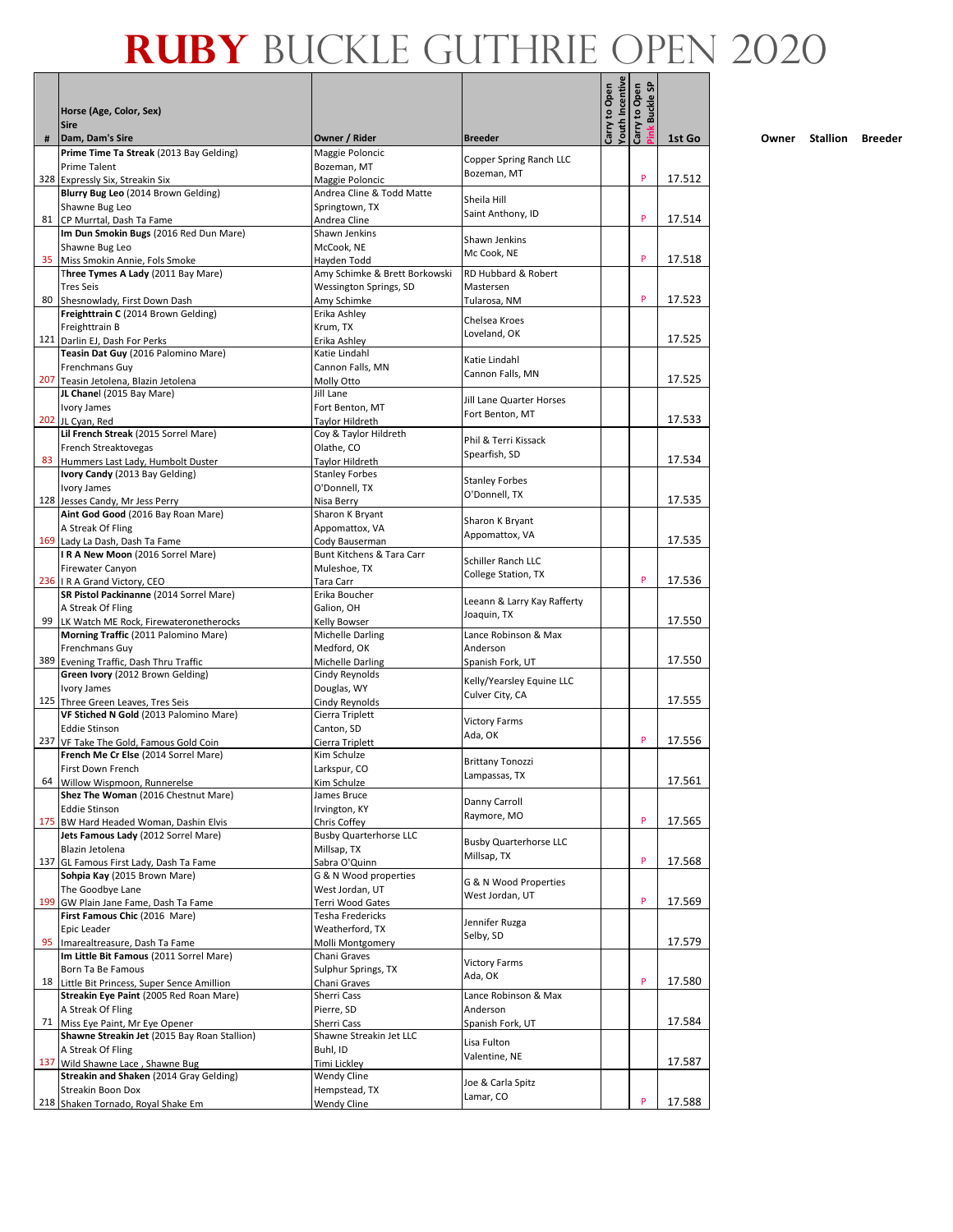|   | Horse (Age, Color, Sex)                                                       |                                                |                                                |                                  | ink Buckle SP<br>Carry to Open |        |
|---|-------------------------------------------------------------------------------|------------------------------------------------|------------------------------------------------|----------------------------------|--------------------------------|--------|
|   | <b>Sire</b>                                                                   | Owner / Rider                                  |                                                | Youth Incentive<br>Carry to Open |                                |        |
| # | Dam, Dam's Sire<br>Blazin Boss (2016 Sorrel Stallion)                         | Hayle Gibson                                   | <b>Breeder</b>                                 |                                  |                                | 1st Go |
|   | Blazin Jetolena                                                               | Redcrest, CA                                   | Amy Williams<br>Sandia, TX                     |                                  | P                              |        |
|   | 64 Famous Moonlight, Dash Ta Fame<br>TY Blazin To Win (2016 Sorrel Mare)      | <b>Troy Crumrine</b><br>Bob & Tracy Haberlandt |                                                |                                  |                                | 17.588 |
|   | Blazin Jetolena                                                               | Okeechobee, FL                                 | <b>Tara Young</b><br>Monterey, TN              |                                  |                                |        |
|   | 112 Sallyes Dash Towin, Dash For Perks                                        | Kristin Hanchey                                |                                                |                                  | P                              | 17.590 |
|   | Model X (2015 Black Mare)<br>Slick By Design                                  | Christy Hefley<br>Pine Bluffs, Wy              | Christy Hefley                                 |                                  |                                |        |
|   | 191 PV Rockin Ta Fame, Dash Ta Fame                                           | Christy Hefley                                 | Pine Bluffs, Wy                                |                                  | P                              | 17.591 |
|   | Oh So French (2011 Palomino Mare)                                             | John Jacobi                                    | <b>Tyrell Moody</b>                            |                                  |                                |        |
|   | Frenchmans Guy<br>87 Oh So Effort, Special Effort                             | Murchison, TX<br>Melissa Brandt                | Letcher, SD                                    |                                  |                                | 17.592 |
|   | CBC Speeding Goodbye (2016 Sorrel Gelding)                                    | Rubylee F Walker                               | Claude B Crozier                               |                                  |                                |        |
|   | The Goodbye Lane                                                              | Pingree, ID                                    | Neola, UT                                      |                                  |                                |        |
|   | 24 Speeding Streaker, Mitbea Streaker<br>Dashing Ta Fortune (2016 Brown Mare) | Vauna Walker<br>Tony & Holly Fenoglio          |                                                |                                  | P                              | 17.592 |
|   | <b>Tres Fortunes</b>                                                          | Nocona, TX                                     | Cayla Small Melby                              |                                  |                                |        |
|   | 76   Dash Ta Lil, Dash Ta Fame                                                | Holly Fenoglio                                 | Burneyville, OK                                |                                  |                                | 17.594 |
|   | Rockette Scientist (2012 Chestnut Gelding)                                    | Jason Martin & Charlie Cole                    | Jason Martin & Charlie Cole                    |                                  |                                |        |
|   | <b>Tres Seis</b><br>310 Rockette Ta Fame, Dash Ta Fame                        | Pilot Point, TX<br>Lindsey McLeod              | Pilot Point, TX                                |                                  | P                              | 17.594 |
|   | Frenchies Bad Girl (2008 Palomino Mare)                                       | Kallyn Davang                                  |                                                |                                  |                                |        |
|   | Frenchmans Guv                                                                | Wharton, TX                                    | Kella Figueroa<br>Bandera, TX                  |                                  |                                |        |
|   | 358 Shesa Bucket, Buckeye Bar Joe<br>Chisumm (2016 Sorrel Gelding)            | Kallyn Davang                                  |                                                |                                  |                                | 17.595 |
|   | Frenchmans Guy                                                                | Twenty Plus Ranch<br>Baton Rouge, LA           | <b>Dolores Hill</b>                            |                                  |                                |        |
|   | 84 Joyous Eyes, Mr Eye Opener                                                 | Will Lear                                      | Moore, OK                                      |                                  |                                | 17.600 |
|   | Mary JaneSlick (2016 Black Mare)                                              | Danielle Bowser                                | Danielle Bowser                                |                                  |                                |        |
|   | Slick By Design<br>160 Cash N Charm, Cash N Balance                           | Swanton, OH<br>Kelly Bowser                    | Swanton, OH                                    |                                  | P                              | 17.602 |
|   | Flashin My Guns (2014 Gray Gelding)                                           | Ryann Pedone                                   |                                                |                                  |                                |        |
|   | Fiestas Gotta Gun                                                             | Sunset, TX                                     | Ryann Pedone<br>Sunset, TX                     |                                  |                                |        |
|   | 265 Red Flashin Money, On The Money Red<br>Tres Leche (2016 Brown Mare)       | <b>Bailee Snow</b>                             |                                                |                                  |                                | 17.603 |
|   | <b>Tres Seis</b>                                                              | Marcie Laughrey<br>Athens, TX                  | Michael S Partin                               |                                  |                                |        |
|   | 92 Easy on Liberty, Shazoom                                                   | Maggie Carter                                  | Montalba, TX                                   |                                  | P                              | 17.603 |
|   | Sparkin Jetolena (2006 Sorrel Gelding)                                        | Nova Vaughn                                    | Kim & Nicki Knerr                              |                                  |                                |        |
|   | Blazin Jetolena<br>361 The Rage Of Vegas, Vegas The Third                     | Center, TX<br>Kalie Vaughn                     | Grass Range, MT                                |                                  | P                              | 17.609 |
|   | VF Cream Rises (2016 Sorrel Mare)                                             | Ademir Jose Rorato                             |                                                |                                  |                                |        |
|   | <b>Eddie Stinson</b>                                                          | Lexington, OK                                  | <b>Victory Farms</b><br>Ada, OK                |                                  |                                |        |
|   | 155 Curiocity Corners, Silver Lucky Buck                                      | Kelsey Lutjen-Treharne                         |                                                |                                  | P                              | 17.610 |
|   | Streakin French Dash (2008 Bay Roan Mare)<br>A Streak Of Fling                | Rudie Hepper<br>Wing, ND                       | Fulton Performance Horses LLC                  |                                  |                                |        |
|   | 327 Frenchmans Dashinsix, Frenchmans Guy                                      | Rudie Hepper                                   | Valentine, NE                                  |                                  |                                | 17.611 |
|   | Mr Elegant Shawne (2014 Sorrel Mare)                                          | <b>Emily Becker</b>                            | Arbie & Betty Miller                           |                                  |                                |        |
|   | Shawne Bug Leo                                                                | New Braunfels, TX<br><b>Emily Becker</b>       | Hico, TX                                       |                                  | P                              | 17.612 |
|   | 59 Elegant Seis, Tres Seis<br>Frenchstreak To Win (2016 Bay Gelding)          | Sheila Hill                                    |                                                |                                  |                                |        |
|   | French Streaktovegas                                                          | St Anthony, ID                                 | Sheila Hill<br>St Anthony, ID                  |                                  |                                |        |
|   | 73 CP Murrtal, Dash Ta Fame<br>Ms Flamin Tres Seis (2013 Bay Mare)            | Vauna Walker<br>Jerry & Kathy Rush             |                                                |                                  |                                | 17.613 |
|   | <b>Tres Seis</b>                                                              | Llano, TX                                      | Harriett Martin Upton                          |                                  |                                |        |
|   | 259 Ms Flamin Firewater, Fire Water Flit                                      | Kathy Rush                                     | San Angelo, TX                                 |                                  | P                              | 17.615 |
|   | SizzlinPressure OnMe (2016 Sorrel Gelding)                                    | Trey Honeycutt & Amber Hall                    | Trey Honeycutt & Amber Hall                    |                                  |                                |        |
|   | No Pressure On Me<br>105 Sweet Sizzlin Chick, SC Chiseled In Stone            | Lancaster, OH<br>Craig Brooks                  | Lancaster, SC                                  |                                  | P                              | 17.616 |
|   | BR Cake By The Ocean (2016 Bay Mare)                                          | Garland Baker                                  |                                                |                                  |                                |        |
|   | A Streak Of Fling                                                             | Russellville, AR                               | Jason Martin & Charlie Cole<br>Pilot Point, TX |                                  |                                |        |
|   | 217 Rods Last Ladybug, Sharp Rodney                                           | Craig Brooks                                   |                                                |                                  |                                | 17.619 |
|   | Jipped N Shawnee (2016 Sorrel Gelding)<br>Shawne Bug Leo                      | Brenda Fechner<br>Kellyville, OK               | H B Bartlett DVM                               |                                  |                                |        |
|   | 85 Especials Lolita, Especial                                                 | Brenda Fechner                                 | Pike Road, AL                                  |                                  | P                              | 17.620 |
|   | Lenas Famous Blondie (2011 Palomino Mare)                                     | Joey & Shana Griffis                           | Ky Stierwalt                                   |                                  |                                |        |
|   | Born Ta Be Famous<br>114 Bambis Lena, Mr Freckles Olena                       | Texarkana, TX<br>Hannah Griffis                | Leedey, OK                                     |                                  |                                | 17.624 |
|   | RV Ebony Design (2015 Black Gelding)                                          | Randy & Vauna Walker                           |                                                |                                  |                                |        |
|   | Slick By Design                                                               | Pingree, ID                                    | Randy & Vauna Walker<br>Pingree, ID            |                                  |                                |        |
|   | 188 Two Dash To Fame, Dash Ta Fame                                            | Vauna Walker                                   |                                                |                                  | P                              | 17.625 |
|   | JLR One Slick Guy (2013 Brown Gelding)<br>Slick By Design                     | Jana L Riley<br>Paige, TX                      | Jana L Riley                                   |                                  |                                |        |
|   | 250 Famous French Lady, Frenchmans Guy                                        | Jana L Riley                                   | Paige, TX                                      |                                  | P                              | 17.632 |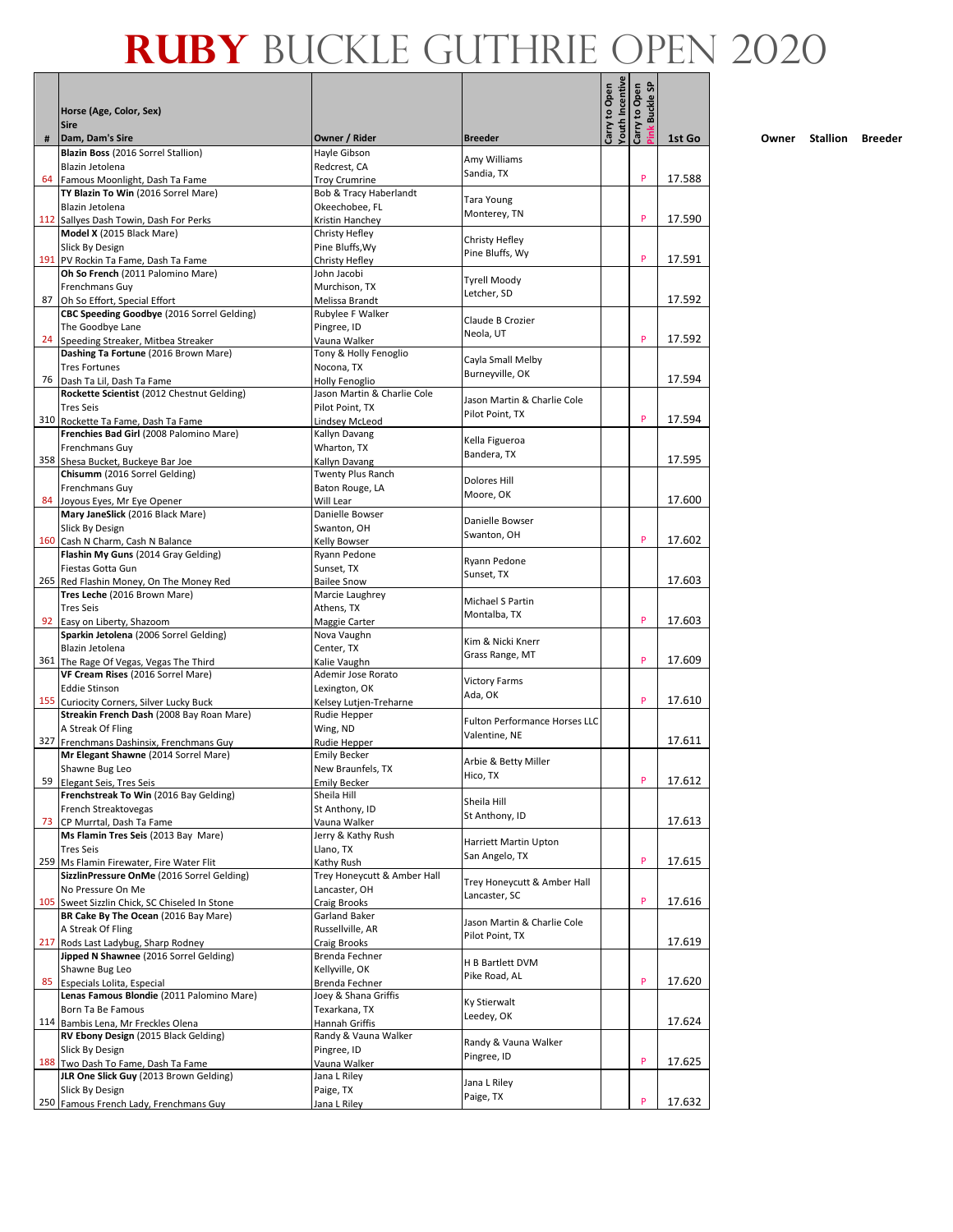|              | Horse (Age, Color, Sex)                                               |                                               |                                          |                                  | <b>Buckle SP</b><br>Carry to Open |        |
|--------------|-----------------------------------------------------------------------|-----------------------------------------------|------------------------------------------|----------------------------------|-----------------------------------|--------|
|              | <b>Sire</b>                                                           |                                               |                                          | Carry to Open<br>Youth Incentive | <sup>s</sup> ink                  |        |
| #            | Dam, Dam's Sire<br>Code Name Eagle (2013 Sorrel Gelding)              | Owner / Rider<br>Devyn Madonna                | <b>Breeder</b>                           |                                  |                                   | 1st Go |
|              | One Famous Eagle                                                      | Santa Margarita, CA                           | Lana G Merrick-Bailey                    |                                  |                                   |        |
|              | 53 Dash Ta Spend, Dash Ta Fame                                        | Devyn Madonna                                 | Norman, OK                               |                                  |                                   | 17.634 |
|              | Two Rubles (2012 Sorrel Mare)                                         | Casey or Darcee Shepherd                      | Jay Pitcher                              |                                  |                                   |        |
|              | TwoForTheDough                                                        | Levan, UT                                     | Smithfield, UT                           |                                  |                                   |        |
|              | 132 A Societys Lass, Society Road<br>Fancy Corona (2009 Bay Mare)     | Darcee Shepherd<br>Jamie Johnston             |                                          |                                  |                                   | 17.641 |
|              | <b>Prime Talent</b>                                                   | Coyle, OK                                     | Nogota Ranch                             |                                  |                                   |        |
|              | 56 Time To Gogo, Tempo Jet                                            | Jamie Johnston                                | De Leon Spgs, FL                         |                                  | P                                 | 17.642 |
|              | Justa DTF Frenchman (2015 Palomino Stallion)                          | Gary & Catherine Williams                     |                                          |                                  |                                   |        |
|              | Aint Seen Nothin Yet                                                  | Sebring, FL                                   | Gary & Catherine Williams<br>Sebring, FL |                                  |                                   |        |
|              | 61 Madeline Spade 410, Justa Hickory Spade                            | Crystal Mcintyre                              |                                          |                                  |                                   | 17.646 |
|              | Clever Quick Leo (2014 Gelding)                                       | Mandi Jo Fox                                  | Kelsey Jones Cawley                      |                                  |                                   |        |
|              | Shawne Bug Leo<br>352 Clever Curve, Clever Deceit                     | Hempstead, TX<br>Mandi Jo Fox                 | Bloomington, TX                          |                                  | P                                 | 17.649 |
|              | Dynamite Goes Boom (2014 Sorrel Mare)                                 | Kava Huestis                                  |                                          |                                  |                                   |        |
|              | JL Sirocco                                                            | Ulm, MT                                       | Mikell Hougen                            |                                  |                                   |        |
|              | 316 Dynamites Starlite, Doc O Dynamite                                | Kava Huestis                                  | Melstone, MT                             |                                  | P                                 | 17.652 |
|              | Twaynas Guy (2014 Palomino Gelding)                                   | Ty & Stevi Hillman                            | Deborah V McDonald                       |                                  |                                   |        |
|              | Frenchmans Guy                                                        | Weatherford, TX                               | Uvalde, TX                               |                                  |                                   |        |
|              | 414 HQH Miz Congeniality, Twaynas Dash                                | Stevi Hillman                                 |                                          |                                  |                                   | 17.652 |
|              | Princess Stinson (2013 Palomino Mare)                                 | Janett Dykes                                  | Danny K Carrol                           |                                  |                                   |        |
|              | <b>Eddie Stinson</b><br>168 Oro Rose, Man In The Money                | Raymore, MO<br>Janett Dykes                   | Raymore, MO                              |                                  |                                   | 17.655 |
|              | A Smart Guy (2015 Palomino Gelding)                                   | Willie & Davi Watterson                       |                                          |                                  |                                   |        |
|              | A Smooth Guy                                                          | Bluffdale, UT                                 | George Erb                               |                                  |                                   |        |
| $\mathbf{2}$ | Purdy Speedy Cat, Stoli                                               | Davi Watterson                                | Coffee Creek, MT                         |                                  | P                                 | 17.657 |
|              | Streakin Silkpanties (2016 Bay Roan Mare)                             | <b>Richard Civita</b>                         | Lisa Fulton                              |                                  |                                   |        |
|              | A Streak Of Fling                                                     | Aiken, SC                                     | Valentine, NE                            |                                  |                                   |        |
|              | 181 Famous Silk Panties, Dash Ta Fame                                 | Danyelle Campbell                             |                                          |                                  |                                   | 17.657 |
|              | Hush Money Girl (2016 Bay Mare)<br>Slick By Design                    | Fallon Taylor<br>Collinsville, TX             | Dian Taylor                              |                                  |                                   |        |
|              | 42 Flos Herress, Dr Nick Bar                                          | Joao Ferraz Leao                              | Collinsville, TX                         |                                  |                                   | 17.660 |
|              | Miss Molly Oh My (2014 Bay Mare)                                      | Montie Ledford                                |                                          |                                  |                                   |        |
|              | <b>Tres Fortunes</b>                                                  | Talala, OK                                    | Johnny Barney                            |                                  |                                   |        |
|              | 253 Oh GoodGollyMsMolly, Streak And Dash                              | Montie Ledford                                | Ada, OK                                  |                                  |                                   | 17.661 |
|              | Huckleberry Martini (2015 Bay Mare)                                   | Amy Schimke & Brett Borkowski;                | Gary & Patty Peterson                    |                                  |                                   |        |
|              | <b>Tres Seis</b>                                                      | Wessington Springs, SD; Amy                   | Coeur D Alene, ID                        |                                  | P                                 | 17.665 |
|              | 138 Coeur D Alene, Stoli<br>SX Smooth Drambouie (2011 Sorrel Gelding) | Schimke<br>Greg & Lori Shearer                |                                          |                                  |                                   |        |
|              | A Smooth Guy                                                          | Wall, SD                                      | Greg & Lori Shearer                      |                                  |                                   |        |
|              | 91 SX Docs Cricketta, Doc Bruce                                       | Lori Shearer                                  | Wall, SD                                 |                                  | P                                 | 17.666 |
|              | Guys Im A Bunny Cat (2016 Bay Gelding)                                | Jimmie Smith                                  | Jimmie Smith                             |                                  |                                   |        |
|              | <b>Traffic Guy</b>                                                    | McDade, TX                                    | Mc Dade, TX                              |                                  |                                   |        |
|              | 214 Firewater Scat Cat, Alive N Firen                                 | Jimmie Smith                                  |                                          |                                  | P                                 | 17.666 |
|              | AsGoodAsDiamondsGet (2009 Sorrel Gelding)<br>As Good As Nick Gets     | LeAnne Wolfe                                  | Larry & Cookie Pickens                   |                                  |                                   |        |
|              | 289 Dashingly Diamonds, The Adamas                                    | Flora Vista, NM<br>LeAnne Wolfe               | Cortez, CO                               |                                  |                                   | 17.669 |
|              | Bullseye Bullion* (2010 Sorrel Stallion)                              | Whitmire Ranch/Shari Taggart                  |                                          |                                  |                                   |        |
|              | <b>Bully Bullion</b>                                                  | Sallisaw, OK                                  | Alexia Willis                            |                                  |                                   |        |
|              | 21 Top Shawne, Shawne Bug                                             | Lauren Whitmire                               | Maysville, OK                            |                                  | P                                 | 17.670 |
|              | Sailors Del Light (2012 Sorrel Mare)                                  | Shianne Shepherd                              | Seeley Dawson                            |                                  |                                   |        |
|              | PC Redwood Manny                                                      | Mona, UT                                      | Spanish Fork, UT                         |                                  | P                                 |        |
|              | 194 Del Sol Gal, Amaham<br>Lenas Little Redhead (2006 Sorrel Mare)    | Shianne Shepherd<br>Kassie Hohenstien & Tracy |                                          |                                  |                                   | 17.672 |
|              | Designer Red                                                          | Monnens, Shakopee, MN                         | Ky Stierwalt                             |                                  |                                   |        |
|              | 158 Bambis Lena, Mr Freckles Olena                                    | Kassie Hohenstein                             | Leedey, OK                               |                                  | P                                 | 17.673 |
|              | Design In Red (2016 Sorrel Mare)                                      | Jane Melby                                    |                                          |                                  |                                   |        |
|              | Slick By Design                                                       | Willson, OK                                   | Jane & Ryan Melby<br>Burneyville, OK     |                                  |                                   |        |
|              | 100 RC Back In Black, Ninety Nine Goldmine                            | Cayla Small                                   |                                          |                                  | P                                 | 17.675 |
|              | JL Rocky Lane (2014 Bay Gelding)                                      | Kava Huestis                                  | Jill Lane Quarter Horses                 |                                  |                                   |        |
|              | JL Sirocco                                                            | Ulm, MT                                       | Fort Benton, MT                          |                                  | P                                 | 17.677 |
|              | 377 Quint Glory, Lanes Leinster<br>Cajun Chrome (2015 Sorrel Gelding) | Kava Huestis<br>Tami Semas                    |                                          |                                  |                                   |        |
|              | Shawne Bug Leo                                                        | Brock, TX                                     | Renee & James David Cain                 |                                  |                                   |        |
|              | 395 Guys Itty Bitty, Frenchmans Guy                                   | Tami Semas                                    | Dry Creek, LA                            |                                  | P                                 | 17.678 |
|              | Doc Manny (2008 Brown Gelding)                                        | Cody & Maegan Heiner                          | Lee Ray Shepherd                         |                                  |                                   |        |
|              | PC Redwood Manny                                                      | Corinne, UT                                   | Spanish Fork, UT                         |                                  |                                   |        |
|              | 145 Orange Merridoc, Merridoc                                         | Maegan Heiner                                 |                                          |                                  | P                                 | 17.683 |
|              | My Little Valiant V (2015 Mare)                                       | Joseph Mayers                                 | Michael Pohl                             |                                  |                                   |        |
|              | Valiant Hero<br>53 Little Kool Barbie, Mr Jess Perry                  | Laredo, TX<br>Brooke Ward                     | Montgomery, TX                           |                                  |                                   | 17.694 |
|              |                                                                       |                                               |                                          |                                  |                                   |        |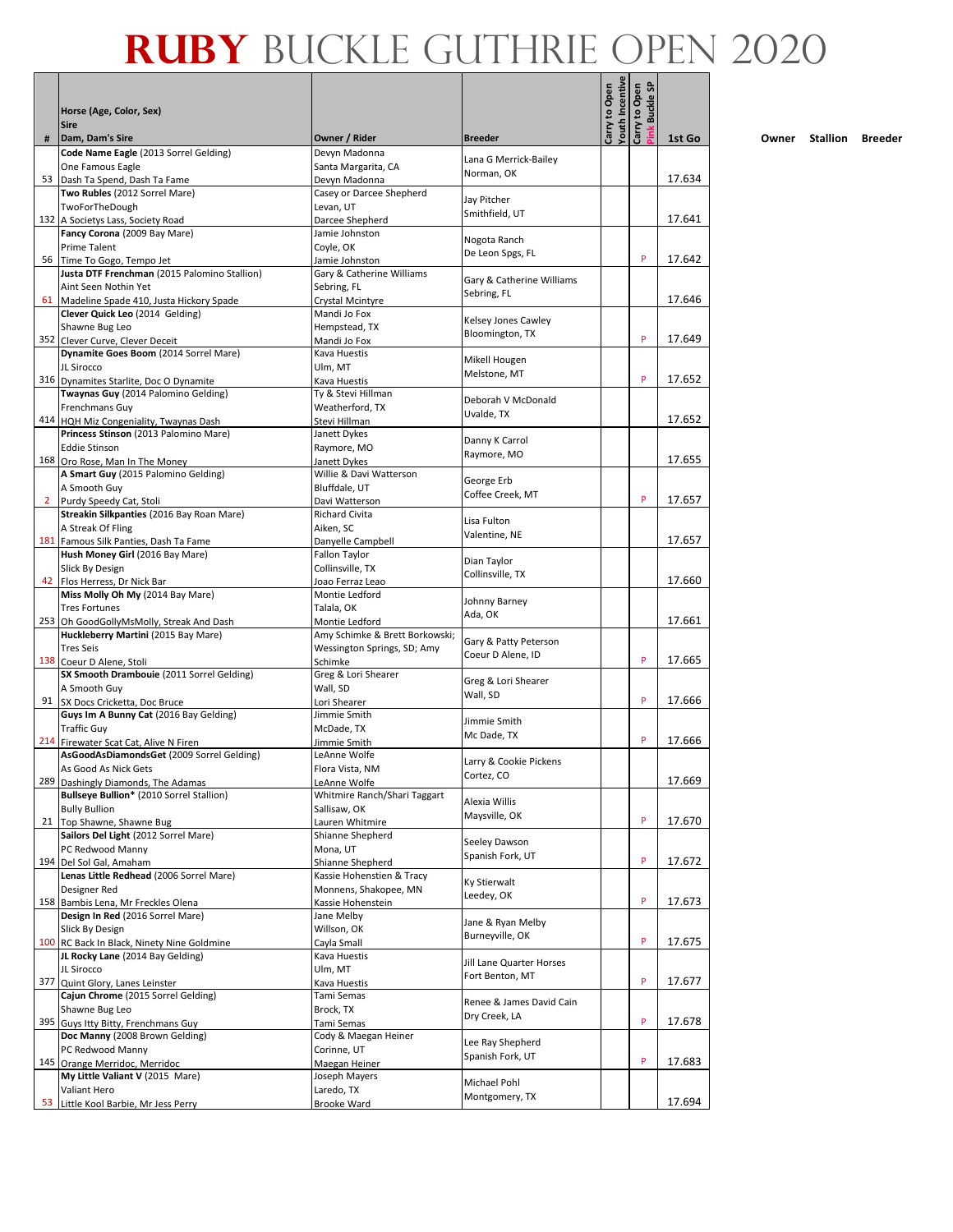|    | Horse (Age, Color, Sex)                                                              |                                                                |                                                  |                                         | <b>Buckle SP</b><br>Carry to Open |        |
|----|--------------------------------------------------------------------------------------|----------------------------------------------------------------|--------------------------------------------------|-----------------------------------------|-----------------------------------|--------|
|    | <b>Sire</b>                                                                          |                                                                |                                                  | <b>Youth Incentive</b><br>Carry to Open |                                   |        |
| #  | Dam, Dam's Sire<br>Ima Friendly Guy (2010 Bay Gelding)                               | Owner / Rider<br>Jayme Robison                                 | <b>Breeder</b><br><b>Bill &amp; Debbie Myers</b> |                                         |                                   | 1st Go |
|    | A Smooth Guy                                                                         | Bellville, TX                                                  | Saint Onge, SD                                   |                                         | P                                 |        |
|    | 96 Dash of Hot Colours, Dashing Val<br>AsGoodAsPeachGets (2011 Palomino Mare)        | Jodee Miller<br>Lindsey Netterville                            | Stephanie Wheeler & Carisa                       |                                         |                                   | 17.695 |
|    | As Good As Nick Gets                                                                 | Woodville, MS                                                  | Shearer                                          |                                         |                                   |        |
|    | 338 SX Frenchmans Peach, Frenchmans Guy<br>Crewszin (2015 Bay Gelding)               | <b>Blaise Bercegeay</b><br><b>Edwin Cameron/Tiany Schuster</b> | Hattiesburg, MS                                  |                                         | P                                 | 17.697 |
|    | <b>Tres Seis</b>                                                                     | Krum, TX                                                       | Julie Crews                                      |                                         |                                   |        |
|    | 130 Ohmigosh, Shazoom                                                                | <b>Tiany Schuster</b>                                          | Rising Star, TX                                  |                                         | P                                 | 17.699 |
|    | Mitchel (2014 Sorrel Gelding)<br>Slick By Design                                     | Christy Hefley<br>Pine Bluffs, Wy                              | Christy Hefley                                   |                                         |                                   |        |
|    | 206 PV Rockin Ta Fame, Dash Ta Fame                                                  | Christy Hefley                                                 | Pine Bluffs, Wy                                  |                                         | P                                 | 17.702 |
|    | <b>Streaking Moon Beams (2016 Gelding)</b>                                           | <b>Emily Becker</b>                                            | <b>Emily Becker</b>                              |                                         |                                   |        |
|    | A Streak Of Fling<br>186 Sayos Badger Chic, Sayos Shining Sun                        | New Braunfels, TX<br><b>Emily Becker</b>                       | New Braunfels, TX                                |                                         |                                   | 17.704 |
|    | <b>SBW Repeat (2016 Sorrel Gelding)</b>                                              | <b>Stephanie Wheeler</b>                                       | Stephanie Wheeler                                |                                         |                                   |        |
|    | Blazin Jetolena                                                                      | Hattiesburg, MS                                                | Hattiesburg, MS                                  |                                         | P                                 | 17.706 |
|    | 176 SX Dr Peacharita, Dr Nick Bar<br>American PYC (2013 Bay Mare)                    | <b>Brian Wheeler</b><br>Melissa Brandt                         |                                                  |                                         |                                   |        |
|    | PYC Paint Your Wagon                                                                 | Hermosa, SD                                                    | A. C. Taylor<br>Seminole, OK                     |                                         |                                   |        |
|    | 24 American Dove, Toast To Dash<br>CSE C U In Vegas (2014 Buckskin Mare)             | Melissa Brandt<br>Candice Slogel & Dorothy                     | Candice Slogel & Dorothy                         |                                         | P                                 | 17.711 |
|    | French Streaktovegas                                                                 | Schmidt, Hermiston, OR                                         | Schmidt                                          |                                         |                                   |        |
| 39 | CSE Grace Of Gold, Dash of Royal Gold                                                | Candice Osborne                                                | Hermiston, OR                                    |                                         |                                   | 17.723 |
|    | Jesswatchmestreak (2016 Bay Roan Mare)<br>French Streakin Jess                       | Dave & Lori Zabel<br>Horace, ND                                | Shawna Letcher                                   |                                         |                                   |        |
|    | 38 Jerrys TP Seepai BB, Jerrys Disco Moon                                            | Hallie Hanssen                                                 | Rapid City, SD                                   |                                         |                                   | 17.727 |
|    | Digarun (2012 Chestnut Gelding)                                                      | <b>Kelly Neisius</b>                                           | <b>Billy W Jones</b>                             |                                         |                                   |        |
|    | <b>Tres Seis</b><br>11 Diggin Snow, Royal Evening Snow                               | Okmulgee, OK<br>Cale Neisius                                   | Donie, TX                                        | Y                                       |                                   | 17.731 |
|    | SBW Copy Cat (2016 Sorrel Gelding)                                                   | <b>Stephanie Wheeler</b>                                       | Stephanie Wheeler                                |                                         |                                   |        |
|    | Blazin Jetolena                                                                      | Hattiesburg, MS                                                | Hattiesburg, MS                                  |                                         | P                                 | 17.734 |
|    | 161 SX Dr Peacharita, Dr Nick Bar<br>Flip Flop A Floppin (2014 Bay Roan Gelding)     | <b>Brian Wheeler</b><br>Trent Roorda                           |                                                  |                                         |                                   |        |
|    | <b>Best Advice</b>                                                                   | Rensselaer, IN                                                 | Sammy Crooks<br>Arlington, KY                    |                                         |                                   |        |
|    | 13 Foxy Blu Hancock, Hancocks Blue Try<br>Firen On Water (2011 Palomino Gelding)     | Trent Roorda<br>Dusty & Lacey Morse                            |                                                  |                                         |                                   | 17.735 |
|    | A Firewater Twist RB                                                                 | Randolph, UT                                                   | Barry & Marry Ann Munkers                        |                                         |                                   |        |
|    | 105 Bam Bam Bars, Macho Jake                                                         | Dottie Morse                                                   | Lexington, OR                                    | Υ                                       |                                   | 17.737 |
|    | She Pays the Piper (2015 Sorrel Mare)<br>Irish Pay                                   | Thomas & Lainee Sampson<br>Interior. SD                        | Lainee Sampson                                   |                                         |                                   |        |
|    | 30 NF French Kizz, Frenchmans Guy                                                    | Lainee Sampson                                                 | Interior, SD                                     |                                         | P                                 | 17.740 |
|    | Smokehaus (2016 Chestnut Gelding)                                                    | Kelli Thouvenell                                               | Kelli Thouvenell                                 |                                         |                                   |        |
|    | The Red Dasher<br>46 RF Firefly, Smoke N Sparks                                      | Hooper, UT<br>Kelli Thouvenell                                 | Hooper, UT                                       |                                         |                                   | 17.741 |
|    | Traffic Run Away Train (2015 Buckskin Mare)                                          | Lorissa Jo Merritt                                             | Jamie & Troy Ashford                             |                                         |                                   |        |
|    | <b>Traffic Guy</b><br>434 Dashing Performance, Royal Quick Dash                      | Caldwell, TX                                                   | Lott, TX                                         |                                         | P                                 | 17.742 |
|    | Native Jetolena (2015 Sorrel Mare)                                                   | Katelyn Scott<br>Terry McCormmach                              |                                                  |                                         |                                   |        |
|    | Blazin Jetolena                                                                      | Walla Walla, WA                                                | <b>Busby Quarterhorse LLC</b><br>Millsap, TX     |                                         |                                   |        |
|    | 234 Suzies Native Bug, Shawne Bug<br>Mr Soul (2015 Bay Stallion)                     | Kim Smith<br>John Nielsen                                      |                                                  |                                         |                                   | 17.750 |
|    | Furyofthewind                                                                        | Payson, UT                                                     | John Nielsen                                     |                                         |                                   |        |
|    | 142 Mckaizlees Kiss, Dash Ta Fame                                                    | Taylor Kramer                                                  | Payson, UT                                       |                                         | P                                 | 17.754 |
|    | Streakin French Doxi (2016 Bay Roan Mare)<br>Streakin Boon Dox                       | Joe & Carla Spitz<br>Lamar, CO                                 | Joe & Carla Spitz                                |                                         |                                   |        |
|    | 41 A French Coyote, Frenchmans Guy                                                   | Tana Renick                                                    | Lamar, CO                                        |                                         | P                                 | 17.755 |
|    | Cains Mary Etta (2016 Bay Mare)                                                      | James David & Rene Cain                                        | Renee & James David Cain                         |                                         |                                   |        |
|    | JB Proud N Famous<br>54 NF Guys Tarita, Frenchmans Guy                               | Dry Creek, LA<br>Dustin Angelle                                | Dry Creek, LA                                    |                                         |                                   | 17.755 |
|    | FL Forget Me Not (2008 Sorrel Gelding)                                               | Sara Boies                                                     | Jerry Adamson                                    |                                         |                                   |        |
|    | Blazin Jetolena<br>415 RJ Frenchmans Blonde, Frenchmans Guy                          | Indianola, IA                                                  | Cody, NE                                         |                                         | P                                 | 17.757 |
|    | Sheza Free Bug (2015 Bay Mare)                                                       | Sara Boies<br>Jana Bean                                        |                                                  |                                         |                                   |        |
|    | Shawne Bug Leo                                                                       | Fort Hancock, TX                                               | Jana Bean<br>Fort Hancock, TX                    |                                         |                                   |        |
|    | 150 Pistol N A Petticoat, Lins First Bullet<br>Assuredly Slick (2016 Sorrel Gelding) | Jana Bean<br>Kim Squires                                       |                                                  |                                         | P                                 | 17.760 |
|    | Slick By Design                                                                      | Carnegie, OK                                                   | <b>Kim Squires</b>                               |                                         |                                   |        |
|    | 40 Nothing Assured, Honors A Bounding                                                | Kim Squires                                                    | Carnegie, OK                                     |                                         |                                   | 17.762 |
|    | JL Fame In Vegas (2014 Sorrel Mare)<br>French Streaktovegas                          | M R Performance Horses<br>Bellville, TX                        | Jayme Robison                                    |                                         |                                   |        |
|    | 160 JL Sweet Fame, Dash Ta Fame                                                      | Jodee Miller                                                   | Bellville, TX                                    |                                         |                                   | 17.763 |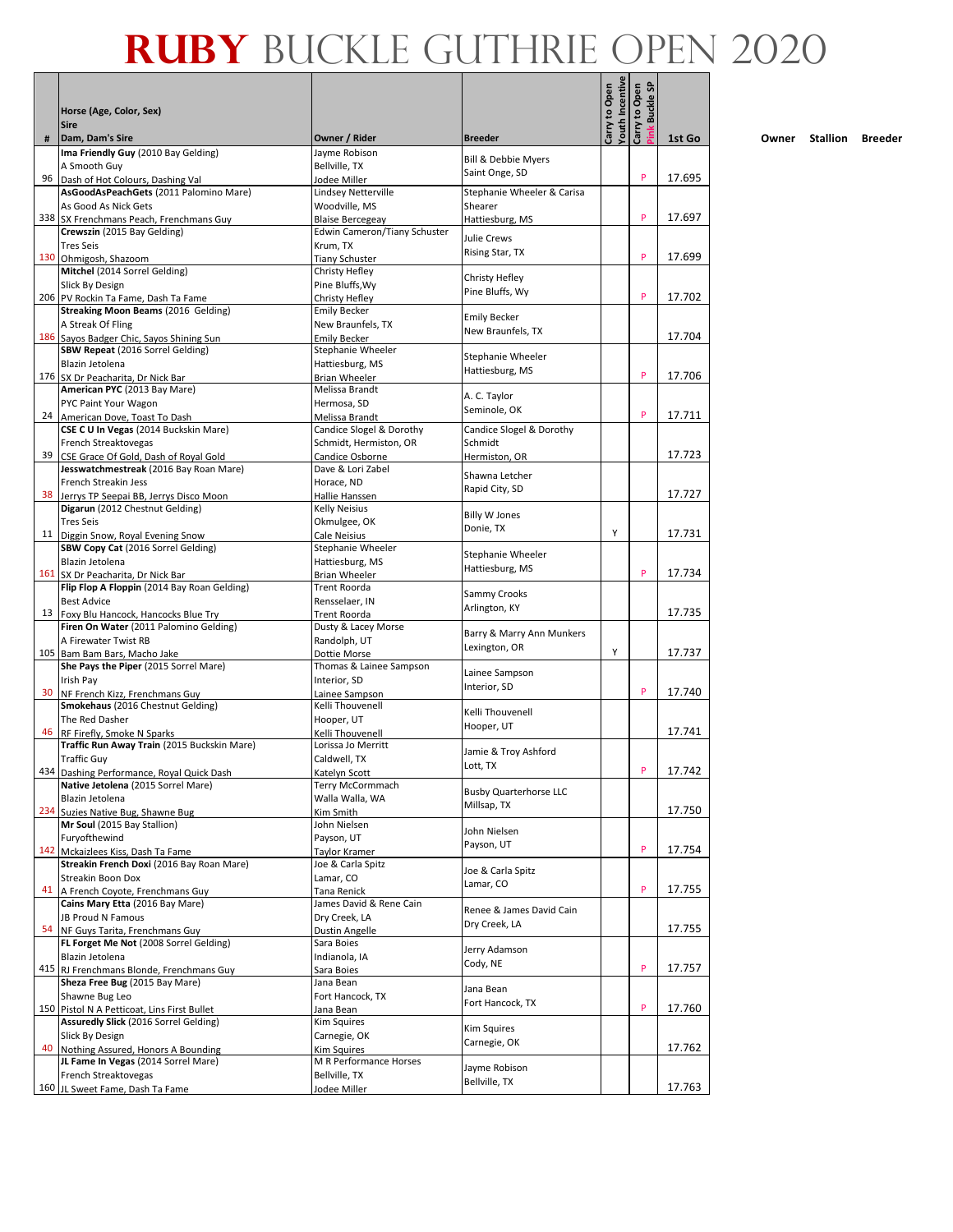|    | Horse (Age, Color, Sex)                                                            |                                              |                                | Youth Incentive<br>Carry to Open | <b>Buckle SP</b><br>Carry to Open |        |
|----|------------------------------------------------------------------------------------|----------------------------------------------|--------------------------------|----------------------------------|-----------------------------------|--------|
| #  | <b>Sire</b><br>Dam, Dam's Sire                                                     | Owner / Rider                                | <b>Breeder</b>                 |                                  | ink                               | 1st Go |
|    | Jet N For Karats (2015 Chestnut Gelding)                                           | <b>Busby Quarterhorse LLC</b>                | <b>Busby Quarterhorse LLC</b>  |                                  |                                   |        |
|    | Blazin Jetolena                                                                    | Millsap, TX                                  | Millsap, TX                    |                                  | P                                 | 17.766 |
|    | 91 Cadillacs N Karats, Whose Dat Bunny<br>A Stylish Frenchman (2013 Palomino Mare) | Sabra O'Quinn<br>Stephanie Cleveland         |                                |                                  |                                   |        |
|    | <b>Frenchmans Guy</b>                                                              | Kellyville, OK                               | Stephanie Cleveland            |                                  |                                   |        |
|    | 440 Twice As Stylish 07, Twice As Shiney                                           | Stephanie Cleveland                          | Kellyville, OK                 |                                  |                                   | 17.770 |
|    | Famously Smooth (2014 Bay Mare)                                                    | Willie & Davi Watterson                      | Thomas & Laniee Sampson        |                                  |                                   |        |
|    | A Smooth Guy                                                                       | Bluffdale, UT                                | Interior, SD                   |                                  | P                                 |        |
|    | 421 MaidenFamouslyHigh, Dash Ta Fame<br>Eye Want It All (2016 Sorrel Mare)         | Davi Watterson<br>SouthWestern Farms         |                                |                                  |                                   | 17.771 |
|    | No Pressure On Me                                                                  | Kirbyville, TX                               | Ryann Pedone                   |                                  |                                   |        |
|    | 15 Cause For A Kiss, Cause Its Money                                               | Jolene Montgomery                            | Sunset, TX                     |                                  | P                                 | 17.771 |
|    | VF Eddies Alive (2016 Chestnut Gelding)                                            | <b>Victory Farms</b>                         | <b>Victory Farms</b>           |                                  |                                   |        |
|    | <b>Eddie Stinson</b>                                                               | Ada, OK                                      | Ada, OK                        |                                  |                                   |        |
| 99 | VF Burns Alive, Burns First Down                                                   | Kelsey Lutjen-Treharne                       |                                |                                  | P                                 | 17.771 |
|    | Iza French Dream (2014 Buckskin Mare)                                              | Rachelle Smith-Mose                          | Rachelle Smith-Mose            |                                  |                                   |        |
|    | First Down French<br>343 WR Oh Too Rock, Texas High Dasher                         | Bend, OR<br>Rachelle Smith-Mose              | Bend, OR                       |                                  |                                   | 17.781 |
|    | A Classic Frenchkiss (2010 Palomino Gelding)                                       | <b>Tim Davis</b>                             |                                |                                  |                                   |        |
|    | Frenchmans Guy                                                                     | Pavillion, WY                                | <b>Tim Davis</b>               |                                  |                                   |        |
|    | 198 Mikasa Moon, A Classic Dash                                                    | Shvann Lucas                                 | Pavillion, WY                  |                                  |                                   | 17.782 |
|    | Dashin Jetolena (2007 Gelding)                                                     | Karol Knudson                                | WJ Williamson Jr               |                                  |                                   |        |
|    | Blazin Jetolena                                                                    | Roy, UT                                      | Gray Court, SC                 |                                  | P                                 | 17.787 |
|    | 268 Maggie Quick Dash, Royal Quick Dash<br>Famously Painted (2014 Sorrel Gelding)  | <b>Brandon Labbee</b><br><b>Tracy Page</b>   |                                |                                  |                                   |        |
|    | <b>JB Proud N Famous</b>                                                           | Bluffdale, UT                                | M Jones                        |                                  |                                   |        |
|    | 134 Sadies Lady, Mr Robin Boy                                                      | <b>Brandon Stokes</b>                        | Joseph, UT                     |                                  |                                   | 17.790 |
|    | Itls What Itis Guys (2010 Palomino Mare)                                           | Emma Wildeisen                               | <b>Bill &amp; Debbie Myers</b> |                                  |                                   |        |
|    | Frenchmans Guy                                                                     | Wentzville, MO                               | Saint Onge, SD                 |                                  |                                   |        |
|    | 238 DN Shake Em Up, Royal Shake Em                                                 | Emma Wildeisen                               |                                |                                  |                                   | 17.799 |
|    | JR Special Lane (2015 Brown Gelding)                                               | JR Land & Livestock<br>Cedar Fort, UT        | Dennis & Raelyn Blair          |                                  |                                   |        |
|    | The Goodbye Lane<br>136 Katrincita, Susies First Down                              | Raelyn Robinson                              | Cedar Fort, UT                 |                                  | P                                 | 17.801 |
|    | Famous Blazin Boxers (2015 Sorrel Gelding)                                         | Erika Boucher                                |                                |                                  |                                   |        |
|    | Blazin Jetolena                                                                    | Galion, OH                                   | <b>Busby Quarter Horse LLC</b> |                                  |                                   |        |
|    | 212 Famous Silk Panties, Dash Ta Fame                                              | Kelly Bowser                                 | Millsap, TX                    |                                  | P                                 | 17.805 |
|    | Traffic Kat (2013 Black Gelding)                                                   | Dawn & Jimmie Smith                          | Michael Sanchez                |                                  |                                   |        |
|    | <b>Traffic Guy</b>                                                                 | McDade, TX                                   | Mc Dade, TX                    |                                  | P                                 | 17.806 |
|    | 162 Blue Berry Kitty Kat, RF Bob Cat<br>Kys Goodbye Fame (2013 Bay Mare)           | Jimmie Smith<br>Brian & Shawna Felter        |                                |                                  |                                   |        |
|    | The Goodbye Lane                                                                   | West Warren. UT                              | Dawon Seeley                   |                                  |                                   |        |
|    | 397 Lady Special Effort, Mr Special Charge                                         | Shawna Felter                                | Spanish Fork, UT               |                                  | P                                 | 17.806 |
|    | Little Man Keith (2008 Brown Gelding)                                              | Marty & Jessica Leach                        | Ervin E Wyatt                  |                                  |                                   |        |
|    | <b>Tres Seis</b>                                                                   | Rockville, NE                                | Edmond, OK                     |                                  |                                   |        |
|    | 164 This Is Mi World, Corona Cartel                                                | Jessica Leach                                |                                |                                  | P                                 | 17.812 |
|    | LAD Dragonfly (2015 Palomino Mare)<br><b>Eddie Stinson</b>                         | Sabra O'Quinn & Paul Stanley<br>Callahan, FL | Doreen Wintermute              |                                  |                                   |        |
| 37 | C Me Frenchie, Frenchmans Guy                                                      | Sabra O'Quinn                                | Ocala, FL                      |                                  | P                                 | 17.816 |
|    | Dashin Ta Penny (2015 Bay Roan Mare)                                               | Hank & Stephanie Williams                    | Kelley Gorrell                 |                                  |                                   |        |
|    | A Dash Ta Streak                                                                   | Norwood, CO                                  | Beach, ND                      |                                  |                                   |        |
| 1  | Short Penny, Dash Ta Fame                                                          | Harlie Williams                              |                                |                                  |                                   | 17.822 |
|    | Whistlewhileyoustreak (2013 Bay Roan Gelding)                                      | Lynsay North                                 | Ashley Kromrey                 |                                  |                                   |        |
|    | A Streak Of Fling<br>288 Char Winken Dash, Charles McCue                           | Eldridge, MO<br>Lynsay North                 | Bottineau, ND                  |                                  |                                   | 17.825 |
|    | Smooth Dash Ta Fame (2015 Bay Mare)                                                | Megan Sprague                                |                                |                                  |                                   |        |
|    | A Smooth Guy                                                                       | Marsing, ID                                  | Bill & Debbie Myers            |                                  |                                   |        |
|    | 185 Miss Dash Of Fame, Dash Ta Fame                                                | Megan Sprague                                | St Onge, SD                    |                                  | P                                 | 17.825 |
|    | HP Slick Chick (2014 Black Mare)                                                   | Deanna Mixon-Pietsch                         | Charlie Cole & Jason Martin    |                                  |                                   |        |
|    | Slick By Design                                                                    | Sarasota, FL                                 | Pilot Point, TX                |                                  | P                                 | 17.828 |
| 7  | Rods Last Ladybug, Sharp Rodney<br>Gambleonthestreaker (2008 Sorrel Gelding)       | Deanna Mixon-Pietsch<br>Sherri Cass          |                                |                                  |                                   |        |
|    | A Streak Of Fling                                                                  | Pierre, SD                                   | Stephen Harvey                 |                                  |                                   |        |
|    | 285 Pressey Gamble, RaiseTheGamble                                                 | <b>Taylyn Cass</b>                           | Lebanon, IN                    | Υ                                |                                   | 17.828 |
|    | KN Rumor Has It (2013 Sorrel Mare)                                                 | Kimi Nichols                                 | Kimi Ann Nichols               |                                  |                                   |        |
|    | Born Ta Be Famous                                                                  | Brownwood, TX                                | Brownwood, TX                  |                                  |                                   |        |
|    | 340 Docs Smooth Gold, Smooth Herman                                                | Kimi Nichols                                 |                                |                                  | P                                 | 17.833 |
|    | Coats Guys Astreakin (2014 Buckskin Mare)                                          | Larry & Rhonda Coats                         | Larry & Rhonda Coats           |                                  |                                   |        |
|    | Frenchmans Guy<br>254 Streakin Form, Rare Form                                     | San Angelo, TX<br>Kay Blandford              | San Angelo, TX                 |                                  |                                   | 17.839 |
|    | MCM Drop Your Socks (2016 Gray Mare)                                               | Dunn Ranch                                   |                                |                                  |                                   |        |
|    | <b>BHR Frenchies Socks</b>                                                         | Wynnewood, OK                                | Matt & Bendi Dunn              |                                  |                                   |        |
|    | 203 Mulberry Canyon Moon, Marthas Six Moons                                        | Jolene Montgomery                            | Bismark, MO                    |                                  | P                                 | 17.839 |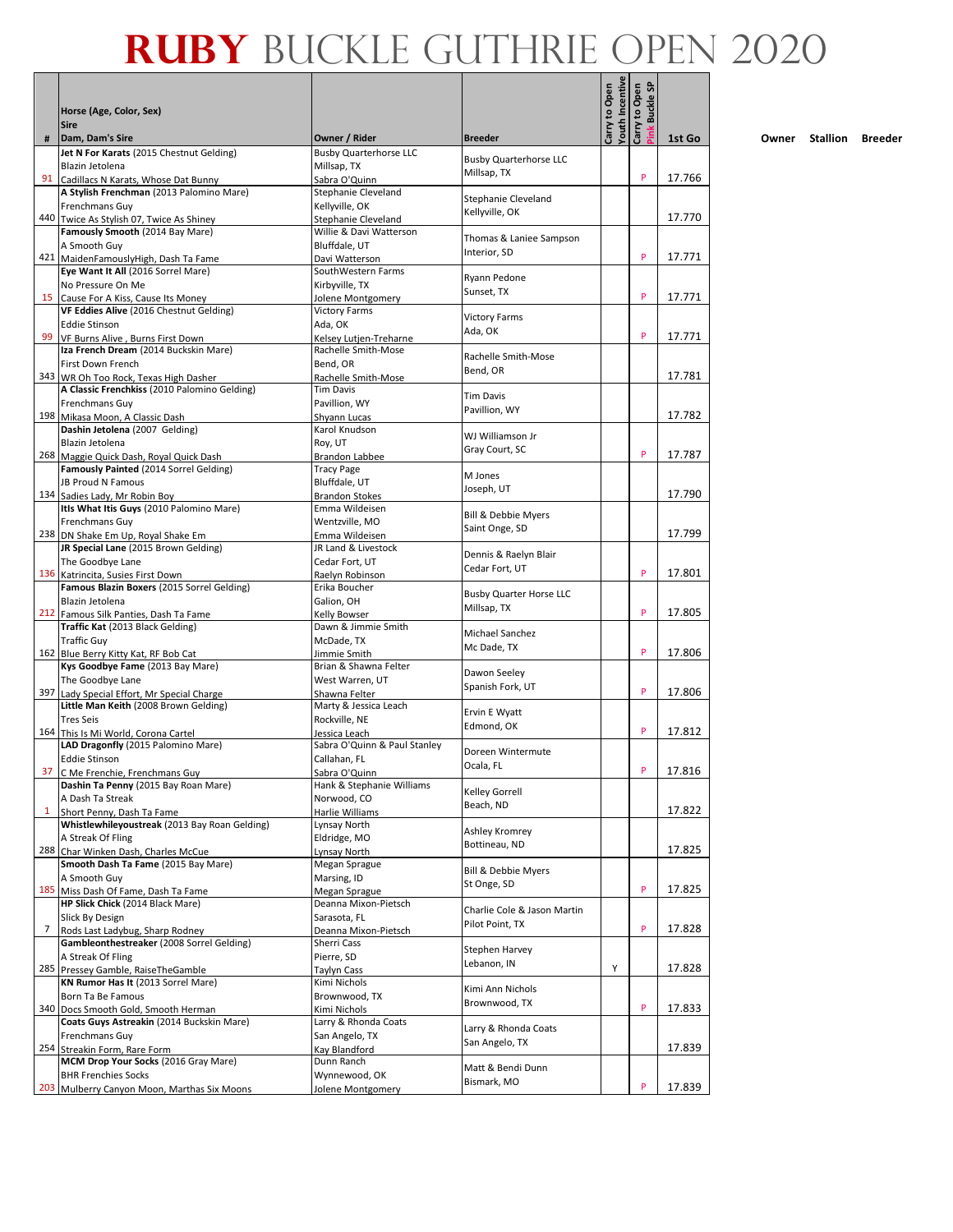|     | Horse (Age, Color, Sex)<br><b>Sire</b>                                             |                                                    |                                                     | Youth Incentive<br>Carry to Open | Carry to Open<br>Pink Buckle SP |                 |            |         |          |         |
|-----|------------------------------------------------------------------------------------|----------------------------------------------------|-----------------------------------------------------|----------------------------------|---------------------------------|-----------------|------------|---------|----------|---------|
|     | Dam, Dam's Sire                                                                    | Owner / Rider                                      | <b>Breeder</b>                                      |                                  |                                 | 1st Go          |            | Owner   | Stallion | Breeder |
|     | Shea Blazin Bay (2012 Bay Mare)<br>Blazin Jetolena                                 | Rachel Tiedeman<br>Buffalo, WY                     | Lon Brest                                           |                                  |                                 |                 |            |         |          |         |
| 402 | CCR Faylene, LeRoys Brown Shadow                                                   | Rachel Tiedman                                     | Sidney, MT                                          |                                  | P                               | 17.842          |            |         |          |         |
|     | Okey Dokey Guy (2008 Bay Gelding)                                                  | Jenae Ordeman                                      |                                                     |                                  |                                 |                 |            |         |          |         |
|     | Dats A Frenchman                                                                   | Saratoga, WY                                       | Robert & Kay Weeks<br>Elk City, OK                  |                                  |                                 |                 |            |         |          |         |
| 29  | Sheza Nifty Okie, Okey Dokey Dale                                                  | Jenae Ordeman                                      |                                                     |                                  | P                               | 17.843          |            |         |          |         |
|     | VF Famous Princess (2011 Palomino Mare)                                            | Hailey Hardeman                                    | <b>Victory Farms</b>                                |                                  |                                 |                 |            |         |          |         |
|     | Born Ta Be Famous<br>235 Little Bit Princess, Super Sence Amillion                 | Wilson, WY<br>Jodi Edwards                         | Ada, OK                                             |                                  |                                 | 17.849          | $3D-1$     | \$9,230 | \$1,086  | \$543   |
|     | A Special Frenchman (2014 Palomino Stallion)                                       | Deb Hershey                                        |                                                     |                                  |                                 |                 |            |         |          |         |
|     | Frenchmans Guy                                                                     | Redmond, OR                                        | Deb Hershey                                         |                                  |                                 |                 |            |         |          |         |
|     | 404 A Special Sis, Special Elan                                                    | Ryan Reynolds                                      | Redmond, OR                                         |                                  |                                 | 17.850          | $3D-2$     | \$6,277 | \$738    | \$370   |
|     | A Guy With Magnolias (2016 Sorrel Gelding)                                         | <b>Brittany Tonozzi</b>                            | <b>Brittany Tonozzi</b>                             |                                  |                                 |                 |            |         |          |         |
|     | A Guy With Proof                                                                   | Campasas, TX                                       | Campasas, TX                                        |                                  |                                 |                 |            |         |          |         |
|     | 221 Steele Magnolias, Magnolia Bar Jet<br>GM Splashing Proud (2013 Sorrel Gelding) | <b>Brittany Tonozzi</b><br>Wade & Ruth Christensen |                                                     |                                  |                                 | 17.853          | $3D-3$     | \$4,800 | \$565    | \$282   |
|     | JB Proud N Famous                                                                  | Erda, UT                                           | Gloria J Martineau                                  |                                  |                                 |                 |            |         |          |         |
|     | 193 Splashing Sally, Striking Distance                                             | Jamie Wade Christensen                             | Salt Lake City, UT                                  |                                  |                                 | 17.854          | $3D-4$     | \$3,397 | \$400    | \$200   |
|     | Designs Of Red (2008 Sorrel Mare)                                                  | Kassie Hohenstien & Tracy                          | <b>Gerald Williams</b>                              |                                  |                                 |                 |            |         |          |         |
|     | Designer Red                                                                       | Monnens, Shakopee, MN                              | Dingerfield, TX                                     |                                  |                                 |                 |            |         |          |         |
|     | 97 Povertys Snowflake, Easy Rollin Jet                                             | Kassie Hohenstein                                  |                                                     |                                  | P                               | 17.855          | $3D-5$     | \$2,769 | \$326    | \$163   |
|     | Blazins Last Cowgirl (2012 Bay Mare)                                               | Four Taylors Ranch LLC                             | Susan Rist                                          |                                  |                                 |                 |            |         |          |         |
|     | Blazin Jetolena<br>321 Ronas Cowgirl, Ronas Ryon                                   | Neola, UT<br>Melissa Taylor                        | Tucson, AZ                                          |                                  | P                               | 17.863          | $3D-6/7/8$ | \$2,141 | \$252    | \$126   |
|     | Tresible Deduction (2013 Bay Gelding)                                              | Ty Blodgett                                        |                                                     |                                  |                                 |                 |            |         |          |         |
|     | <b>Tres Seis</b>                                                                   | Amidon, ND                                         | Sammy Manek                                         |                                  |                                 |                 |            |         |          |         |
|     | 398 Speeding Thru Baja, Separtist                                                  | Shausta Blodgett                                   | Shawnee, OK                                         |                                  | P                               | 17.863          | $3D-6/7/8$ | \$2,141 | \$252    | \$126   |
|     | French Wasabi (2015 Sorrel Gelding)                                                | Jennifer McGraw                                    | Kim Landry                                          |                                  |                                 |                 |            |         |          |         |
|     | <b>BHR Frenchies Socks</b>                                                         | Ocala, FL                                          | Starke, FL                                          |                                  | P                               |                 |            |         |          |         |
|     | Bells Contender, Title Contender<br>VF Eysa Famous (2015 Sorrel Mare)              | <b>Rylee Elliott</b><br>Sarah Rose Waguespack      |                                                     |                                  |                                 | 17.863          | $3D-6/7/8$ | \$2,141 | \$252    | \$126   |
|     | <b>Eddie Stinson</b>                                                               | Gomules, LA                                        | <b>Victory Farms</b>                                |                                  |                                 |                 |            |         |          |         |
|     | 405 VF Eyesa Red Design, Designer Red                                              | Sarah Rose Waguespack                              | Ada, OK                                             |                                  | P                               | 17.868          | $3D-9$     | \$1,108 | \$130    | \$65    |
|     | Easy On The Vodka (2016 Sorrel Gelding)                                            | Malissa Blackmon                                   |                                                     |                                  |                                 |                 |            |         |          |         |
|     | <b>Triple Vodka</b>                                                                | Odessa, TX                                         | Kimberly Blackmon<br>Ganada, TX                     |                                  |                                 |                 |            |         |          |         |
|     | 50 IB Striking, Trux Boy                                                           | Katelyn Scott                                      |                                                     |                                  |                                 | 17.869          | $3D-10$    | \$886   | \$104    | \$52    |
|     | Pressured By Destiny (2016 Brown Mare)                                             | Ryann Pedone                                       | Janey Stoody                                        |                                  |                                 |                 |            |         |          |         |
|     | No Pressure On Me<br>127 Destinys Child, Dash For Destiny                          | Sunset, TX<br>Ryann Pedone                         | Springtown, TX                                      |                                  | P                               | 17.870          | $3D-11$    | \$775   | \$91     | \$46    |
|     | Double Down Stinson (2015 Bay Gelding)                                             | Jody & Tracy Henderson                             |                                                     |                                  |                                 |                 |            |         |          |         |
|     | <b>Eddie Stinson</b>                                                               | Alvarado, TX                                       | Shawn Coates                                        |                                  |                                 |                 |            |         |          |         |
|     | 286 Sheza Lotta Perks, Dash For Perks                                              | Kelsey Lutjen-Treharne                             | Weatherford, TX                                     |                                  | P                               | 17.880          | 3D-12/13   | \$702   | \$83     | \$41    |
|     | Colour Me Smooth (2012 Buckskin Gelding)                                           | SouthWestern Farms                                 | <b>Bill &amp; Debbie Myers</b>                      |                                  |                                 |                 |            |         |          |         |
|     | A Smooth Guy                                                                       | Kirbyville, TX                                     | Saint Onge, SD                                      |                                  |                                 |                 |            |         |          |         |
|     | 323 Colours Of A Lady, Hot Colours<br>Epic Coco (2015 Gray Gelding)                | Savannah Palmore                                   |                                                     |                                  | P                               | 17.880 3D-12/13 |            | \$702   | \$83     | \$41    |
|     | Epic Leader                                                                        | Dawn Higgins<br>Loving, NM                         | Schiller Ranch LLC                                  |                                  |                                 |                 |            |         |          |         |
|     | 342 CFour Black Easter, Darkelly                                                   | Tauna Alcorn                                       | College Station, TX                                 |                                  |                                 | 17.881 3D-14    |            | \$602   | \$71     | \$35    |
|     | A Moon Star Princess (2010 Bay Mare)                                               | NFP Performance Horses                             | Caron Gino                                          |                                  |                                 |                 |            |         |          |         |
|     | Ivory James                                                                        | Spring, TX                                         | Montmagny, Quebec                                   |                                  |                                 |                 |            |         |          |         |
|     | 16 Princess Harmony, Big Smash                                                     | Tasha Welsh                                        |                                                     |                                  |                                 | 17.886          | $3D-15$    | \$554   | \$65     | \$33    |
|     | Al Cappone* (2016 Sorrel Stallion)                                                 | Nickelbar Ranch LLC                                | Harry Thomas                                        |                                  |                                 |                 |            |         |          |         |
| 9   | Shawne Bug Leo<br>TR Double Cash, Texas High Dasher                                | San Angelo, TX<br>Dustin Angelle                   | Harold, SD                                          |                                  | P                               | 17.887          |            |         |          |         |
|     | Nehi Socks (2016 Sorrel Gelding)                                                   | Barbara Morgan                                     |                                                     |                                  |                                 |                 |            |         |          |         |
|     | <b>BHR Frenchies Socks</b>                                                         | Atmore, AL                                         | Donna Martin                                        |                                  |                                 |                 |            |         |          |         |
|     | 97 Ba Runner Ta Fame, Dash Ta Fame                                                 | Cody Bauserman                                     | Atmore, AL                                          |                                  | P                               | 17.888          |            |         |          |         |
|     | Pays To Be Smooth (2015 Buckskin Gelding)                                          | Roger & Margaret Jones                             | Rogert & Margaret Jones                             |                                  |                                 |                 |            |         |          |         |
|     | A Smooth Guy                                                                       | Farson, WY                                         | Farson, WY                                          |                                  | P                               |                 |            |         |          |         |
|     | 153 Fame N Money, Poco Lijerito<br>An Act Of Aggression (2015 Sorrel Mare)         | Margaret Jones<br>Greg Torgerson                   |                                                     |                                  |                                 | 17.889          |            |         |          |         |
|     | <b>Tres Seis</b>                                                                   | Richfield, UT                                      | <b>JMH Racing LLC</b>                               |                                  |                                 |                 |            |         |          |         |
|     | 49 Subtly Aggresive, Separatist                                                    | <b>Hailey Humphries</b>                            | Riverside, CA                                       |                                  | P                               | 17.893          |            |         |          |         |
|     | JMS French Royalty (2014 Bay Mare)                                                 | Kelly Neisius                                      |                                                     |                                  |                                 |                 |            |         |          |         |
|     | Frenchmans Guy                                                                     | Okmulgee, OK                                       | Amy Schimke & Jean Shultz<br>Wessington Springs, SD |                                  |                                 |                 |            |         |          |         |
|     | 144 Copy Em Royal, Royal Shake Em                                                  | Cale Neisius                                       |                                                     | Υ                                |                                 | 17.894          |            |         |          |         |
|     | Cruzing On By (2011 Gray Mare)                                                     | Jerry & Melodi Christensen                         | Kirk Good Fellow                                    |                                  |                                 |                 |            |         |          |         |
|     | Furyofthewind                                                                      | Kennebec, SD                                       | Nacogcloches, TX                                    |                                  |                                 | 17.894          |            |         |          |         |
|     | 256 Breezing Home, Free House<br>IRoseSuchAStinson (2014 Palomino Mare)            | Melodi Christensen<br>Jessie Domann                |                                                     |                                  |                                 |                 |            |         |          |         |
|     | <b>Eddie Stinson</b>                                                               | Gainesville, TX                                    | Danny K Carrol                                      |                                  |                                 |                 |            |         |          |         |
|     | 407 Oro Rose, Man In The Money                                                     | Jessie Domann                                      | Raymore, MO                                         |                                  | P                               | 17.897          |            |         |          |         |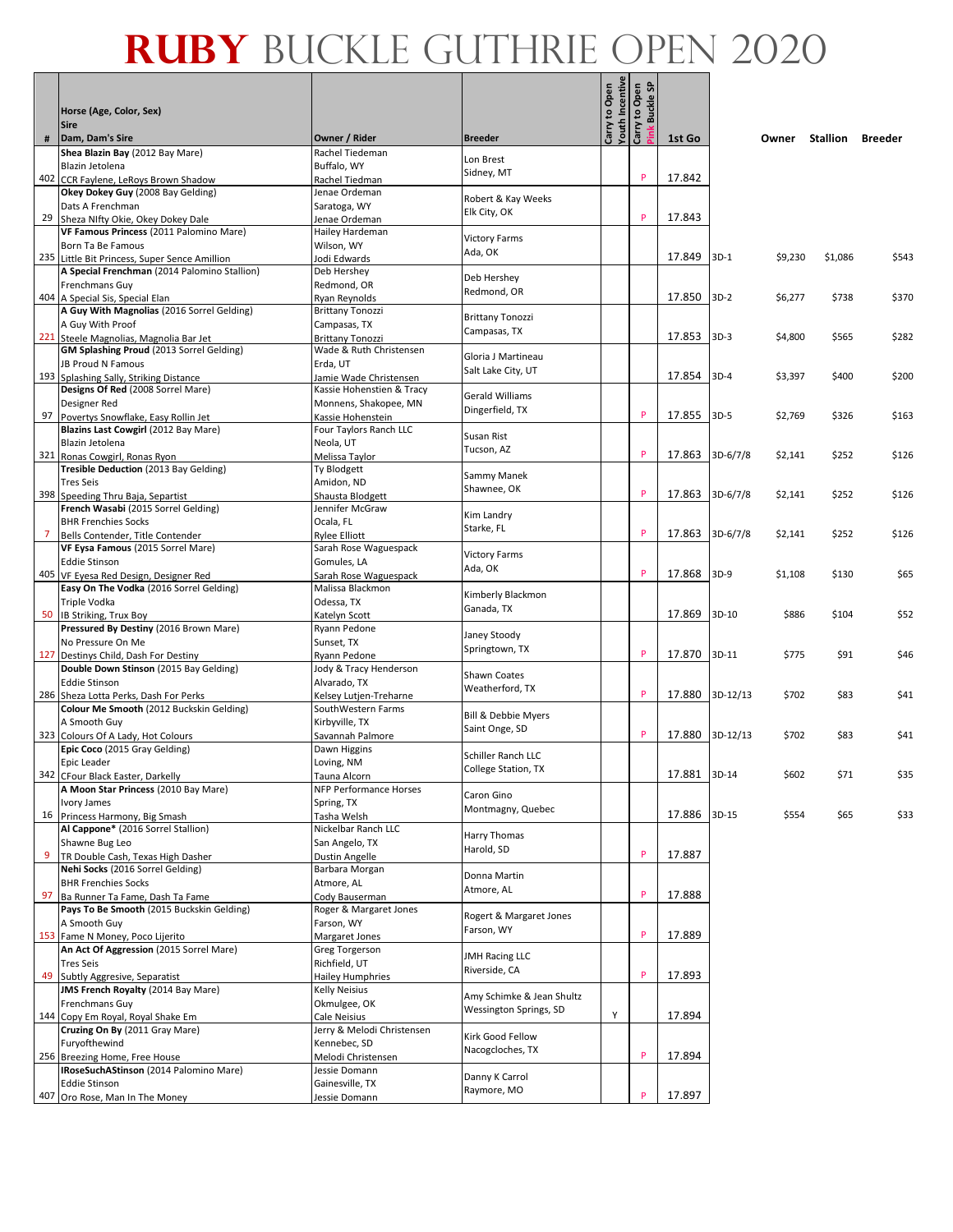|   |                                                                                |                                   |                               | Youth Incentive<br>Carry to Open | <b>Buckle SP</b><br>Carry to Open |        |
|---|--------------------------------------------------------------------------------|-----------------------------------|-------------------------------|----------------------------------|-----------------------------------|--------|
|   | Horse (Age, Color, Sex)<br><b>Sire</b>                                         |                                   |                               |                                  | ink                               |        |
| # | Dam, Dam's Sire                                                                | Owner / Rider                     | <b>Breeder</b>                |                                  |                                   | 1st Go |
|   | Alotofstreakindisco (2011 Bay Roan Gelding)<br>A Streak Of Fling               | Sharon K Bryant<br>Appomattox, VA | Brian & Lisa Fulton           |                                  |                                   |        |
|   | 400 Lot A Disco, Disco Jerry                                                   | Summer Huff                       | Valentine, NE                 |                                  |                                   | 17.900 |
|   | French Streakin Slew (2016 Sorrel Gelding)                                     | Donna Workman                     |                               |                                  |                                   |        |
|   | French Streaktovegas                                                           | Katy, TX                          | Donna Workman                 |                                  |                                   |        |
|   | 59 After School Lou, Louisiana Swamp                                           | Ashley Schafer                    | Katy, TX                      |                                  |                                   | 17.904 |
|   | CoCo Bongo (2014 Buckskin Mare)                                                | Aubrey Smith                      | Brittany Pozzi Tonozzi        |                                  |                                   |        |
|   | A Smooth Guy                                                                   | Binghamton, NY                    | Victoria, TX                  |                                  |                                   |        |
|   | 205 Steele Magnolias, Magnolia Bar Jet                                         | <b>Aubrey Smith</b>               |                               |                                  | P                                 | 17.906 |
|   | Amagicstreakoffling (2014 Sorrel Mare)                                         | Shawn & Rickki Moyer              | Shawn & Rickki Moyer          |                                  |                                   |        |
|   | A Streak Of Fling                                                              | Woodward, OK                      | Woodward, OK                  |                                  |                                   |        |
|   | 315 Bullys Magic, Bully Bullion                                                | Ceri Ward                         |                               |                                  |                                   | 17.908 |
|   | Jets Letters Ta Abby (2014 Sorrel Gelding)                                     | <b>Busby Quarterhorse LLC</b>     | <b>Busby Quarterhorse LLC</b> |                                  |                                   |        |
|   | Blazin Jetolena                                                                | Millsap, TX                       | Millsap, TX                   |                                  | P                                 | 17.912 |
|   | 93 Real Famous Abby, Dash Ta Fame<br>Loose Red Roses (2014 Sorrel Mare)        | Ashley Schafer<br>Barbara Lynch   |                               |                                  |                                   |        |
|   | Blazin Jetolena                                                                | Jackson, WA                       | Barbara Lynch                 |                                  |                                   |        |
|   | 290 Loose Red Candy, On The Money Red                                          | Jennifer Wilson                   | Jackson, WA                   |                                  | P                                 | 17.918 |
|   | Darlins Xpress Wagon (2011 Bay Gelding)                                        | Katie Larson-Gleason              |                               |                                  |                                   |        |
|   | PYC Paint Your Wagon                                                           | Manhattan, KS                     | Joyce Irvine & Gwen Ward      |                                  |                                   |        |
|   | 146 Meter Me Darlin, Meter Me Gone                                             | <b>Madison Book</b>               | Derby, KS                     |                                  |                                   | 17.920 |
|   | Cooper 777 (2015 Chestnut Gelding)                                             | Shyann Lucas                      |                               |                                  |                                   |        |
|   | JB Proud N Famous                                                              | Morristown, AZ                    | Larry & Bonnie Blain          |                                  |                                   |        |
|   | 25 Orange Merridoc, Merridoc                                                   | Shyann Lucas                      | Spanish Fork, UT              |                                  |                                   | 17.922 |
|   | BR Big Red Dog (2016 Sorrel Gelding)                                           | <b>Blaise Bercegeay</b>           | Boyds Ranch                   |                                  |                                   |        |
|   | Blazin Jetolena                                                                | Summit, MS                        | Summit, MS                    |                                  |                                   |        |
|   | 216 Lorettas Honor, DR Nick Bar                                                | <b>Brian Wheeler</b>              |                               |                                  | P                                 | 17.923 |
|   | A Smooth Freckle (2015 Sorrel Gelding)                                         | Randy & Jeanne Warnock            | Randy & Jeanne Warnock        |                                  |                                   |        |
|   | A Smooth Guy                                                                   | Riley, OR                         | Maupin, OR                    |                                  |                                   |        |
|   | 57 Hangin On A Freckle, Cols Lil Champ                                         | Kelsie Miller                     |                               |                                  |                                   | 17.924 |
|   | Tres Of Fame (2013 Bay Gelding)                                                | Kelly Drosihn                     | Kyle & Sue                    |                                  |                                   |        |
|   | As Good As Nick Gets<br>233 Long Live Cowgirls, Tres Seis                      | Novato, CA                        | <b>Edwards Smith</b>          |                                  | P                                 | 17.925 |
|   | Guyz Classy Lady (2015 Bay Mare)                                               | Kaitlyn Drosihn<br>Tasha Welsh    |                               |                                  |                                   |        |
|   | Frenchmans Guy                                                                 | Dublin, TX                        | <b>Bill Myers</b>             |                                  |                                   |        |
|   | 74 Danika, Special Leader                                                      | Tasha Welsh                       | St Onge, SD                   |                                  |                                   | 17.931 |
|   | Sudden Hero (2015 Brown Gelding)                                               | Dale Snow                         |                               |                                  |                                   |        |
|   | Valiant Hero                                                                   | Nocona, TX                        | Webb Ranch LLC                |                                  |                                   |        |
|   | 84 Vanilas Sudden Fame, Dash Ta Fame                                           | Charli Snow                       | Isabel, SD                    | Υ                                |                                   | 17.936 |
|   | JL Prissys Roc (2014 Palomino Mare)                                            | Coy & Taylor Hildreth             |                               |                                  |                                   |        |
|   | JL Sirocco                                                                     | Olathe, CO                        | Jill Lane Quarter Horses      |                                  |                                   |        |
|   | 135 VCprissysdiggerfrost, Sun Frost                                            | Taylor Hildreth                   | Fort Benton, MT               |                                  | P                                 | 17.936 |
|   | Jets Blazin Fame (2010 Chestnut Mare)                                          | Cathy Morgan                      | Cathy Morgan                  |                                  |                                   |        |
|   | Blazin Jetolena                                                                | Menan, ID                         | Menan, ID                     |                                  |                                   |        |
|   | 234 Annies Das, Dash Ta Fame                                                   | Cathy Morgan                      |                               |                                  | P                                 | 17.936 |
|   | Dashing Nick Bar (2011 Sorrel Mare)                                            | Angie & Brant Moore               | <b>Courtney Cantrell</b>      |                                  |                                   |        |
|   | As Good As Nick Gets                                                           | Canyon, TX                        | Goliad, TX                    |                                  |                                   |        |
|   | 19 Dashing Barre, Mr Eye Opener                                                | Angie Moore                       |                               |                                  | P                                 | 17.940 |
|   | Amos Mozes (2014 Sorrel Stallion)                                              | Alexia Willis                     | Alexia Willis                 |                                  |                                   |        |
|   | <b>Eddie Stinson</b><br>190 Royal Chick Three, Shawne Bug                      | Maysville, OK                     | Maysville, OK                 |                                  | P                                 | 17.959 |
|   | BoonStreakinColours (2015 Bay Roan Gelding)                                    | Morgan Anderson<br>Wade Lewis     |                               |                                  |                                   |        |
|   | Streakin Boon Dox                                                              | Hereford, TX                      | Joe & Carla Spitz             |                                  |                                   |        |
|   | 12 Frenchmans Colours, Hot Colours                                             | Ashley Schafer                    | Lamar, CO                     |                                  | P                                 | 17.967 |
|   | Famous Gem (2012 Sorrel Gelding)                                               | Starla Fitzgerald                 |                               |                                  |                                   |        |
|   | <b>JB Proud N Famous</b>                                                       | Odessa, TX                        | M Jones                       |                                  |                                   |        |
|   | 300 Ruby Faysema, Bold Episode                                                 | Starla Fitzgerald                 | Joseph, UT                    |                                  |                                   | 17.978 |
|   | KNFlingnButterscotch (2012 Buckskin Gelding)                                   | Mary Cole                         |                               |                                  |                                   |        |
|   | A Streak Of Fling                                                              | Goldsmith, TX                     | Kimi Ann Nichols              |                                  |                                   |        |
|   | 313 Vanishing Frenchgirl, Frenchmans Guy                                       | Meghan Johnson                    | Brownwood, TX                 |                                  |                                   | 17.980 |
|   | Jazzin Jetolena (2007 Sorrel Gelding)                                          | Bailey & Tia Moore                | Karma Loftin                  |                                  |                                   |        |
|   | Blazin Jetolena                                                                | Granby, MO                        | Bluff Dale, TX                |                                  |                                   |        |
|   | 424 Charmin Miss Meyers, Hemp Meyers                                           | Tia Moore                         |                               |                                  | P                                 | 17.981 |
|   | UX Smooth Stevi (2014 Palomino Mare)                                           | Carl & D'Ann Gehlsen              | Marlin & Jinx Maude           |                                  |                                   |        |
|   | A Smooth Guy                                                                   | Mission, SD                       | Hermosa, SD                   |                                  |                                   |        |
|   | 196 UX Firewater Lizzie, Firewater Frost                                       | D'Ann Gehlsen                     |                               |                                  | P                                 | 17.987 |
|   | Pressures On High (2016 Sorrel Mare)                                           | Jeanette Nelson                   | Erika Ashley                  |                                  |                                   |        |
|   | No Pressure On Me                                                              | Milledgeville, GA                 | Krum, TX                      |                                  | P                                 | 17.988 |
|   | 72 A Midnight High, All Night High<br>Jess A French Vixen (2014 Buckskin Mare) | Ryann Pedone<br>April Vernon      |                               |                                  |                                   |        |
|   | Firest Down French                                                             | Surprise, AZ                      | Christine & Debbie Langois    |                                  |                                   |        |
|   | 441 Feature Miss Dimples, Feature Mr Jess                                      | April Vernon                      | Watsonville, CA               |                                  |                                   | 17.991 |
|   |                                                                                |                                   |                               |                                  |                                   |        |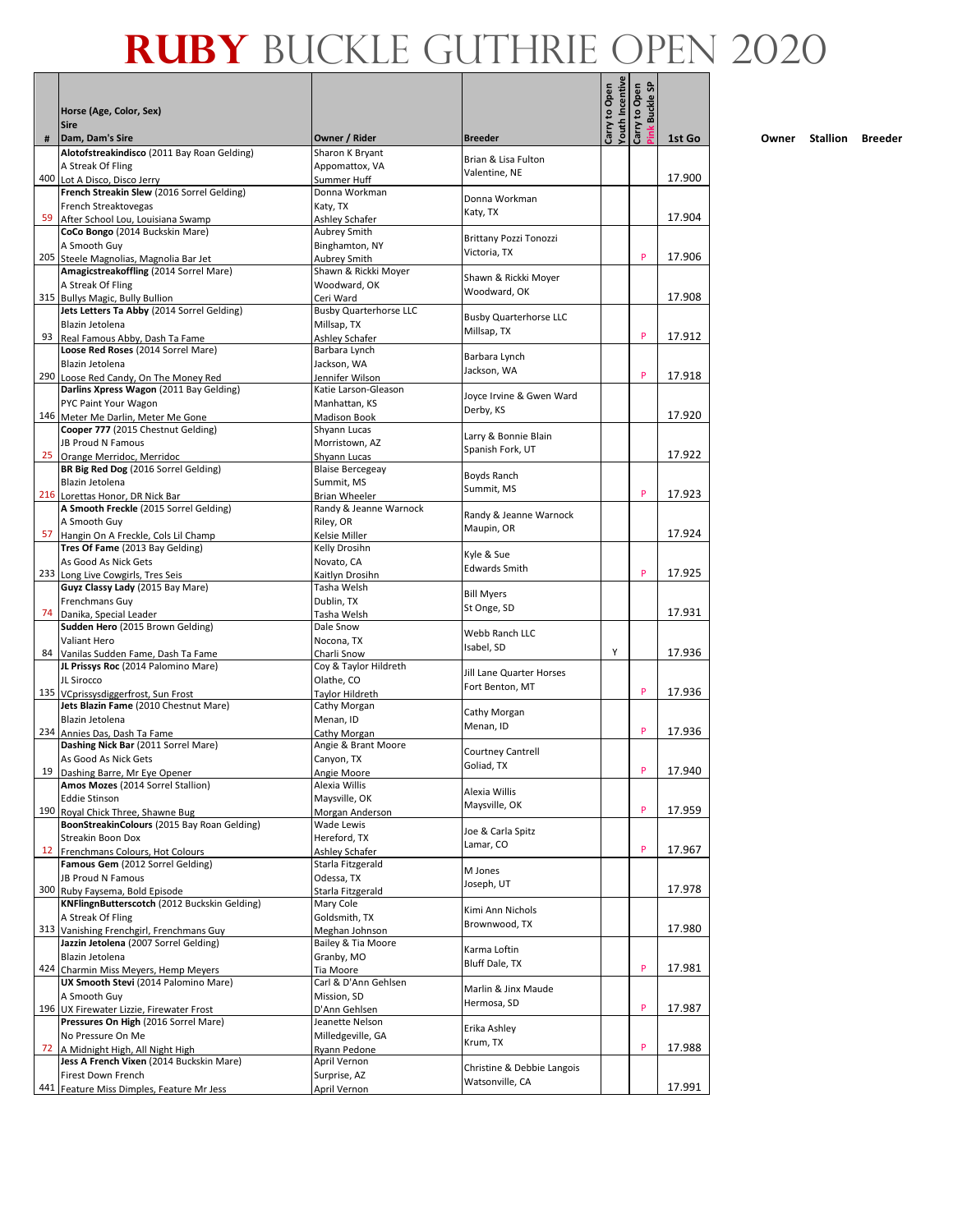|    | Horse (Age, Color, Sex)                                                             |                                          | Carry to Open                    |                 | <b>Buckle SP</b><br>Carry to Open |        |
|----|-------------------------------------------------------------------------------------|------------------------------------------|----------------------------------|-----------------|-----------------------------------|--------|
|    | <b>Sire</b>                                                                         |                                          | <b>Breeder</b>                   |                 |                                   |        |
| #  | Dam, Dam's Sire<br>Blazin Nonstop (2013 Bay Mare)                                   | Owner / Rider<br>Amberley Snyder         |                                  | Youth Incentive |                                   | 1st Go |
|    | Blazin Jetolena                                                                     | Tremonton, UT                            | Jacob Robyn<br>Carmine, TX       |                 |                                   |        |
|    | 332 Amelias Nonstop Hope, Furyofthewind<br>Sagey Storm (2011 Sorrel Mare)           | Autumn Snyder<br>Sammi Trapp             |                                  |                 | P                                 | 18.003 |
|    | <b>Winners Version</b>                                                              | Lake Shore, UT                           | Randy Higginson                  |                 |                                   |        |
|    | 428 Cinderella Dash, Twaynas Dash                                                   | Sammi Trapp                              | Ogden, UT                        |                 | P                                 | 18.003 |
|    | Good Timin Guy (2014 Sorrel Gelding)                                                | Jennifer McGraw                          | Deborah Semarge                  |                 |                                   |        |
|    | <b>BHR Frenchies Socks</b><br>264 Good Timin Tinks, Good Timin Hank                 | Ocala, FL<br>Rylee Elliott               | Alachua, FL                      |                 | P                                 | 18.004 |
|    | Furys Virtue (2013 Bay Mare)                                                        | Jessica Lear                             | Jay & Sherry Deborb              |                 |                                   |        |
|    | Furyofthewind                                                                       | Meridian, TX                             | Perry, OK                        |                 | P                                 |        |
|    | 42 Hidden Virtue, Presto Lad<br>Secret Ta Goodbye (2014 Chestnut Gelding)           | Jessica Lear<br>Kalena Webb              |                                  |                 |                                   | 18.009 |
|    | The Goodbye Lane                                                                    | Wendell, ID                              | Megan Lewis                      |                 |                                   |        |
|    | 214 So Fine A Secret, Raise A Secret                                                | Kalena Webb                              | Filer, ID                        |                 | P                                 | 18.010 |
|    | LB Jessies Girl (2016 Red Roan Mare)                                                | Larry & Barbara Moe                      | Monte Melvin                     |                 |                                   |        |
|    | French Streakin Jess<br>70 MFR Mercedes Fire, Firewater Frost                       | Spearfish, SD<br>Hallie Hanssen          | Hermosa, SD                      |                 |                                   | 18.016 |
|    | Fames French Captain (2014 Sorrel Gelding)                                          | <b>Stacy Bason</b>                       |                                  |                 |                                   |        |
|    | UR One Famous Rebel                                                                 | Tularosa, NM                             | Karen Ottinger<br>Hondo, TX      |                 |                                   |        |
| 83 | BiankusFrenchShasta, Captain Biankus                                                | Dakota Danley                            |                                  |                 |                                   | 18.018 |
|    | BT ScoredLolaStinson (2014 Bay Mare)<br><b>Eddie Stinson</b>                        | <b>Bridget Thomas</b><br>Combine, TX     | <b>Bridget Thomas</b>            |                 |                                   |        |
|    | 15 Scored Big Time, Even The Score                                                  | <b>Billie Ann Harmon</b>                 | Combine, TX                      |                 | P                                 | 18.021 |
|    | Famous Wildcat (2007 Chestnut Mare)                                                 | Shyann Lucas                             | M Jones                          |                 |                                   |        |
|    | <b>JB Proud N Famous</b>                                                            | Morristown, AZ                           | Joseph, UT                       |                 |                                   | 18.029 |
|    | 262 JW Kentucky Wildcat, Lil Wildcat<br>TY Danicintheblaze (2016 Sorrel Mare)       | Kathy Campbell<br>Bob & Tracy Haberlandt |                                  |                 |                                   |        |
|    | Blazin Jetolena                                                                     | Okeechobee, FL                           | <b>Tara Young</b>                |                 |                                   |        |
|    | 44 Magic In The Dance, Ronas Ryon                                                   | Kristin Hanchey                          | Monterey, TN                     |                 | P                                 | 18.032 |
|    | Streaken Cat (2012 Bay Roan Gelding)                                                | David Kimble & Falena Hunter             | Sm & Billie Floyd                |                 |                                   |        |
|    | A Streak Of Fling<br>239 Stalking Cat, Future Storm                                 | Cortez, CO<br>Falena Hunter              | Cortez, CO                       |                 |                                   | 18.033 |
|    | Dats Great Ettabo (2011 Bay Gelding)                                                | Wendy L Wilson                           | Wendy L Wilson                   |                 |                                   |        |
|    | Dats A Frenchman                                                                    | Chino Valley, AZ                         | Chino Valley, AZ                 |                 |                                   |        |
|    | 89 Shield Of Victory, Great Victory<br>KN First Slick Chick (2016 Palomino Mare)    | Wendy Wilson<br>Tricia Aldridge          |                                  |                 |                                   | 18.034 |
|    | Slick By Design                                                                     | Sanger, TX                               | Kimi Ann Nichols                 |                 |                                   |        |
|    | 201 Vanishing Frenchgirl, Frenchmans Guy                                            | <b>Tricia Aldridge</b>                   | Brownwood, TX                    |                 | P                                 | 18.034 |
|    | Here We Go Guys (2012 Sorrel Gelding)                                               | Danielle Wallace                         | Crystal Shumate                  |                 |                                   |        |
|    | <b>BHR Frenchies Socks</b><br>203 Jets Cash Up Front, Easy On The Mark              | Winter Park, FL<br>Rylee Elliot          | Micanopy, FL                     |                 | P                                 | 18.046 |
|    | Uh Huh Im Streakin (2015 Brown Gelding)                                             | Courtney Fuchs                           |                                  |                 |                                   |        |
|    | French Streaktovegas                                                                | Stephenville, TX                         | Kathy Donegan<br>Bluff Dale, TX  |                 |                                   |        |
|    | 122 Uh Huh Bug, Shawne Bug<br>Streaking Frenchie (2015 Sorrel Mare)                 | Courtney Fuchs<br>Lee & Hallie Hanssen   |                                  |                 |                                   | 18.050 |
|    | Frenchmans Guy                                                                      | Hermosa, SD                              | Brittany Pozzi Tonozzi           |                 |                                   |        |
|    | 168 Streakin Six Babe, Streakin Six                                                 | Hallie Hanssen                           | Victoria, TX                     |                 |                                   | 18.051 |
|    | French Ivory Guy (2015 Buckskin Stallion)                                           | Great Basin Performance Horses           |                                  |                 |                                   |        |
|    | Frenchmans Guy                                                                      | Delta. UT                                | John G Johnson<br>Lemmon, SD     |                 |                                   |        |
| 23 | Tickle The Ivorys, Ivory James                                                      | Allie Shields                            |                                  | Υ               |                                   | 18.055 |
|    | Letta Girl Jet (2016 Bay Mare)                                                      | Jeff & Buffy Walchli                     | Robynn Herring                   |                 |                                   |        |
|    | Blazin Jetolena                                                                     | Shelley, ID                              | Huntington, TX                   |                 | P                                 |        |
|    | 196 Letta Girl Roll, Letta Hank Do It<br>Yella Izabella (2008 Palomino Mare)        | Shey Walchli<br><b>Todd Hodnett</b>      |                                  |                 |                                   | 18.058 |
|    | <b>Frenchmans Guy</b>                                                               | Cresson, TX                              | Michele Swedick                  |                 |                                   |        |
|    | 394 Halo Fame, Dash Ta Fame                                                         | Olivia Hodnett                           | Wingate, NC                      |                 |                                   | 18.059 |
|    | High As Flit (2016 Sorrel Gelding)<br>This Fame Is On Fire                          | Donald Rejc<br>Kenockee, MI              | Donald Rejc                      |                 |                                   |        |
| 47 | My Girl Josie, Judys Lineage                                                        | Heather Kosmowski                        | Kenockee, MI                     |                 |                                   | 18.060 |
|    | VF High N Famous (2014 Palomino Mare)                                               | Lacy Billingsley                         | <b>Victory Farms</b>             |                 |                                   |        |
|    | Born Ta Be Famous                                                                   | Aubrey, TX                               | Ada, OK                          |                 |                                   |        |
|    | 362 VF High On A Stone, Sticks An Stones<br>SR Blazin Catalena (2013 Black Gelding) | Lacy Billingsley<br>Jeanette Johnson     |                                  |                 |                                   | 18.062 |
|    | Blazin Jetolena                                                                     | Axtell, NE                               | Marci Sowko                      |                 |                                   |        |
|    | 279 Beau Koo Jaz, Rare Bar                                                          | Jeanette Johnson                         | Johnstown, CO                    |                 | P                                 | 18.073 |
|    | SR Epic Wildcatter (2016 Gray Gelding)                                              | Brent & Tammy Hickey                     | Schiller Ranch LLC               |                 |                                   |        |
|    | Epic Leader<br>182   R A Grand Victory, CEO                                         | Godley, TX<br>Tasha Welsh                | College Station, TX              |                 |                                   | 18.076 |
|    | Bamberg (2011 Bay Gelding)                                                          | Mandy Amos                               |                                  |                 |                                   |        |
|    | Valiant Hero                                                                        | Ocala, FL                                | Ronald Magnon James<br>Ocala, FL |                 |                                   |        |
|    | 224 Fashion Lover 99, Friendly Lover 88                                             | Mandy Amos                               |                                  |                 |                                   | 18.078 |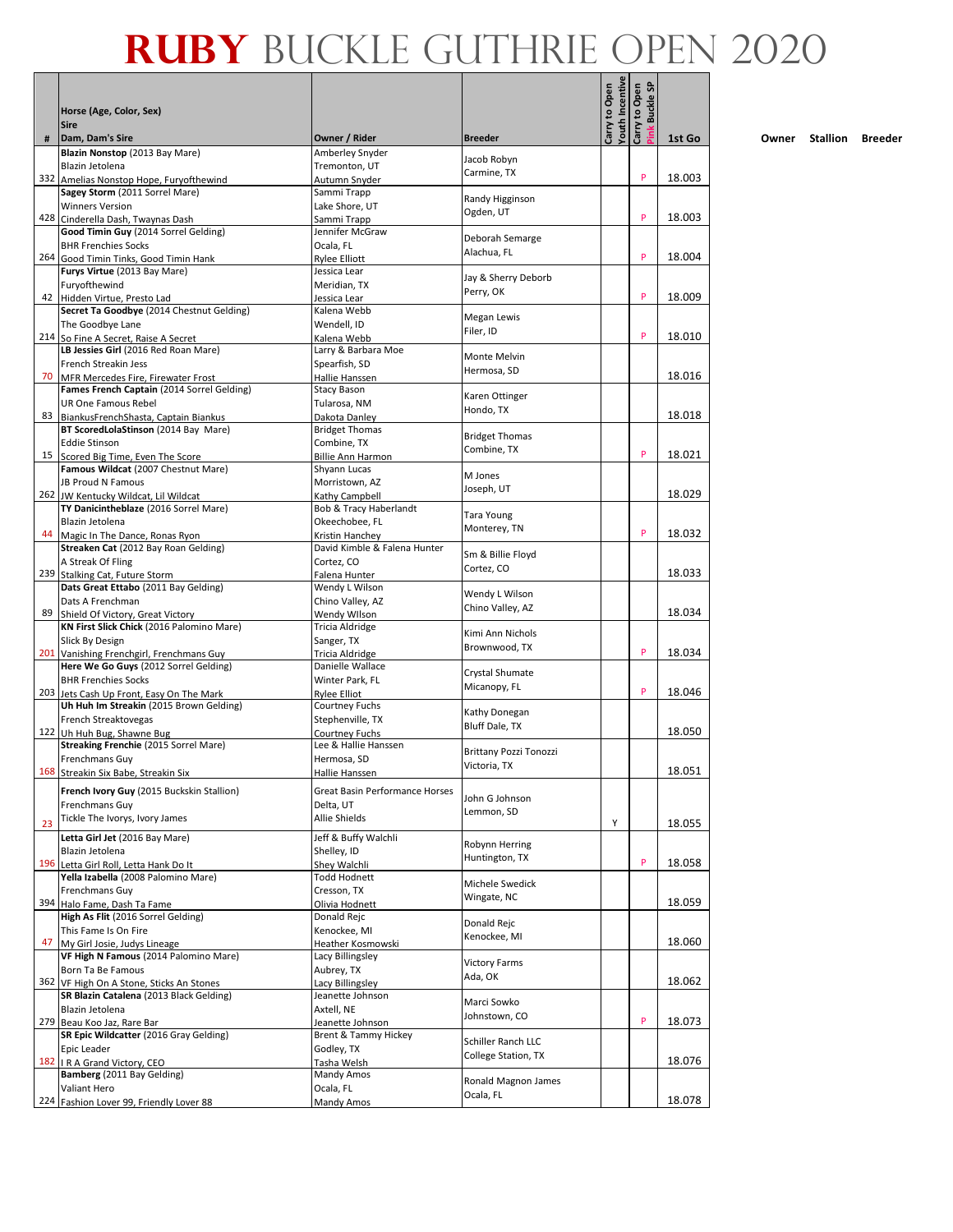|    | Horse (Age, Color, Sex)                                                           |                                           |                                   | Youth Incentive<br>Carry to Open | ink Buckle SP<br>Carry to Open |        |
|----|-----------------------------------------------------------------------------------|-------------------------------------------|-----------------------------------|----------------------------------|--------------------------------|--------|
|    | <b>Sire</b>                                                                       |                                           |                                   |                                  |                                |        |
| #  | Dam, Dam's Sire<br>Fortunate Fame (2014 Palomino Mare)                            | Owner / Rider<br>Juli Stierwalt           | <b>Breeder</b>                    |                                  |                                | 1st Go |
|    | <b>Eddie Stinson</b>                                                              | Leedey, OK                                | Thomas O'Neal<br>Choudrant, OK    |                                  |                                |        |
|    | 427 French Fortunes, Frenchmans Guy                                               | Dustin Angelle                            |                                   |                                  | P                              | 18.083 |
|    | Guys Special Effort (2007 Palomino Mare)                                          | Cabrina Vickers                           | <b>Tyrell R Moody</b>             |                                  |                                |        |
|    | Frenchmans Guy<br>100 Some Kinda Keeper, Special Effort                           | Flagstaff, AZ<br>Cabrina Vickers          | Letcher, SD                       |                                  |                                | 18.089 |
|    | Shut The Train Door (2014 Chestnut Mare)                                          | Karen Manning                             |                                   |                                  |                                |        |
|    | Freighttrain B                                                                    | Marietta, OK                              | Karen Manning<br>Marietta, OK     |                                  |                                |        |
|    | 220 Shut The Front Door, Dash Ta Fame<br>Traffics Big Wonder (2015 Buckskin Mare) | Karen Manning                             |                                   |                                  |                                | 18.091 |
|    | <b>Traffic Guy</b>                                                                | Kelsey Bracamontez<br>Hutto, TX           | Troy & Jamie Ashford              |                                  |                                |        |
|    | 48   Am Tizzie, Big As I Am                                                       | Kelsey Bracamontez                        | Lott, TX                          |                                  | P                              | 18.092 |
|    | Cadi Ta Fame (2015 Sorrel Mare)                                                   | Brad & Karen Gleason                      | Brad & Karen Gleason              |                                  |                                |        |
|    | A Smooth Guy                                                                      | Touchet, WA                               | Touchet, WA                       |                                  |                                |        |
|    | 213 Daves Jet Ta Fame, Dash Ta Fame<br>Nock Your Socks Off (2015 Bay Gelding)     | Karen Gleason<br>Jennifer Bratton         |                                   |                                  |                                | 18.092 |
|    | <b>BHR Frenchies Socks</b>                                                        | Phenix City, AL                           | Jennifer Bratton                  |                                  |                                |        |
|    | 63 Hanks Georgia Belle, Good Timin Hank                                           | Jennifer Bratton                          | Phenix City, AL                   |                                  |                                | 18.095 |
|    | Traffics Vegas Trip (2015 Bay Gelding)                                            | Jimmie Smith                              | Dana Lynn Darnell                 |                                  |                                |        |
|    | <b>Traffic Guy</b>                                                                | McDale, TX                                | Weimar, TX                        |                                  | P                              | 18.100 |
|    | 442 Touche Touche, Oklahoma Fuel<br>Prissy French Girl (2010 Brown Mare)          | Jimmie Smith<br>Tasha Welsh               |                                   |                                  |                                |        |
|    | Frenchmans Guy                                                                    | Dublin, TX                                | Raymond & Gina Flowers            |                                  |                                |        |
|    | 240 DN Shakem Up, Royal Shake Em                                                  | Maddie Wolff                              | Hamaburg, AR                      |                                  |                                | 18.101 |
|    | Classic Ivory (2009 Brown Gelding)                                                | Courtney Moose                            | <b>Bullard Farms</b>              |                                  |                                |        |
|    | Ivory James<br>200 Classic Angle, Kiptys Charger                                  | Midland, TX<br><b>Courtney Moose</b>      | Weatherford, TX                   |                                  |                                | 18.104 |
|    | RocMySocksOff (2016 Bay Gelding)                                                  | <b>Revolution Equine</b>                  |                                   |                                  |                                |        |
|    | <b>BHR Frenchies Socks</b>                                                        | Cohutta, GA                               | Jodi Jansen<br>Loxahatchee, FL    |                                  |                                |        |
|    | 120 Krimps Rocket, Krimps Elmer                                                   | Nicole Monroe                             |                                   |                                  |                                | 18.104 |
|    | VR Bugsinthewind (2016 Brown Gelding)<br>Furyofthewind                            | <b>Rylee Shields</b><br>Cochrane, Alberta | Virginia Ranch                    |                                  |                                |        |
|    | 79 VR The Last Bug, Shawnee Bug                                                   | <b>Rylee Shields</b>                      | Fincastle, VA                     |                                  | P                              | 18.105 |
|    | Check Me Out Guys (2013 Palomino Gelding)                                         | Donna Tippen                              | Brittany Pozzi Tonozzi            |                                  |                                |        |
|    | Frenchmans Guy                                                                    | Boyd, TX                                  | Lampasas, TX                      |                                  |                                |        |
|    | 245 Dashing Checkers, Dash Ta Fame<br>KG Blazin Nineolena (2016 Sorrel Mare)      | Donna Tippen<br>Kayla Jones               |                                   |                                  |                                | 18.107 |
|    | Blazin Jetolena                                                                   | Watkins, CO                               | Kathy Grimes                      |                                  |                                |        |
|    | 189 Do It For Beau, Beaus Sleep Of Sun                                            | Kayla Jones                               | Medical Lake, WA                  |                                  | P                              | 18.108 |
|    | Slick Lil Will (2016 Sorrel Gelding)                                              | Jimmie Smith                              | Dana Lynn Darnell                 |                                  |                                |        |
|    | Slick By Design<br>237 Touche Touche, Oklahoma Fuel                               | McDale, TX<br>Jimmie Smith                | Weimar, TX                        |                                  | P                              | 18.108 |
|    | One Slick Draw (2016 Sorrel Mare)                                                 | <b>Richard Lucas</b>                      |                                   |                                  |                                |        |
|    | Slick By Design                                                                   | Jordan, MN                                | <b>Richard Lucas</b>              |                                  |                                |        |
|    | 373 Six Draw MaGraw, Draws A Crowd                                                | Lydia Lucas                               | Jordan, MN                        | Υ                                | P                              | 18.129 |
|    | Shut The Blazin Door (2012 Sorrel Gelding)                                        | Karen & Brice Manning                     | Brice & Karen Manning             |                                  |                                |        |
|    | Blazin Jetolena<br>157 Shut The Front Door, Dash Ta Fame                          | Marietta, OK<br>Karen Manning             | Marietta, OK                      |                                  | P                              | 18.134 |
|    | JQH Rockin Chick (2016 Sorrel Mare)                                               | Sara Chopin                               |                                   |                                  |                                |        |
|    | Rockin W                                                                          | Canyon, TX                                | Skip Jones<br>Amarillo, TX        |                                  |                                |        |
| 33 | Wilsons Lil Chick, Wilsons Lil Freckles                                           | Sara Chopin                               |                                   |                                  |                                | 18.136 |
|    | Shez Flyin High Guyz (2015 Sorrel Mare)<br>Frenchmans Guy                         | Brent & Tammy Hickey<br>Godley, TX        | Bill & Debbie Myers               |                                  |                                |        |
|    | 94 Flyin To Holland, Holland Ease                                                 | <b>Brooke Hickey</b>                      | Saint Onge, SD                    |                                  |                                | 18.142 |
|    | Guyz Girls R Tough (2014 Palomino Mare)                                           | Amberley Snyder                           | <b>Bill &amp; Debbie Myers</b>    |                                  |                                |        |
|    | Frenchmans Guy                                                                    | Tremonton, UT                             | Saint Onge, SD                    |                                  |                                | 18.153 |
|    | 399 Hot Movida, Hot Colours<br>Mitey Pitstopinvegas (2016 Gray Mare)              | Autumn Snyder<br>Tammy Rokus              |                                   |                                  |                                |        |
|    | French Streaktovegas                                                              | Millsap, TX                               | Lani Rust                         |                                  |                                |        |
|    | 78 A Mitey Tuff Gal, Ultimate Smasher                                             | <b>Billie Ann Harmon</b>                  | Stephenville, TX                  |                                  |                                | 18.162 |
|    | A Streak Of Scarlett (2014 Sorrel Gelding)                                        | SouthWestern Farms                        | James & Ruth Haislip              |                                  |                                |        |
|    | A Streak Of Fling<br>232 Go Royal Scarlett, Royal Go Go                           | Kirbyville, TX<br>Kvle Leleux             | Acampo, CA                        |                                  |                                | 18.163 |
|    | Knock Ya Socks Off (2016 Bay Gelding)                                             | Stephanie Newman                          |                                   |                                  |                                |        |
|    | <b>BHR Frenchies Socks</b>                                                        | Rapid City, SD                            | <b>Lyndsey Myers</b><br>Tolar, TX |                                  |                                |        |
|    | 205 Special Dream Dash, Dash For Perks                                            | Stephanie Newman                          |                                   |                                  | P                              | 18.169 |
|    | Blazin Good Times (2015 Sorrel Mare)<br>Blazin Jetolena                           | Kyle Edwards & Sue Smith<br>Blackfoot, ID | <b>Busby Quarterhorse LLC</b>     |                                  |                                |        |
| 86 | Mistys Dash Of Fame, Dash Ta Fame                                                 | Sue Smith                                 | Millsap, TX                       |                                  | P                              | 18.180 |
|    | Slicksurewin (2015 Brown Gelding)                                                 | Deanna Mixon-Pietsch                      | Deanna Mixon-Pietsch              |                                  |                                |        |
|    | Slick By Design                                                                   | Sarasota, FL                              | Sarasota, FL                      |                                  |                                |        |
|    | 70 Bullys French Fox, Bully For Casey                                             | Deanna Mixon-Pietsch                      |                                   |                                  | P                              | 18.198 |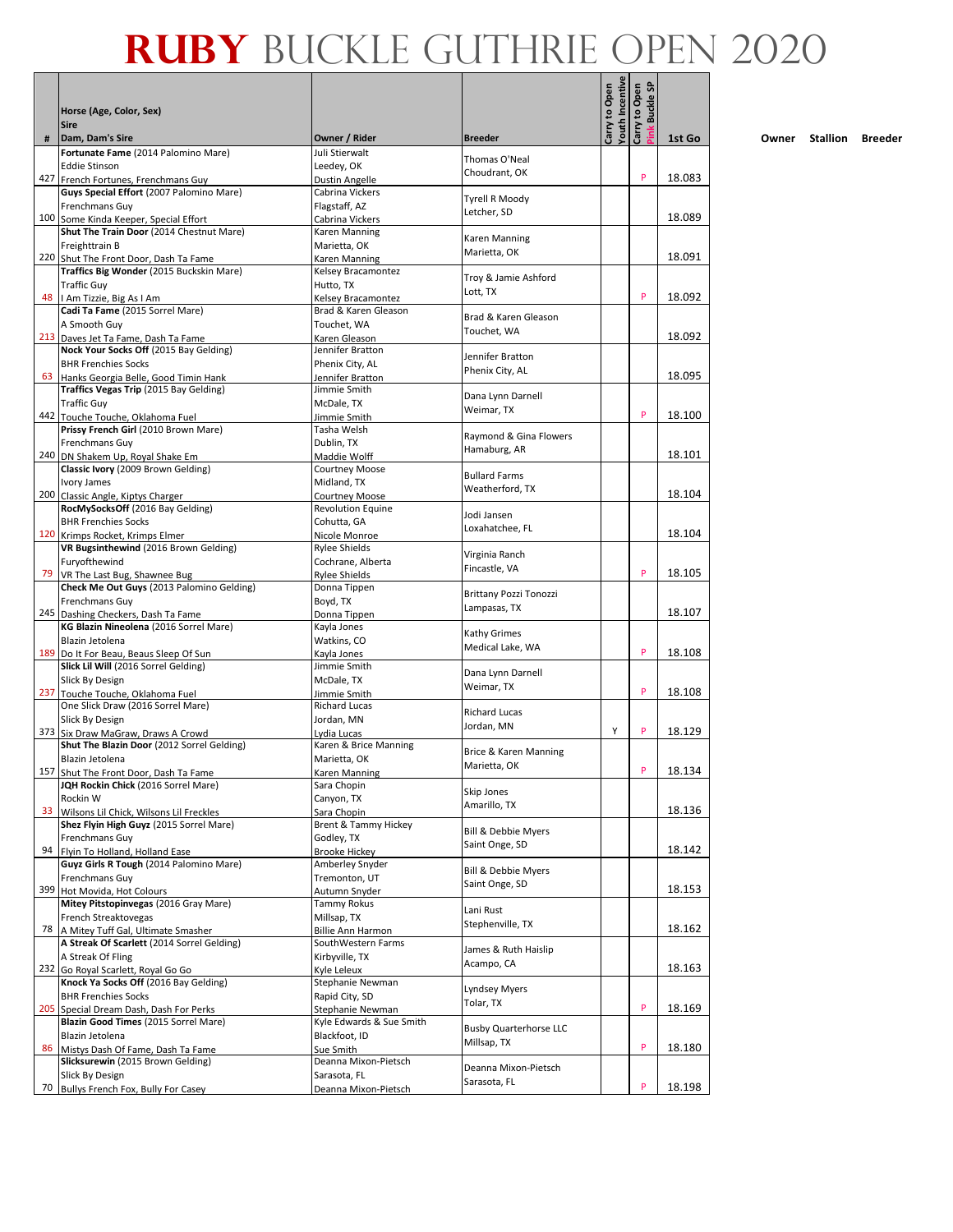|   | Horse (Age, Color, Sex)<br><b>Sire</b>                                            |                                                |                                                | <b>Youth Incentive</b><br>Carry to Open | <b>Buckle SP</b><br>Carry to Open |        |
|---|-----------------------------------------------------------------------------------|------------------------------------------------|------------------------------------------------|-----------------------------------------|-----------------------------------|--------|
| # | Dam, Dam's Sire                                                                   | Owner / Rider                                  | <b>Breeder</b>                                 |                                         |                                   | 1st Go |
|   | My Epic Miracle (2015 Sorrel Mare)                                                | Laney Fowler                                   | <b>Schiller Ranch LLC</b>                      |                                         |                                   |        |
|   | Epic Leader<br>182 LRH Ali Mane, Miracle Streak                                   | Grandview, TX<br>Laney Fowler                  | College Station, TX                            |                                         |                                   | 18.198 |
|   | Blazen Bug Cuz (2005 Sorrel Gelding)                                              | Brad & Karly Knight                            |                                                |                                         |                                   |        |
|   | Blazin Jetolena                                                                   | Roosevelt, UT                                  | Vaughan & Mary Watkins<br>Madison, MS          |                                         |                                   |        |
|   | 339 Whinis Bug Cuz, Bugs Cuz<br>Toyn With The Guys (2013 Buckskin Mare)           | Jordynn Knight<br>Courtney Adair               |                                                | Υ                                       | P                                 | 18.201 |
|   | A Smooth Guy                                                                      | Roundrock, TX                                  | Mykayla B Lockhart                             |                                         |                                   |        |
|   | 173 Toi Joi, Toi Caballo                                                          | Courtney Adair                                 | Round Rock, TX                                 |                                         | P                                 | 18.203 |
|   | Goodbye Tax Man (2015 Gray Gelding)                                               | Kallee Munns                                   | Kallee Munns                                   |                                         |                                   |        |
|   | The Goodbye Lane<br>45 JHS Tax Hawk, Skye Dee Dash                                | Promontory, UT<br>Kallee Munns                 | Promontory, UT                                 |                                         | P                                 | 18.211 |
|   | One Blazin Jet (2007 Brown Mare)                                                  | Dale & Mary Moore                              |                                                |                                         |                                   |        |
|   | Blazin Jetolena                                                                   | Fargo, OK                                      | Rebecca Cain<br>Marion, IN                     |                                         |                                   |        |
|   | 387 Dashing Lover, Dashing Investment<br>Paid to Hot Rod (2013 Bay Gelding)       | Mary Moore<br>Willie & Davi Watterson          |                                                |                                         | P                                 | 18.214 |
|   | Irish Pay                                                                         | Bluffdale, UT                                  | John & Elisabeth Hollmann                      |                                         |                                   |        |
|   | 432 Frenchmans La Jolla, Streakin La Jolla                                        | Kajun Watterson                                | Hot Springs, SD                                | Υ                                       | P                                 | 18.217 |
|   | SR Felloffthe Wagon (2012 Bay Gelding)                                            | Twenty Plus Ranch                              | Jo & Latricia Duke                             |                                         |                                   |        |
|   | PYC Paint Your Wagon<br>57 Lady Rompin, Tiny Tornado Too                          | Baton Rouge, LA<br>Kristen Roby                | Three Rivers, TX                               |                                         | P                                 | 18.218 |
|   | Slick Im Dandy (2015 Bay Gelding)                                                 | Cheryle Laws                                   |                                                |                                         |                                   |        |
|   | Slick By Design                                                                   | Forrest City, AR                               | Cheryle Laus<br>Forrest City, AR               |                                         |                                   |        |
|   | 155 Gem Dandy Bullion, Bully Bullion<br>Frenchmans Kid Rock (2007 Sorrel Gelding) | Cheryle Laws                                   |                                                |                                         | P                                 | 18.218 |
|   | <b>Frenchmans Guy</b>                                                             | Stephanie Newman<br>Rapid City, SD             | Lacey Donegan                                  |                                         |                                   |        |
|   | 418 Mamies Leavin, This Jets Leavin                                               | Stephanie Newman                               | Bluff Dale, TX                                 |                                         |                                   | 18.218 |
|   | Ms Bebe Gun (2015 Bay Mare)                                                       | Cassidy Teague                                 | Royal D Ranch                                  |                                         |                                   |        |
|   | Fiestas Gotta Gun<br>17 A Miss Encounter, Good Timin Hank                         | Wichita Falls, TX<br>Cassidy Teague            | Henrietta, TX                                  |                                         |                                   | 18.225 |
|   | VF Famous Cowgirl (2013 Sorrel Mare)                                              | Dorminy Plantation                             |                                                |                                         |                                   |        |
|   | Born Ta Be Famous                                                                 | Fitzgerald, GA                                 | <b>Victory Farms</b><br>Ada, OK                |                                         |                                   |        |
|   | 403 III Come A Runnin, Royal Shake Em<br>Sipping On Firewater (2015 Sorrel Mare)  | Roger Odom<br>Tiffani Sonnier                  |                                                |                                         |                                   | 18.226 |
|   | Shawne Bug Leo                                                                    | Boling, TX                                     | Nickelbar Ranch                                |                                         |                                   |        |
|   | 125 Firewater Sqaw, Firewater Flit                                                | Tiffani Sonnier                                | San Angelo, TX                                 |                                         | P                                 | 18.226 |
|   | SG Funny Money (2014 Gray Gelding)                                                | Shana Gibson                                   | Shana Gibson                                   |                                         |                                   |        |
|   | The Goodbye Lane<br>324 Some Famous Girl, Mr Fancy Fame                           | Ogden, UT<br>Shana Gibson                      | Ogden, UT                                      |                                         | P                                 | 18.232 |
|   | RH Eyes Firen Onfame (2016 Bay Mare)                                              | Ron Hesselgesser                               |                                                |                                         |                                   |        |
|   | This Fame Is On Fire                                                              | New Castle, PA                                 | Ron Hesselgesser<br>New Castle, PA             |                                         |                                   |        |
|   | 164 Velvet Stuff, Mystic Eye<br>Sugary Lane (2014 Chestnut Mare)                  | <b>Brandon Cullins</b><br>Jarrod & Josie Hales |                                                |                                         |                                   | 18.232 |
|   | The Goodbye Lane                                                                  | Spanish Fork, UT                               | Shana Gibson                                   |                                         |                                   |        |
|   | 161 BS Pretty Proud Sugar, Proudest Effort                                        | Josie Hales                                    | Ogden, UT                                      |                                         | P                                 | 18.236 |
|   | BR Golden Leader* (2013 Gray Stallion)                                            | Garland Baker                                  | Garland Baker                                  |                                         |                                   |        |
|   | Confederates Leader<br>366 KN Docs Grey Gold, Groanies Grey Pony                  | Russellville, AR<br>Dustin Angella             | Russellville, AR                               |                                         |                                   | 18.245 |
|   | Miss Etta Stinson (2015 Bay Mare)                                                 | Lee Pedone                                     |                                                |                                         |                                   |        |
|   | <b>Eddie Stinson</b>                                                              | Sunset, TX                                     | <b>Victory Farms</b><br>Ada, OK                |                                         |                                   |        |
|   | 159 A Dash Of Reality, Some Dasher<br>Classic Frenchman (2009 Sorrel Gelding)     | Ryann Pedone<br>Kaitlyn Prentice               |                                                |                                         | P                                 | 18.253 |
|   | Frenchmans Guy                                                                    | Stephenville, TX                               | Vaughn & Jill Cook                             |                                         |                                   |        |
|   | 344 Classic Keepsake, Dash For Cash                                               | Kaitlyn Prentice                               | Fort Collins, CO                               |                                         |                                   | 18.257 |
|   | Roll Jordan Roll (2016 Bay Mare)                                                  | River & Ray Stuckey                            | River & Ray Stuckey                            |                                         |                                   |        |
|   | Fast Prize Jordan<br>326 Send The Vision, Perks Alive                             | Whitesboro, TX<br>River Stuckey                | Whitesboro, TX                                 |                                         |                                   | 18.259 |
|   | Firewaters Design (2007 Sorrel Gelding)                                           | Ashley Meyer                                   |                                                |                                         |                                   |        |
|   | Designer Red                                                                      | Zwingle, IA                                    | Gordon & Mary Ann Payne<br>Sulphur Springs, TX |                                         |                                   |        |
|   | 30 Primrose Firewater, Dun Lucky Dee                                              | Ashley Meyer<br>Rebecca Clark                  |                                                |                                         | P                                 | 18.261 |
|   | GK Shalena (2011 Chestnut Mare)<br>Blazin Jetolena                                | Pleasant Plains, AR                            | Kathi Stubblefield                             |                                         |                                   |        |
|   | 111 KC Shabang, Shazoom                                                           | <b>Becky Clark</b>                             | Branch, AR                                     |                                         | P                                 | 18.286 |
|   | AstreakinMerridoc (2015 Sorrel Mare)                                              | Shyann Lucas                                   | Lisa O-Rourke-Fulton                           |                                         |                                   |        |
|   | A Streak Of Fling<br>89 Winnsboro, Merridoc                                       | Morristown, AZ<br>Shyann Lucas                 | Valentine, NE                                  |                                         |                                   | 18.290 |
|   | EB Ripple Effect (2015 Brown Gelding)                                             | Elyse Busby                                    |                                                |                                         |                                   |        |
|   | Ivory James                                                                       | Aledo, TX                                      | Elyse Busby<br>Aledo, TX                       |                                         |                                   |        |
|   | 246 BH Dash Of Ginger, Dash Ta Fame                                               | Elyse Busby                                    |                                                |                                         |                                   | 18.297 |
|   | Boomer Sooner (2016 Palomino Stallion)<br><b>Eddie Stinson</b>                    | Michelle Noterman<br>Purcell, OK               | <b>Victory Farms</b>                           |                                         |                                   |        |
|   | 14 Bullys Buggy Babe, Bullys On Fire                                              | Michelle Noterman                              | Ada, OK                                        |                                         |                                   | 18.297 |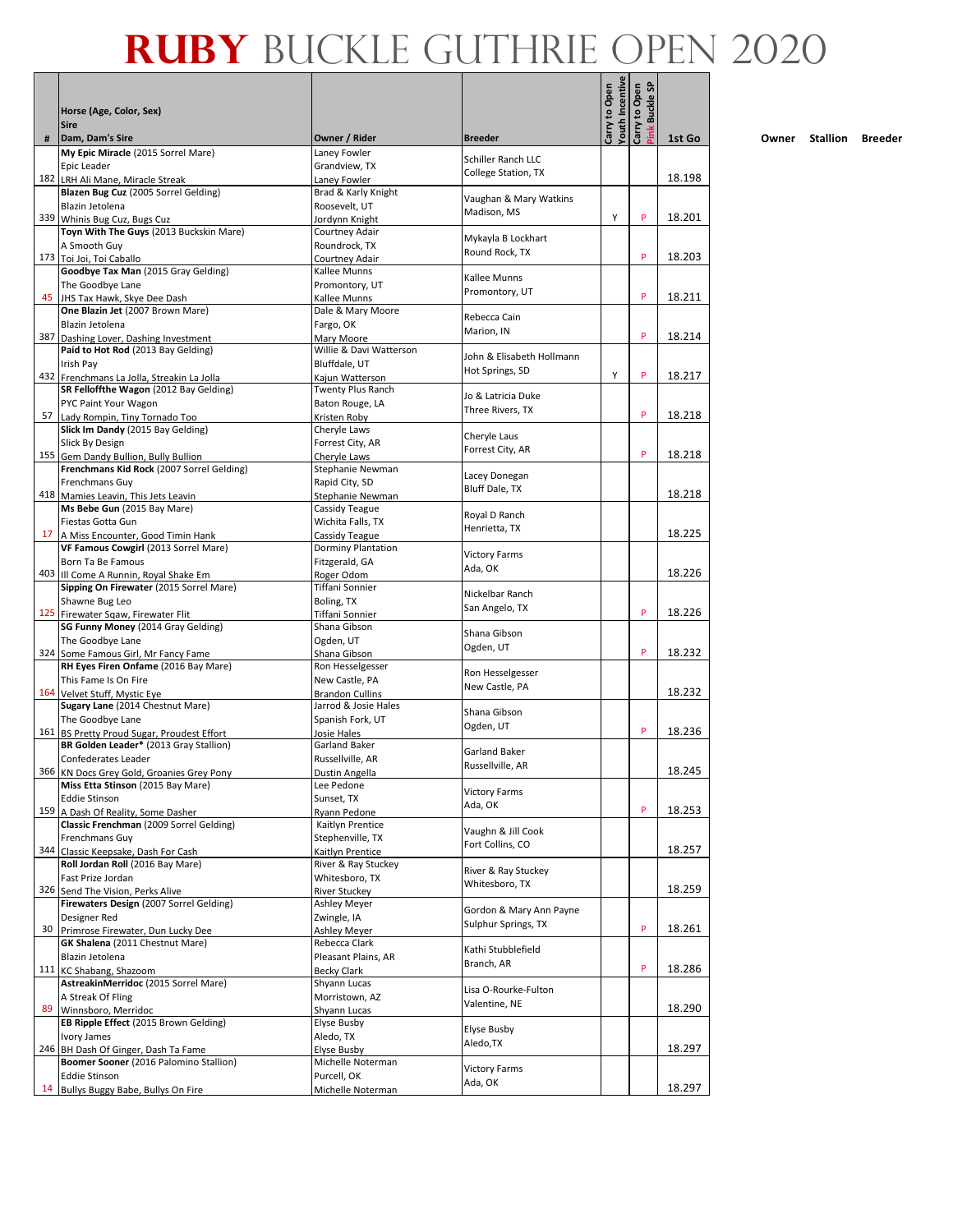|    | Horse (Age, Color, Sex)<br><b>Sire</b>                                                |                                         |                                       | Carry to Open<br>Youth Incentive<br>Carry to Open | ္တ<br><b>Buckle</b> |             |          |         |          |                |
|----|---------------------------------------------------------------------------------------|-----------------------------------------|---------------------------------------|---------------------------------------------------|---------------------|-------------|----------|---------|----------|----------------|
|    | Dam, Dam's Sire                                                                       | Owner / Rider                           | <b>Breeder</b>                        |                                                   |                     | 1st Go      |          | Owner   | Stallion | <b>Breeder</b> |
|    | VF Hot Damn (2016 Palomino Gelding)                                                   | <b>Scott Duke</b>                       | <b>Victory Farms</b>                  |                                                   |                     |             |          |         |          |                |
|    | <b>Eddie Stinson</b>                                                                  | Voncleave, MS                           | Ada, OK                               |                                                   |                     |             |          |         |          |                |
|    | 190 VF Shez On Fire, Bullys On Fire                                                   | Ty Marks                                |                                       |                                                   |                     | 18.303      |          |         |          |                |
|    | Aint Seen E High Yet (2014 Buckskin Gelding)                                          | Kevin Hullinger                         | Lindsay Devoll/Cathy Burnett          |                                                   |                     |             |          |         |          |                |
|    | Aint Seen Nothin Yet                                                                  | Spanish Fork, UT                        | Rockwell, TX                          |                                                   |                     | 18.304      |          |         |          |                |
|    | 108 High Velvet, On A High<br>KD Flirtini (2015 Palomino Gelding)                     | Macy Hullinger<br>Kory Olson            |                                       |                                                   |                     |             |          |         |          |                |
|    | First Down French                                                                     | Cascade, ID                             | Kailey Dement                         |                                                   |                     |             |          |         |          |                |
|    | 37 Spin Me Rite, Royal Shake Em                                                       | Lainey Olson                            | Weatherford, TX                       |                                                   |                     | 18.308      |          |         |          |                |
|    | Skippn Smooth Brandi (2011 Buckskin Mare)                                             | Jay & Maryellen Absher                  |                                       |                                                   |                     |             |          |         |          |                |
|    | A Smooth Guy                                                                          | Flatonia, TX                            | Jay & Darla Absher                    |                                                   |                     |             |          |         |          |                |
|    | 211 Skips Like A Lynx, Lynx Stampede                                                  | Maryellen Absher                        | Flatonia, TX                          |                                                   | P                   | 18.321      |          |         |          |                |
|    | Lethal By Design (2016 Bay Mare)                                                      | Paige Brauer                            |                                       |                                                   |                     |             |          |         |          |                |
|    | Slick By Design                                                                       | Belleville, IL                          | <b>Birgit Self</b><br>Pilot Point, TX |                                                   |                     |             |          |         |          |                |
|    | 177 TR Miss Graygun, Playgun                                                          | Paige Brauer                            |                                       |                                                   | P                   | 18.325      |          |         |          |                |
|    | Traffic Rocks (2015 Brown Gelding)                                                    | James Hough                             | Tammy Fischer                         |                                                   |                     |             |          |         |          |                |
|    | <b>Traffic Guy</b>                                                                    | Stephenville, TX                        | Ledbetter, TX                         |                                                   |                     |             |          |         |          |                |
|    | 191 MP Rosie Rockinhorse, Mp Rock The Creek                                           | Nisa Berry                              |                                       |                                                   | P                   | 18.329      |          |         |          |                |
|    | Paid By The Second (2014 Sorrel Gelding)                                              | Laina Jo Larue                          | Kirk Good Fellow                      |                                                   |                     |             |          |         |          |                |
|    | Furyofthewind                                                                         | Aubrey, TX                              | Nacogdoches, TX                       |                                                   |                     |             |          |         |          |                |
|    | 124 Dreams For Lyndsie, Takin On The Cash                                             | LJ Larue                                |                                       |                                                   |                     | 18.337      |          |         |          |                |
|    | Patriots Firewater (2015 Gray Gelding)                                                | Flare Up Farms/Karl Smith               | Karl Smith                            |                                                   |                     |             |          |         |          |                |
|    | Firewater Canyon                                                                      | Lucedale, MS                            | Lucedale, MS                          |                                                   | P                   | 18.339      |          |         |          |                |
|    | 141 JJ Lady Patriot, Game Patriot<br>Jesses Knockout (2016 Sorrel Mare)               | <b>Billie Ann Harmon</b><br>John Jacobi |                                       |                                                   |                     |             |          |         |          |                |
|    | Jesses Topaz                                                                          | Murchison, TX                           | <b>Burnett Ranches LLC</b>            |                                                   |                     |             |          |         |          |                |
|    | 31 Sixes Knockout, Seven From Heaven                                                  | Melissa Brandt                          | Fort Worth, TX                        |                                                   | P                   | 18.342      |          |         |          |                |
|    | Fierce Rockin Girl (2015 Palomino Mare)                                               | Rachelle Smith-Mose                     |                                       |                                                   |                     |             |          |         |          |                |
|    | First Down French                                                                     | Bend, OR                                | Rachelle Smith-Mose                   |                                                   |                     |             |          |         |          |                |
|    | 124 WR Oh Too Rock, Texas High Dasher                                                 | Rachelle Smith-Mose                     | Bend, OR                              |                                                   |                     | 18.345      | $4D-1$   | \$9,230 | \$1,086  | \$543          |
|    | Slickswagger (2015 Black Gelding)                                                     | Clay & Roxie Tew                        |                                       |                                                   |                     |             |          |         |          |                |
|    | Slick By Design                                                                       | Lipan, TX                               | Steel Gang Quarter Horses LLC         |                                                   |                     |             |          |         |          |                |
|    | 151 Skips Flash Seeker, Seals Skippa Spanish                                          | Jimmie Smith                            | Newellton, LA                         |                                                   | P                   | 18.347      | $4D-2$   | \$6,277 | \$738    | \$370          |
|    | Seven Spanish Angelz (2015 Bay Stallion)                                              | Kathy Donegan                           | Kathy Donegan                         |                                                   |                     |             |          |         |          |                |
|    | <b>Slick By Design</b>                                                                | Bluff Dale, TX                          | Bluff Dale, TX                        |                                                   |                     |             |          |         |          |                |
|    | 330 Streakin Scat Cat, Bob Trot                                                       | Lacey Harmon                            |                                       |                                                   | P                   | 18.355      | $4D-3$   | \$4,800 | \$565    | \$282          |
|    | Rockin Dandi (2012 Sorrel Mare)                                                       | <b>Whitney Eaton</b>                    | Dottie St Clair Hill                  |                                                   |                     |             |          |         |          |                |
|    | Rockin W                                                                              | Enid, OK                                | Glen Rose, TX                         |                                                   |                     |             |          |         |          |                |
|    | 199 Dulces Dandi, Dulces Peppy                                                        | <b>Whitney Eaton</b>                    |                                       |                                                   |                     | 18.357      | $4D-4/5$ | \$3,397 | \$400    | \$200          |
|    | WYO Fancy N Famous (2015 Chestnut Mare)                                               | Levi & Cabrina Vickers                  | Diane L Roduner                       |                                                   |                     |             |          |         |          |                |
|    | Aint Seen Nothin Yet                                                                  | Flagstaff, AZ                           | Buffalo, WY                           |                                                   |                     | 18.357      | $4D-4/5$ | \$3,397 | \$400    | \$200          |
|    | 187 Rightbit Tiny Remedy, Kings Big Mack<br>Guys Fine Wine (2013 Palomino Stallion)   | Cabrina Vickers<br>James Lynch          |                                       |                                                   |                     |             |          |         |          |                |
|    | Frenchmans Guy                                                                        | Cave Creek, AZ                          | Bill & Debbie Myers                   |                                                   |                     |             |          |         |          |                |
|    | 425 Hot Brandi N Wine, Hot Colours                                                    | Tessa Lynch                             | Saint Onge, SD                        |                                                   |                     | 18.359      | $4D-6$   | \$2,141 | \$252    | \$126          |
|    | Chips Ahoy (2014 Sorrel Gelding)                                                      | Wes Kellett                             |                                       |                                                   |                     |             |          |         |          |                |
|    | The Goodbye Lane                                                                      | Plain City, UT                          | Dawson Seeley                         |                                                   |                     |             |          |         |          |                |
|    | 307 PH Jazzy Judy, Tuff Buddy Cash                                                    | McKinlee Kellett                        | Spanish Fork, UT                      |                                                   | P                   | 18.361 4D-7 |          | \$1,698 | \$200    | \$100          |
|    | Sway Cool (2012 Sorrel Mare)                                                          | Four Taylors Ranch LLC                  | <b>Bob Burt</b>                       |                                                   |                     |             |          |         |          |                |
|    | Blazin Jetolena                                                                       | Neola, UT                               | West Jordan, UT                       |                                                   |                     |             |          |         |          |                |
|    | 385 Bear River Comet, Lanes Leinster                                                  | Melissa Taylor                          |                                       |                                                   | P                   | 18.364      | $4D-8$   | \$1,329 | \$156    | \$78           |
|    | Free Rockin Spirit (2013 Sorrel Mare)                                                 | <b>Hailey East</b>                      | Mr & Mrs Louis Waters                 |                                                   |                     |             |          |         |          |                |
|    | Rockin W                                                                              | Linn, TX                                | Utopia, TX                            |                                                   |                     |             |          |         |          |                |
|    | 147 Col C Free Spirit, Colonel Clout                                                  | <b>Hailey East</b>                      |                                       |                                                   |                     | 18.367      | 4D-9     | \$1,108 | \$130    | \$65           |
|    | VF Born Ta Glory (2014 Palomino Mare)                                                 | <b>Bethany Wooters</b>                  | <b>Victory Farms</b>                  |                                                   |                     |             |          |         |          |                |
|    | Born Ta Be Famous                                                                     | Elwood, NE                              | Ada, OK                               |                                                   |                     |             |          |         |          |                |
|    | 177 Quint Glory, Lanes Leinster                                                       | Jaycee Wooters                          |                                       |                                                   | P                   | 18.368      | 4D-10    | \$886   | \$104    | \$52           |
|    | Streakin Otoe Guy (2012 Bay Gelding)                                                  | Wendy L Wilson                          | <b>Fulton Performance Horses</b>      |                                                   |                     |             |          |         |          |                |
|    | A Streak Of Fling                                                                     | Chino Valley, AZ<br>Wendy Wilson        | Valentine, NE                         |                                                   |                     | 18.371      | 4D-11    | \$775   | \$91     | \$46           |
|    | 153 Frenchmans Otoe Girl, Frenchmans Guy<br>French Cinnamon Roll (2014 Palomino Mare) | Maesa & Coy Kummer                      |                                       |                                                   |                     |             |          |         |          |                |
|    | Frenchmans Guy                                                                        | Briggsdale, CO                          | Jordon Briggs                         |                                                   |                     |             |          |         |          |                |
|    | 277 Cinnamons Sugar, Mr Cinnamon Roll                                                 | Maesa Kummer                            | Chilton, TX                           |                                                   |                     | 18.381      | 4D-12/13 | \$702   | \$83     | \$41           |
|    | Merl The Pearl (2016 Cremello Gelding)                                                | Nicole Toturo                           |                                       |                                                   |                     |             |          |         |          |                |
|    | A Smooth Guy                                                                          | Norman, OK                              | David Edge                            |                                                   |                     |             |          |         |          |                |
|    | 139 Mollys Drifter, War Train                                                         | Nicole Toturo                           | Humboldt, IA                          |                                                   | P                   | 18.381      | 4D-12/13 | \$702   | \$83     | \$41           |
|    | Ray A Drop Of Sun (2015 Palomino Gelding)                                             | Cody & Maegan Heiner                    |                                       |                                                   |                     |             |          |         |          |                |
|    | PC Redwood Manny                                                                      | Corinne, UT                             | Dawson Seeley                         |                                                   |                     |             |          |         |          |                |
| 82 | Bardust Wrangler, Mucho Barduster                                                     | Maegan Heiner                           | Spanish Fork, UT                      |                                                   | P                   | 18.383      | 4D-14    | \$602   | \$71     | \$35           |
|    | Jess Treis Seis (2010 Chestnut Gelding)                                               | Lynn Brady                              | Lance Robinson & Max                  |                                                   |                     |             |          |         |          |                |
|    | <b>Tres Seis</b>                                                                      | Wynnewood, OK                           | Anderson                              |                                                   |                     |             |          |         |          |                |
|    | 255 Jess Sass Me, Mr Jess Perry                                                       | Chris Martin                            | Spanish Fork, UT                      |                                                   | P                   | 18.384      | 4D-15    | \$554   | \$65     | \$33           |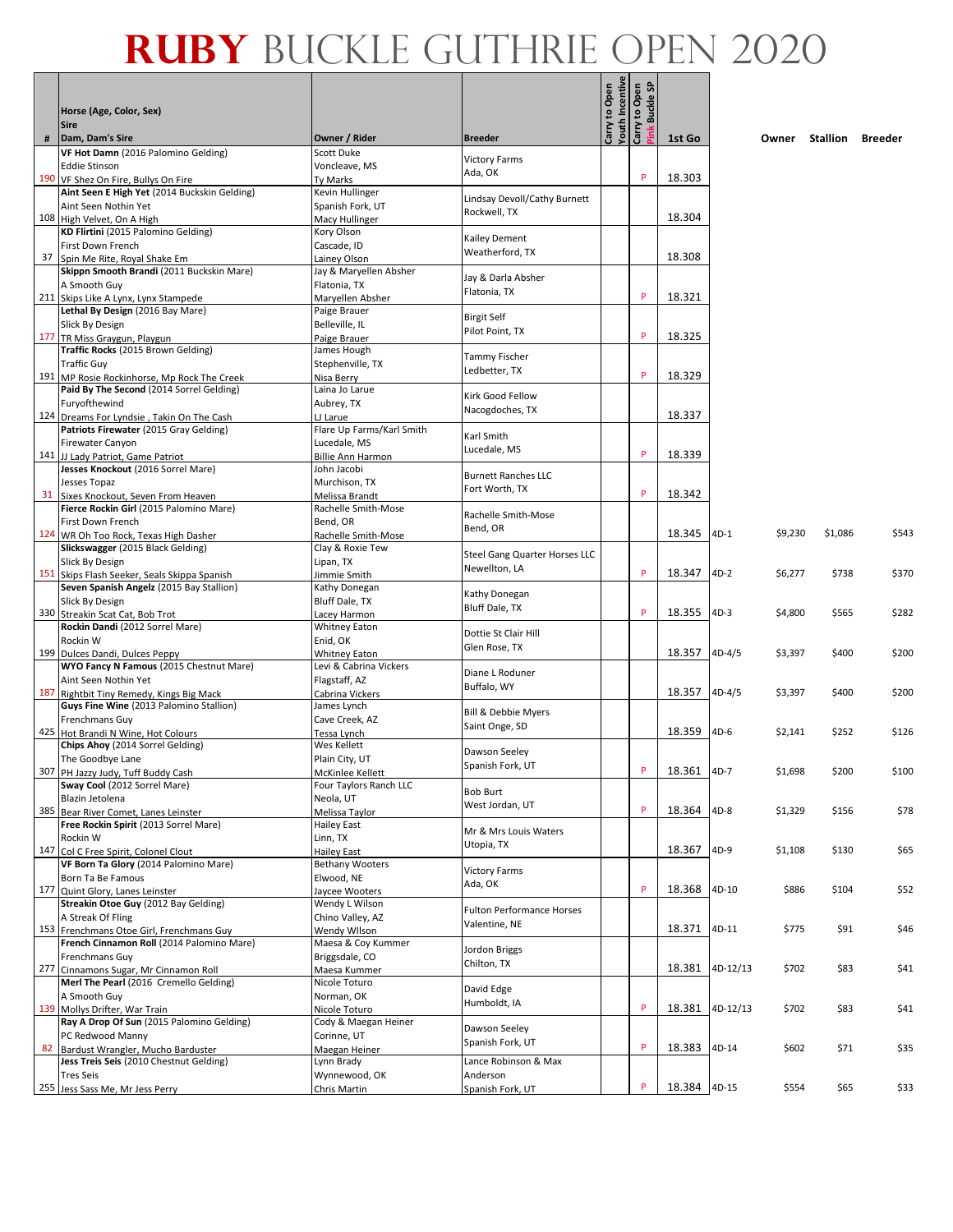|   |                                                                                   |                                      |                                               | Youth Incentive<br>Carry to Open | <b>Buckle SP</b><br>Carry to Open |        |
|---|-----------------------------------------------------------------------------------|--------------------------------------|-----------------------------------------------|----------------------------------|-----------------------------------|--------|
|   | Horse (Age, Color, Sex)<br><b>Sire</b>                                            |                                      |                                               |                                  | <sup>s</sup> ink                  |        |
| # | Dam, Dam's Sire<br>Ima Epic Hustler (2016 Sorrel Gelding)                         | Owner / Rider<br>Scamper Cole        | <b>Breeder</b>                                |                                  |                                   | 1st Go |
|   | Epic Leader                                                                       | Granbury, TX                         | Schiller Ranch LLC                            |                                  |                                   |        |
|   | 88 Mitzi Bar None, Bar Sans Leo                                                   | <b>Scamper Cole</b>                  | Granbury, TX                                  |                                  |                                   | 18.402 |
|   | Bonnies Frenchman (2015 Sorrel Gelding)                                           | Davi & Willie Watterson              | Dale Rankin                                   |                                  |                                   |        |
|   | <b>BHR Frenchies Socks</b>                                                        | Bluffdale, UT                        | Tuscola, TX                                   |                                  |                                   |        |
|   | 18 Bouncing Bonnie, Shawne Bug<br>Blazin Shawnea (2016 Bay Mare)                  | Kali Jo Parker                       |                                               |                                  | P                                 | 18.403 |
|   | Blazin Jetolena                                                                   | Sharee Stamper<br>Lindsay, OK        | <b>Busby Quarterhorse LLC</b>                 |                                  |                                   |        |
|   | 152 Shawne Promise, Shawne Bug                                                    | Molli Montgomery                     | Millsap, TX                                   |                                  | P                                 | 18.408 |
|   | Smooth Aces (2010 Red Dun Mare)                                                   | Carole Strickland                    |                                               |                                  |                                   |        |
|   | A Smooth Guy                                                                      | Kiowa, CO                            | <b>Bill &amp; Debbie Myers</b><br>St Onge, SD |                                  |                                   |        |
| 5 | Red Ace Three, Laughing Dun Bar                                                   | Carole Strickland                    |                                               |                                  | P                                 | 18.411 |
|   | Aintseennaughtyyet (2016 Bay Gelding)                                             | Slash S Ranch                        | Jim & Darlene Pollard                         |                                  |                                   |        |
| 4 | Aint Seen Nothin Yet                                                              | Belcher, LA                          | Farson, WY                                    |                                  |                                   | 18.411 |
|   | Miss Pecos Brown, My Leroy Brown<br>A Denim Twist RB (2010 Bay Gelding)           | Kyndal Schley<br>Callie Jones        |                                               |                                  |                                   |        |
|   | A Firewater Twist RB                                                              | Rigby, ID                            | Fawn Ann Kerns                                |                                  |                                   |        |
|   | 2 DL Turquoise N Denim, Another Feature                                           | Callie Jones                         | Haines, OR                                    |                                  |                                   | 18.414 |
|   | Guys Easy Six (2007 Chestnut Gelding)                                             | Kevin & Karen Newberry               | Melissa Daggett Brandt                        |                                  |                                   |        |
|   | Frenchmans Guy                                                                    | Shawnee, OK                          | Hermosa, SD                                   |                                  |                                   |        |
|   | 363 Voo Doo Martha, Marthas Six Moons                                             | Karen Newberry                       |                                               |                                  |                                   | 18.417 |
|   | Shez Guy Crazy (2015 Sorrel Mare)                                                 | Emma Wildeisen                       | <b>Bill &amp; Debbie Myers</b>                |                                  |                                   |        |
|   | Frenchmans Guy<br>302 Country Crazy, Special Shaw                                 | Wentzville, MO<br>Emma Wildeisen     | Saint Onge, SD                                |                                  |                                   | 18.421 |
|   | Slick French Mimosa (2016 Black Mare)                                             | Wendie Scheidle                      |                                               |                                  |                                   |        |
|   | Slick By Design                                                                   | French Village, MO                   | Shannon Renee Akerstorm                       |                                  |                                   |        |
|   | 224 Native French Girl, Frenchmans Guy                                            | Wendie Scheidle                      | Potter Valley, CA                             |                                  | P                                 | 18.424 |
|   | Firewatermakesumacho (2011 Palomino Gelding)                                      | Kory & Lainey Olson                  | Mary Ann & Barry Munkers                      |                                  |                                   |        |
|   | A Firewater Twist RB                                                              | Cascade, ID                          | Lexington, OR                                 |                                  |                                   |        |
|   | 172 Jimmys Dr Depth, Macho Jake<br>Streak Ta Fling (2015 Bay Roan Mare)           | Lainey Olson<br>Brad & Karen Gleason |                                               |                                  |                                   | 18.425 |
|   | A Streak Of Fling                                                                 | Touchet, WA                          | Brad & Karen Gleason                          |                                  |                                   |        |
|   | 156 Daves Jet Ta Fame, Dash Ta Fame                                               | Karen Gleason                        | Touchet, WA                                   |                                  |                                   | 18.429 |
|   | Bug On Firewater (2016 Gray Mare)                                                 | Flare Up Farms/Karl Smith            |                                               |                                  |                                   |        |
|   | Firewater Canyon                                                                  | Lucedale, MS                         | Karl Smith<br>Lucedale, MS                    |                                  |                                   |        |
|   | 219 Ima Burr Bug, Burrs First Down                                                | Billie Ann Harmon                    |                                               |                                  | P                                 | 18.438 |
|   | VF Born Ta B A Lover (2016 Sorrel Gelding)                                        | Evan McKinzie                        | <b>Victory Farms</b>                          |                                  |                                   |        |
|   | Born Ta Be Famous<br>65 Red Temptress, Rolls Of Romance                           | Brownsburg, IN<br>Evan McKinzie      | Ada, OK                                       |                                  | P                                 | 18.447 |
|   | Fast N Frosty Fling (2015 Bay Roan Mare)                                          | Coy & Maesa Kummer                   |                                               |                                  |                                   |        |
|   | A Streak Of Fling                                                                 | Briggsdale, CO                       | Monica McClung                                |                                  |                                   |        |
|   | 118 Bugs With Frosting, Dash Ta Fame                                              | Maesa Kummer                         | May, OK                                       |                                  |                                   | 18.448 |
|   | Perks Under Pressure (2016 Sorrel Gelding)                                        | Ryann Pedone                         | Ryann Pedone                                  |                                  |                                   |        |
|   | No Pressure On Me                                                                 | Sunset, TX                           | Sunset, TX                                    |                                  |                                   |        |
|   | 172 Perk Up Angee, Dash For Perks                                                 | Ryann Pedone                         |                                               |                                  | P                                 | 18.452 |
|   | Bar B Frenchmansfame (2015 Sorrel Stallion)<br>Frenchmans Guy                     | Curtis Collier<br>Hempstead, TX      | Don & Beaverly Burdette                       |                                  |                                   |        |
|   | 439 Miss Mitos Whiskey, Dash Ta Fame                                              | Jodee Miller                         | Lufkin, TX                                    |                                  |                                   | 18.456 |
|   | UX Check Jess Or No (2016 Palomino Gelding)                                       | Kaley Wilkerson                      |                                               |                                  |                                   |        |
|   | French Streakin Jess                                                              | Montgomery City, MO                  | Marlin & Jinx Maude<br>Hermosa, SD            |                                  |                                   |        |
|   | 204 UX Frenchmans Kimmie, Frenchmans Guy                                          | Hallie Hanssen                       |                                               |                                  |                                   | 18.462 |
|   | Wimpys Little Train (2013 Bay Mare)                                               | Brian & Krystal Livesay              | Butch & Krystal Miller                        |                                  |                                   |        |
|   | Freighttrain B                                                                    | Porter, OK                           | Porter, OK                                    |                                  |                                   | 18.479 |
|   | 243 Simply Wimpy, Ima Jackzan<br>Daddy B Proud (2011 Sorrel Gelding)              | Samantha Dodson<br>McKensy Topham    |                                               |                                  |                                   |        |
|   | JB Proud N Famous                                                                 | Delta, UT                            | Bobbi J Scott                                 |                                  |                                   |        |
|   | 247 RGR Whose Your Daddy, Intents And Purposes                                    | McKensy Topham                       | Trout Creek, MT                               |                                  |                                   | 18.501 |
|   | Aint Surprised (2014 Palomino Mare)                                               | 7B Performance Horses                | 7B Performance Horses                         |                                  |                                   |        |
|   | Aint Seen Nothin Yet                                                              | Buhl, ID                             | Buhl, ID                                      |                                  |                                   |        |
|   | 204 Hevenly Surprise, Surprising Remedy                                           | <b>Brandon Labbee</b>                |                                               |                                  |                                   | 18.507 |
|   | PH TwoTimin Streaker (2015 Sorrel Mare)<br><b>Eddie Stinson</b>                   | Melissa Mouton<br>Scott, LA          | Paula Russell                                 |                                  |                                   |        |
|   | 348   Disappear, Streakin Six                                                     | Stevi Hillman                        | Howe, OK                                      |                                  |                                   | 18.508 |
|   | Slickgun (2015 Gray Mare)                                                         | Paige Brauer                         |                                               |                                  |                                   |        |
|   | Slick By Design                                                                   | Belleville, IL                       | <b>Birgit Self</b>                            |                                  |                                   |        |
|   | 353 TR Miss Graygun, Playgun                                                      | Paige Brauer                         | Pilot Point, TX                               |                                  | P                                 | 18.513 |
|   | Grande PC Redwood (2015 Red Dun Gelding)                                          | VT Land & Livestock                  | Scott Morgan Bass                             |                                  |                                   |        |
|   | PC Redwood Manny                                                                  | Spanish Fork, UT                     | Farmington, UT                                |                                  | P                                 |        |
|   | 219 CQ Grand Daisy Hill, CQ Two Dot Hill<br>Dash Ta Perfection (2015 Sorrel Mare) | Teigan Adams<br>Lee K Pedone         |                                               |                                  |                                   | 18.516 |
|   | A Dash Ta Streak                                                                  | Brooksville, FL                      | David D James                                 |                                  |                                   |        |
|   | 44 Perfection In Brown, Dashing Cleat                                             | Ryann Pedone                         | Purcell, OK                                   |                                  |                                   | 18.524 |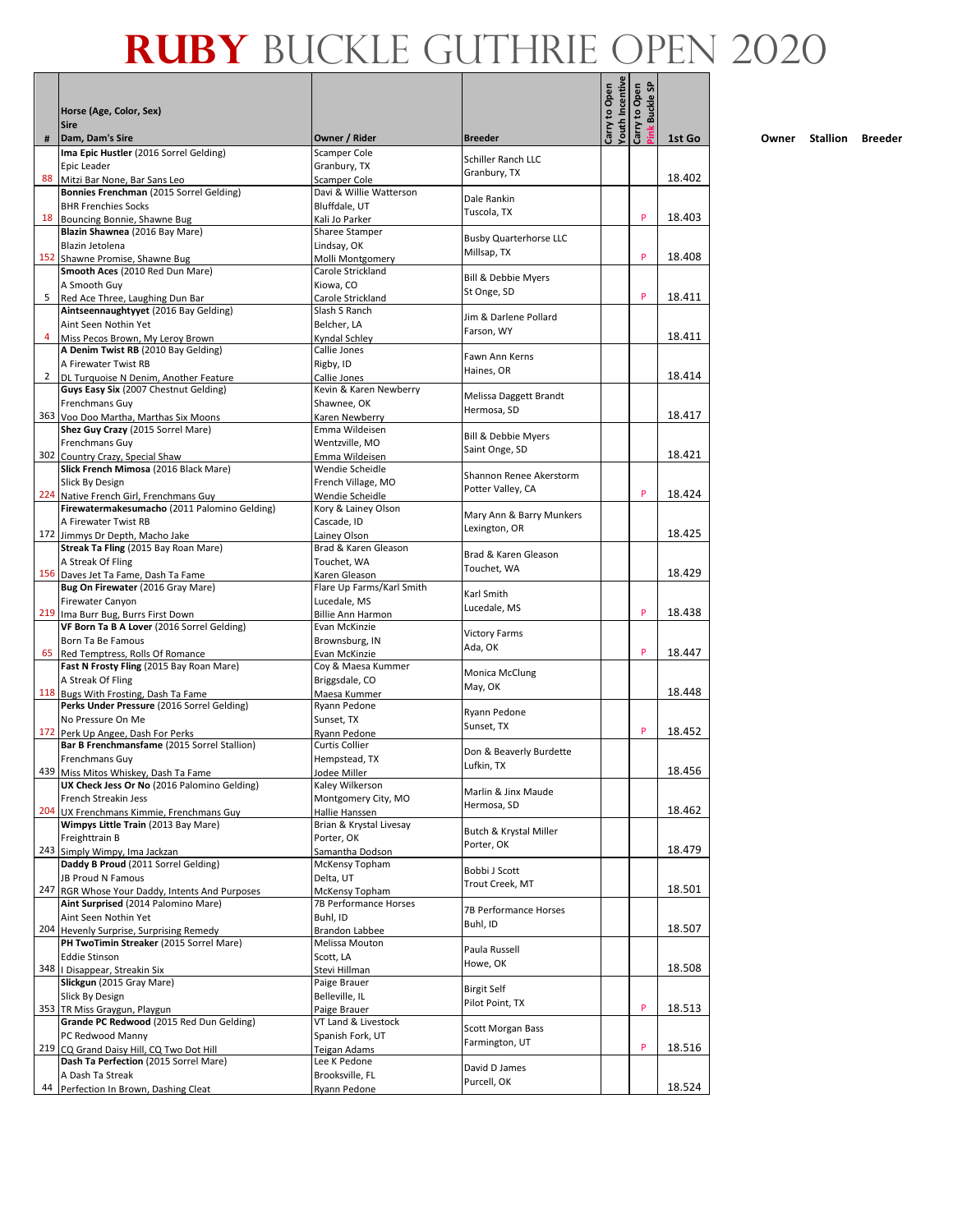|   | Horse (Age, Color, Sex)<br><b>Sire</b>                                         |                                    |                             | Carry to Open<br>Youth Incentive | <b>Buckle SP</b><br>Carry to Open |        |
|---|--------------------------------------------------------------------------------|------------------------------------|-----------------------------|----------------------------------|-----------------------------------|--------|
| # | Dam, Dam's Sire                                                                | Owner / Rider                      | <b>Breeder</b>              |                                  | ink                               | 1st Go |
|   | Shez Our Prize (2016 Brown Mare)                                               | Diana Powell-Shell                 | Stanley Weetona             |                                  |                                   |        |
|   | Hez Our Secret                                                                 | Sapulpa, OK                        | Madill, OK                  |                                  |                                   |        |
|   | 27 First Prize Joy, Oak Tree Special                                           | <b>Heather Williams</b>            |                             |                                  |                                   | 18.529 |
|   | Maples American (2015 Brown Gelding)                                           | Dusty & Lacey Morse                | McKale Hadley               |                                  |                                   |        |
|   | The Goodbye Lane                                                               | Randolph, UT                       | Ogden, UT                   |                                  | P                                 |        |
|   | 192 Legacys Lady Hawk, Hawkinson<br>Lets Get Rollin (2014 Sorrel Gelding)      | Lacey Morse                        |                             |                                  |                                   | 18.551 |
|   | Blazin Jetolena                                                                | Alyssa Bigon                       | <b>Busby Quarter Horses</b> |                                  |                                   |        |
|   | 374 Rollin Nickie, As Good As Nick Gets                                        | Woodward, OK<br>Alyssa Bigon       | Milsap, TX                  |                                  | P                                 | 18.556 |
|   | Marthas Pirate (2016 Sorrel Mare)                                              | Amanda Simonson                    |                             |                                  |                                   |        |
|   | This Fame Is On Fire                                                           | Ault, CO                           | Bill & Cheryl Kennedy       |                                  |                                   |        |
|   | 103 Marthas O Toole, Marthas Six Moons                                         | Amanda Simonson                    | Bennett, CO                 |                                  |                                   | 18.567 |
|   | Slick As Pi (2015 Bay Gelding)                                                 | Deanna Ruttledge                   |                             |                                  |                                   |        |
|   | Slick By Design                                                                | Aubrey, TX                         | Deanna Rutledge             |                                  |                                   |        |
|   | 212 EMW Cherri Pi, Woodbridge                                                  | <b>Brade Rutlidge</b>              | Aubrey, TX                  |                                  | P                                 | 18.575 |
|   | Hercules Got Guns (2014 Gray Gelding)                                          | Wade & Ruth Christensen            |                             |                                  |                                   |        |
|   | Fiestas Gotta Gun                                                              | Erda, UT                           | Shelbie K Smoker            |                                  |                                   |        |
|   | 34 Mip Laughingwood, Blondys Driftin Dude                                      | <b>Heather Clegg</b>               | Midland, TX                 |                                  |                                   | 18.583 |
|   | VF Sexy Stinson (2015 Sorrel Mare)                                             | Scott Duke                         |                             |                                  |                                   |        |
|   | <b>Eddie Stinson</b>                                                           | Voncleave, MS                      | <b>Victory Farms</b>        |                                  |                                   |        |
|   | 419 Shawnies Dasher, Rebel Dasher                                              | <b>Scott Duke</b>                  | Ada, OK                     |                                  | P                                 | 18.584 |
|   | Letta Traffic Do It (2015 Buckskin Mare)                                       | Janett Dykes                       | Troy & Jamie Ashford        |                                  |                                   |        |
|   | <b>Traffic Guy</b>                                                             | Baxley, GA                         | Lott, TX                    |                                  |                                   |        |
|   | 102 April Rose For Hank, Letta Hank Do It                                      | Janett Dykes                       |                             |                                  |                                   | 18.595 |
|   | So Freaking Fabulous (2015 Bay Mare)                                           | LeAnne Wolfe                       | LeAnne Wolfe                |                                  |                                   |        |
|   | Ivory James                                                                    | Floravista, NM                     | Floravista, NM              |                                  |                                   |        |
|   | 81 Mia Fabulous Fame, Frenchmans Fabulous                                      | LeAnne Wolfe                       |                             |                                  |                                   | 18.599 |
|   | Irish Geronimo (2015 Bay Gelding)                                              | <b>Tracy Page</b>                  | Thomas & Lainee Sampson     |                                  |                                   |        |
|   | Irish Pay                                                                      | Bluffdale, UT                      | Interior, SD                |                                  |                                   |        |
|   | 28 SX Letta Punky Do It, Letta Hank Do It                                      | <b>Brandon Stokes</b>              |                             |                                  | P                                 | 18.603 |
|   | KN PonyTa Fame (2016 Buckskin Mare)                                            | Kimi Nichols                       | Kimi Ann Nichols            |                                  |                                   |        |
|   | <b>KN Famous Czar</b>                                                          | Brownwood, TX                      | Brownwood, TX               |                                  |                                   |        |
|   | 51 Vanishing Frenchgirl, Frenchmans Guy                                        | Jolene Montgomery                  |                             |                                  |                                   | 18.611 |
|   | FlyingT Strikinfling (2014 Blue Roan Mare)                                     | Julie Hardcastle                   | <b>Bunker Livestock LLC</b> |                                  |                                   |        |
|   | A Streak Of Fling                                                              | Crane, TX                          | Highland, UT                |                                  |                                   | 18.611 |
|   | 376 Aint She Strikin, Striking Distance                                        | Katelyn Scott                      |                             |                                  |                                   |        |
|   | First Rappin Judge (2012 Palomino Gelding)                                     | Mindy Holloway                     | Rachelle Smith-Mose         |                                  |                                   |        |
|   | First Down French                                                              | Springer, OK                       | Bend, OR                    |                                  |                                   | 18.619 |
|   | 296 Cash Bet on Blankus, Judge Cash<br>RKM Stone Cold Ivory (2014 Bay Gelding) | Mindy Holloway<br>Whitney Chandler |                             |                                  |                                   |        |
|   | Ivory James                                                                    | Celina, TX                         | R K McGehee                 |                                  |                                   |        |
|   | 406 Streakin Link, Streakin Six                                                | Whitney Chandler                   | Yoakum, TX                  |                                  |                                   | 18.619 |
|   | JL Bam Bam (2014 Sorrel Mare)                                                  | Jana Perry                         |                             |                                  |                                   |        |
|   | JL Sirocco                                                                     | Cut Bank, MT                       | Jill Lane Quarter Horse     |                                  |                                   |        |
|   | 292 Bams Bug, Shawne Bug                                                       | Jana Perry                         | Fort Benton, MT             |                                  |                                   | 18.621 |
|   | Speedy Dot Com (2008 Sorrel Mare)                                              | Van & Jake Bass                    | Lance Robinson & Max        |                                  |                                   |        |
|   | PC Redwood Manny                                                               | Farmington, UT                     | Anderson                    |                                  |                                   |        |
|   | 301 Speed Dot Com, Sixarun                                                     | <b>Timber Cote</b>                 | Spanish Fork, UT            | Y                                | P                                 | 18.630 |
|   | One Nite Fling (2014 Bay Mare)                                                 | Lanie Long                         |                             |                                  |                                   |        |
|   | A Streak Of Fling                                                              | Granby, MO                         | Michelle DeBoer             |                                  |                                   |        |
|   | 275 Tatango Twist TE, Triple Twist TE                                          | Lanie Long                         | Smithfield, NE              |                                  |                                   | 18.631 |
|   | Doin What She Needs (2014 Palomino Mare)                                       | Shawna Letcher                     | Luther Lange                |                                  |                                   |        |
|   | A Smooth Guy                                                                   | Rapid City, SD                     | Wall, SD                    |                                  |                                   |        |
|   | 386 BL A Special Colonel, Hot Colours                                          | Shawna Letcher                     |                             |                                  | P                                 | 18.632 |
|   | Frenchmans Spice (2015 Gelding)                                                | Alyssa Hebdon                      | Alyssa Hebdon               |                                  |                                   |        |
|   | Frenchmans Guy                                                                 | Smithfield, UT                     | Smithfield, UT              |                                  |                                   |        |
|   | 192 Jo Spice For Love, Taras First Love                                        | Kelsey Hayden                      |                             |                                  |                                   | 18.656 |
|   | Graves Slick Bullion (2015 Brown Mare)                                         | Tasha Welsh                        | <b>Curtis Graves</b>        |                                  |                                   |        |
|   | Slick By Design                                                                | Dublin, TX                         | Collinsville, TX            |                                  | P                                 |        |
|   | 129 Dancers Gold Bullion, Bully Bullion                                        | Tasha Welsh                        |                             |                                  |                                   | 18.660 |
|   | Stripling Warrior (2014 Chestnut Gelding)                                      | Clay Peck                          | Clay Peck                   |                                  |                                   |        |
|   | The Goodbye Lane                                                               | Lehi, UT                           | Lehi, UT                    |                                  | P                                 | 18.667 |
|   | 258 Fight A Good Fight, Special Red Warrior                                    | Teressa Peck                       |                             |                                  |                                   |        |
|   | Velma Kellie (2015 Sorrel Mare)                                                | Stephanie Newman                   | Kassie Mowry                |                                  |                                   |        |
|   | Epic Leader                                                                    | Rapid City, SD                     | Dublin, TX                  |                                  |                                   | 18.673 |
|   | 143 Streakin Silvercreek, A Streak Of Fling<br>Aces Bug Leo (2009 Sorrel Mare) | Lacey Harmon<br>Stefani Barnett    |                             |                                  |                                   |        |
|   | Shawne Bug Leo                                                                 | Muskogee, OK                       | Jerry D Smith               |                                  |                                   |        |
|   | 12 Aces Pretty Assault, Aces Sonny King                                        | Stefani Barnett                    | Fayetteville, AR            |                                  | P                                 | 18.683 |
|   | Magnolia Fling (2015 Chestnut Gelding)                                         | Teri George                        |                             |                                  |                                   |        |
|   | A Streak Of Fling                                                              | Dripping Springs, TX               | Teri George                 |                                  |                                   |        |
|   | 411   Dream Of Jazmine, Letta Hank Do It                                       | Teri George                        | Dripping Springs, TX        |                                  |                                   | 18.684 |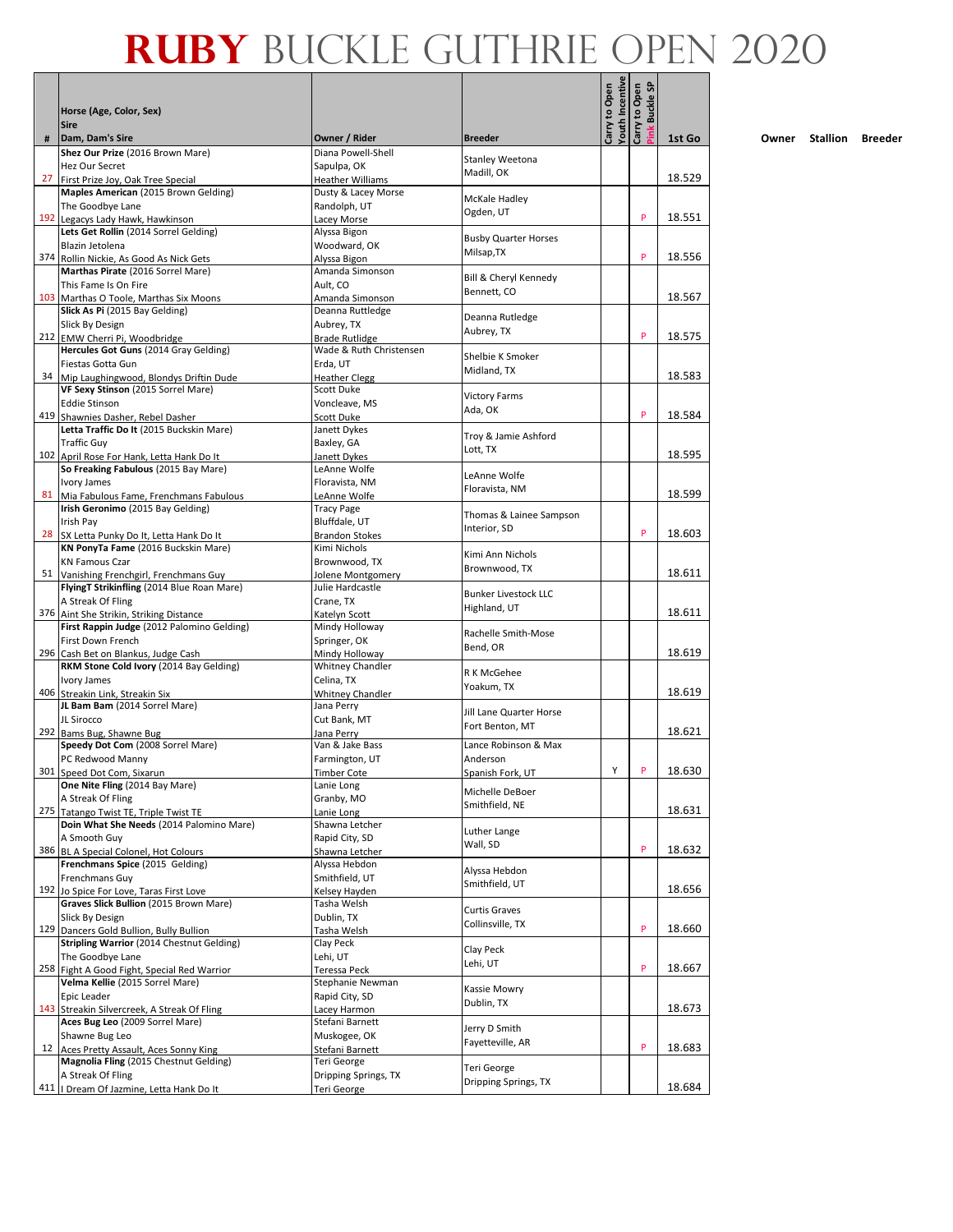|   | Horse (Age, Color, Sex)<br><b>Sire</b>                                               |                                                  |                                           | Youth Incentive<br>Carry to Open | <b>Buckle SP</b><br>Carry to Open |        |
|---|--------------------------------------------------------------------------------------|--------------------------------------------------|-------------------------------------------|----------------------------------|-----------------------------------|--------|
| # | Dam, Dam's Sire                                                                      | Owner / Rider                                    | <b>Breeder</b>                            |                                  |                                   | 1st Go |
|   | Ty Colour Me French (2015 Palomino Mare)                                             | Michelle Blanchet                                | <b>Tara Young</b>                         |                                  |                                   |        |
|   | Frenchmans Guy                                                                       | Rosedale, LA                                     | Monterey, TN                              |                                  |                                   |        |
|   | 382 Sherry Swift Colors, Hot Colours<br>JJ Carrizzo Fire Bug (2016 Chestnut Gelding) | Michelle Blanchet<br>Janett Dykes                |                                           |                                  |                                   | 18.691 |
|   | Carrizzo                                                                             | Baxley, GA                                       | Sandra S Fulghum                          |                                  |                                   |        |
|   | 10 Admire My Fire, Turn N Fire                                                       | Roger Odom                                       | Lavonia, GA                               |                                  |                                   | 18.703 |
|   | Marry Me Fame (2013 Sorrel Mare)                                                     | Joyce Hanes                                      |                                           |                                  |                                   |        |
|   | <b>BHR Frenchies Socks</b>                                                           | Lancaster, OH                                    | Crystal Shumate<br>Micanopy, FL           |                                  |                                   |        |
|   | 282 Fame Aint Free, Dash Ta Fame                                                     | Joyce Hanes                                      |                                           |                                  | P                                 | 18.712 |
|   | Girls Areborn Famous (2015 Sorrel Mare)                                              | Stephanie Cleveland                              | Eden Ward                                 |                                  |                                   |        |
| 8 | Born Ta Be Famous                                                                    | Kellyville, OK                                   | Shady Point, OK                           |                                  |                                   | 18.716 |
|   | Girls Toast, Toast To Dash<br>A Smooth Hula Queen (2015 Mare)                        | Stephanie Cleveland<br>Audra Masterson           |                                           |                                  |                                   |        |
|   | A Smooth Guy                                                                         | Purcell, OK                                      | Kalsey Jones-Cawley                       |                                  |                                   |        |
|   | 430 Nicks Hula Queen                                                                 | Audra Masterson                                  | Bloomington, TX                           |                                  | P                                 | 18.719 |
|   | Rockin My Design (2016 Brown Stallion)                                               | Dennis Phalen                                    | Smith M/Calender M/Calender               |                                  |                                   |        |
|   | Slick By Design                                                                      | Lima, OH                                         | L; Smithland, KY                          |                                  |                                   |        |
|   | 140 Cuz She Can Can Can, Olympic Dash                                                | Will Lear                                        |                                           |                                  | P                                 | 18.744 |
|   | FM Rizzo (2015 Sorrel Mare)<br>Carrizzo                                              | Kelli Jo & Alan Husley<br>Griffin. GA            | <b>Tim Elliott</b>                        |                                  |                                   |        |
|   | 22 Nonstop French Banilla, KN A Bully In March                                       | Cade Edwards                                     | Lavonia, GA                               |                                  | P                                 | 18.764 |
|   | JH Lil Lane (2016 Brown Mare)                                                        | Jarrod & Josie Hales                             |                                           |                                  |                                   |        |
|   | The Goodbye Lane                                                                     | Spanish Fork, UT                                 | Jarrod & Josie Hales                      |                                  |                                   |        |
|   | 102 Down Dashin Fame, Blushing Bug                                                   | Josie Hales                                      | Spanish Fork, UT                          |                                  | P                                 | 18.785 |
|   | Sexy Lil Fritz (2015 Bay Mare)                                                       | Karin Nielsen                                    | Ron Reed                                  |                                  |                                   |        |
|   | Aint Seen Nothin Yet                                                                 | Louisburg, KS                                    | Lawrence, KS                              |                                  |                                   |        |
|   | 119 Dallas Fritz Finale, Dallas Fritz                                                | Karin Nielsen                                    |                                           |                                  |                                   | 18.790 |
|   | <b>BCK Texas Guy (2014 Chestnut Gelding)</b><br><b>Traffic Guy</b>                   | Lyndsey Hunter<br>Hurricane, UT                  | <b>Brent G Wonnacott</b>                  |                                  |                                   |        |
|   | 68 Makn Effort, Maknmoves                                                            | Hadlee Hunter                                    | Bluffdale, UT                             |                                  | P                                 | 18.810 |
|   | Another French Boy (2015 Palomino Gelding)                                           | Brent & Tammy Hickey                             |                                           |                                  |                                   |        |
|   | Frenchmans Guy                                                                       | Godley, TX                                       | Jason & Melissa Mez<br>Piedmont, SD       |                                  |                                   |        |
|   | 422 Rojo Irish Barbie, Rojo Irish Bay                                                | <b>Tammy Hickey</b>                              |                                           |                                  |                                   | 18.818 |
|   | BR Snowwhite (2012 Red Roan Mare)                                                    | Garland Baker                                    | Garland Baker                             |                                  |                                   |        |
|   | A Streak Of Fling                                                                    | Russellville, AR                                 | Russellville, AR                          |                                  |                                   | 18.828 |
|   | 423 KN Docs Grey Gold, Groanies Grey Pony<br>TFour Firin For Fame (2015 Bay Mare)    | <b>Whitney Davison</b><br>Four Taylors Ranch LLC |                                           |                                  |                                   |        |
|   | Tfouroverdrivinnfame                                                                 | Neola, UT                                        | Four Taylors Ranch LLC                    |                                  |                                   |        |
|   | 170 Kittys Fired Up, Firewater Flit                                                  | Kali Jo Parker                                   | Neola, UT                                 |                                  |                                   | 18.840 |
|   | Triple Boot Scoot (2015 Buckskin Mare)                                               | Cindy Jons                                       | Cindy Jons                                |                                  |                                   |        |
|   | Triple Vodka                                                                         | Bonesteel, SD                                    | Bonesteel, SD                             |                                  |                                   |        |
|   | 132 UUU Boot Scoot, Native Jessie                                                    | Cindy Jons                                       |                                           |                                  |                                   | 18.842 |
|   | JLR Showcase Design (2015 Bay Mare)<br>Slick By Design                               | Jana L Riley<br>Paige, TX                        | Jana L Riley                              |                                  |                                   |        |
|   | 134 Fabulous Parade, Frenchmans Fabulous                                             | Jana L Riley                                     | Paige, TX                                 |                                  | P                                 | 18.844 |
|   | Lane O Lena (2015 Brown Mare)                                                        | Tamara Loveless                                  |                                           |                                  |                                   |        |
|   | The Goodbye Lane                                                                     | Spanish Fork, UT                                 | Tamara Loveless<br>Spanish Fork, UT       |                                  |                                   |        |
|   | 178 Tuff O Beana, Tuff Lane                                                          | Javcee Fausett                                   |                                           |                                  | P                                 | 18.849 |
|   | Bugs A Boo (2015 Sorrel Mare)                                                        | LeAnn Nalls                                      | Arbie & Betty Miller                      |                                  |                                   |        |
|   | Shawne Bug Leo                                                                       | Victoria, TX                                     | Hico, TX                                  |                                  | P                                 | 18.866 |
|   | 305 Country Line Liz, Mister Te Jay<br>Dont B Jealous Im First (2016 Sorrel Mare)    | LeAnn Nalls<br><b>Lindsey Pedrick</b>            |                                           |                                  |                                   |        |
|   | First Down French                                                                    | Springhill, TN                                   | <b>Stacy Gross</b>                        |                                  |                                   |        |
|   | 20 Their Just Jealous, Rene Dan Jet                                                  | Chase Bradley                                    | Hot Springs, AR                           |                                  |                                   | 18.866 |
|   | MTS Punch (2012 Brown Gelding)                                                       | Michael Samples                                  | <b>Michael Samples</b>                    |                                  |                                   |        |
|   | Ivory James                                                                          | Abilene, KS                                      | Abilene, KS                               |                                  |                                   |        |
|   | 351 Addietakesall, Takin On The Cash<br>Dusty Blond N Famous (2013 Palomino Mare)    | Micah Samples<br>Falena Hunter                   |                                           |                                  |                                   | 18.899 |
|   | Aint Seen Nothin Yet                                                                 | Cortez, CO                                       | Falena Hunter                             |                                  |                                   |        |
|   | 178 Mightys Smokey Lady, He Isa Bogie                                                | Haley Wolfe                                      | Cortez, CO                                |                                  |                                   | 18.910 |
|   | Billy Thee Kid (2014 Sorrel Gelding)                                                 | Argyle Performance Horses                        |                                           |                                  |                                   |        |
|   | The Goodbye Lane                                                                     | Riverton, UT                                     | Argyle Performance Horses<br>Riverton, UT |                                  |                                   |        |
|   | 410 Sand Mountain Tara, Taras First Love                                             | Terri Wood Gates                                 |                                           |                                  | P                                 | 18.920 |
|   | Goddess Of Tres (2016 Grey Mare)                                                     | Chelly Zeriotti                                  | Guy Rodrigues Peixoto Junior              |                                  |                                   |        |
|   | <b>Tres Seis</b><br>108 Special Copauino, Strawfly Special                           | Pleasanton, TX<br>Joao Ferraz Leao               | Pleasanton, TX                            |                                  |                                   | 18.921 |
|   | Guys Luv Blondes (2015 Palomino Mare)                                                | Cassidy Canatella                                |                                           |                                  |                                   |        |
|   | A Smooth Guy                                                                         | Anderson, TX                                     | Katy Peterson                             |                                  |                                   |        |
|   | 329 BLH Ms Jackzan Peppy, Ar Jackzan Aces Wild                                       | Lorissa Jo Merritt                               | Navasota, TX                              |                                  | P                                 | 18.928 |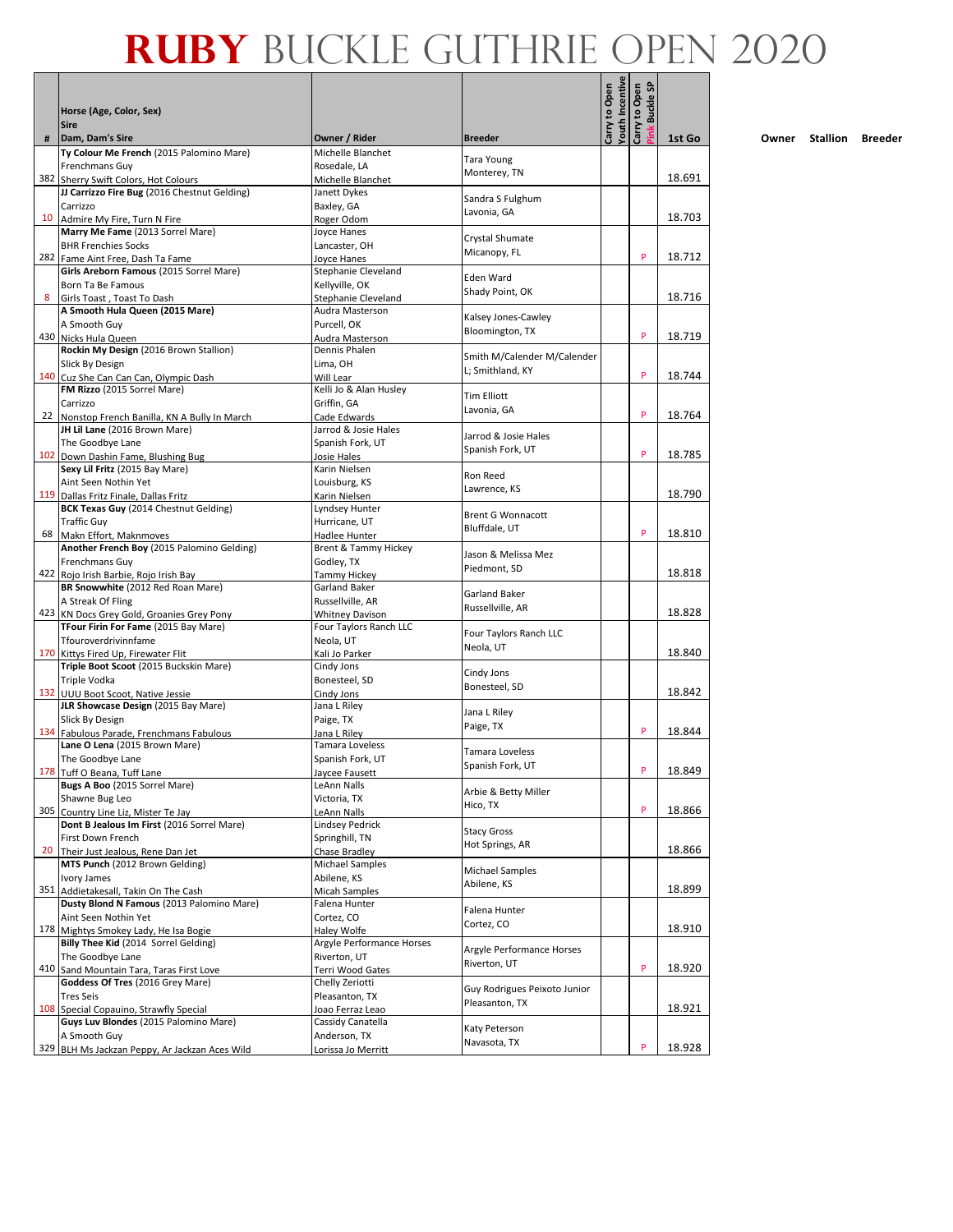|   | Horse (Age, Color, Sex)                                                            |                                                 |                                                    | Youth Incentive<br>Carry to Open | <b>Buckle SP</b><br>Carry to Open |        |
|---|------------------------------------------------------------------------------------|-------------------------------------------------|----------------------------------------------------|----------------------------------|-----------------------------------|--------|
| # | <b>Sire</b><br>Dam, Dam's Sire                                                     | Owner / Rider                                   | <b>Breeder</b>                                     |                                  | ink                               | 1st Go |
|   | Eddie BJ (2015 Sorrel Gelding)                                                     | <b>Stacy Bason</b>                              |                                                    |                                  |                                   |        |
|   | <b>Eddie Stinson</b>                                                               | Tularosa, NM                                    | <b>Victory Farms</b><br>Ada, OK                    |                                  |                                   |        |
|   | 69 Royal Sisters Hot, Royal Quick Dash<br>Fling N Fortune (2016 Bay Roan Mare)     | Laramie Danley<br>Hayle Gibson                  |                                                    |                                  | P                                 | 18.939 |
|   | A Streak Of Fling                                                                  | Redcrest, CA                                    | Eaves Horses Family LTD Part                       |                                  |                                   |        |
|   | 3 Our Genuine Delight, Dash Ta Fame                                                | Melissa McDonald                                | Edmond, OK                                         |                                  |                                   | 18.958 |
|   | Frenchgirl Cocoa (2008 Palomino Mare)                                              | Pamela Mueller                                  | Dick & Vicki Armer                                 |                                  |                                   |        |
|   | Frenchmans Guv<br>408 Mecca Ciara, Meccas San Leo                                  | Collinsville, OK<br>Pamela Mueller              | Wichita, KS                                        |                                  |                                   | 18.991 |
|   | Traffics Moneymaker (2014 Perlino Gelding)                                         | Vickie Carter                                   | Ronnie L Bernard Jr                                |                                  |                                   |        |
|   | <b>Traffic Guy</b>                                                                 | Aguila, AZ                                      | Galesville, TX                                     |                                  |                                   |        |
|   | 308 Rose Blue Valentine, Leterip Hancock<br>Fooled By Design (2015 Sorrel Gelding) | Vickie Carter<br>Gretchen Lehrkind              |                                                    |                                  | P                                 | 19.004 |
|   | Slick By Design                                                                    | Bozeman, MT                                     | Gianna Desimoni                                    |                                  |                                   |        |
|   | 126 RH A Pache Darline, Apachie Blue Boy                                           | Gretchen Lehrkind                               | Napa, CA                                           |                                  | P                                 | 19.026 |
|   | An Epic Fame (2015 Bay Gelding)                                                    | Lacey Scott                                     | Nickelbar Ranch                                    |                                  |                                   |        |
|   | Epic Leader<br>273 KR Tinker Bell, Dash Ta Fame                                    | Prospect, TN<br><b>Billie Ann Harmon</b>        | San Angelo, TX                                     |                                  |                                   | 19.034 |
|   | Love The Famous Red (2015 Sorrel Gelding)                                          | <b>Tracy Page</b>                               |                                                    |                                  |                                   |        |
|   | JB Proud N Famous                                                                  | Bluffdale, UT                                   | Angie Jones<br>Joseph, UT                          |                                  |                                   |        |
|   | 227 Pre Love, Taras First Love                                                     | <b>Brandon Stokes</b>                           |                                                    |                                  |                                   | 19.043 |
|   | Stylin N Ivory (2012 Mare)<br>Ivory James                                          | Katie Jensen<br>Willcox, AZ                     | Laura A Wiph                                       |                                  |                                   |        |
| 3 | Pat B Stylin, Streakin La Jolla                                                    | Katie Jensen                                    | Holly, CO                                          |                                  |                                   | 19.053 |
|   | Designed To Lead (2016 Brown Gelding)                                              | Nancy Adkins                                    | <b>Tommy Wiliams</b>                               |                                  |                                   |        |
|   | Slick By Design                                                                    | Marengo, OH                                     | Big Springs, TX                                    |                                  | P                                 | 19.121 |
|   | 231 KT Saucey Leader, Confederate Leader<br>Smooth Ruby Jean (2013 Bay Mare)       | Will Lear<br><b>Barlow Livestock</b>            |                                                    |                                  |                                   |        |
|   | A Smooth Guy                                                                       | Gillette, WY                                    | <b>Barlow Livestock</b>                            |                                  |                                   |        |
|   | 106 Fame Ta Throw, Dash Ta Fame                                                    | Cindy Wright                                    | Gillette, WY                                       |                                  | P                                 | 19.123 |
|   | CR Dynastia Fame (2013 Mare)                                                       | Sylvia Howell                                   | Sylvia Howell                                      |                                  |                                   |        |
|   | CR Rode Ta Fame<br>25 Indian Zee, Indians Image                                    | Romoland, CA<br>Cassie Howell                   | Romoland, CA                                       |                                  |                                   | 19.129 |
|   | EddiesInItToWinIt (2016 Sorrel Gelding)                                            | Jennifer Snow                                   |                                                    |                                  |                                   |        |
|   | <b>Eddie Stinson</b>                                                               | Nocona, TX                                      | <b>Shelly Muse</b><br>Sallisaw, OK                 |                                  |                                   |        |
|   | 345 Frenchmans Sasafras, Frenchmans Mercedes                                       | Jessie Domann                                   |                                                    |                                  | P                                 | 19.135 |
|   | Slicks Biankus Guy (2015 Bay Gelding)<br>Slick By Design                           | Wendy Cline<br>Hempstead, TX                    | Karen Lynn Ottinger                                |                                  |                                   |        |
|   | 154 BiankusFrenchShasta, Captain Biankus                                           | Wendy Cline                                     | Hondo, TX                                          |                                  | P                                 | 19.163 |
|   | ShesaDesignerTeddy (2015 Bay Mare)                                                 | Emma Abbott                                     | James & Savanah Reeves                             |                                  |                                   |        |
|   | Slick By Design<br>367 Shes Free To Flame, Flaming Fire Water                      | Bluff Dale, TX<br>Emma Abbott                   | Cross Plains, TX                                   |                                  |                                   | 19.167 |
|   | Wild Nights Fling (2016 Blue Roan Mare)                                            | John & Kellie Marsee                            |                                                    |                                  |                                   |        |
|   | A Streak Of Fling                                                                  | Greencastle, IN                                 | Rancho Estrellita De Cobre LLC,<br>Weatherford, TX |                                  |                                   |        |
|   | 223 SR Cat Attack, Wild Haired Cat                                                 | Karissa Wyeth                                   |                                                    |                                  |                                   | 19.170 |
|   | A Signature Firewater (2015 Gray Gelding)<br>Firewater Canyon                      | Jacob & Whitney Bradford<br>Kennett, MO         | Tera Barks                                         |                                  |                                   |        |
|   | 19 Sheza Fast Chaz, Heza Fast Man                                                  | Whitney Bradford                                | Dexter, MO                                         |                                  |                                   | 19.261 |
|   | Tres Queridos (2015 Sorrel Gelding)                                                | Cathy Morgan                                    | Darling Farm                                       |                                  |                                   |        |
|   | <b>Tres Seis</b>                                                                   | Menan, ID                                       | Opelousas, LA                                      |                                  | P                                 | 19.262 |
|   | 193 Dashing Obsession, Mr Jess Perry<br>MT Good Mojo (2014 Bay Gelding)            | Cathy Morgan<br>Maria Taylor                    |                                                    |                                  |                                   |        |
|   | JL Sirocco                                                                         | Saco, MT                                        | Maria Taylor                                       |                                  |                                   |        |
|   | 356 Bad Page, Bad Wrangler                                                         | Jana Perry                                      | Saco, MT                                           |                                  |                                   | 19.268 |
|   | Beep Beep The TX Jet (2015 Buckskin Mare)<br><b>Traffic Guy</b>                    | Katie Larson<br>Manhattan, KS                   | Katie Larson                                       |                                  |                                   |        |
|   | 215 Mickeys Texas Jet, Trouble N Texas                                             | Katie Larson                                    | Manhattan, KS                                      |                                  | P                                 | 19.370 |
|   | Good Grief Girl (2014 Sorrel Mare)                                                 | Clay Peck                                       | Clay Peck                                          |                                  |                                   |        |
|   | The Goodbye Lane                                                                   | Lehi, UT                                        | Lehi, UT                                           |                                  | P                                 |        |
|   | 195 Dash N Down Town, Dash 209<br>RP Smooth Criminal (2015 Buckskin Mare)          | Teressa Peck<br><b>Baker Performance Horses</b> |                                                    |                                  |                                   | 19.376 |
|   | <b>Eddie Stinson</b>                                                               | Raub, ND                                        | <b>Victory Farms</b>                               |                                  |                                   |        |
|   | 135 Mamaimcominhome, Corona Cartel                                                 | Hallie Hanssen                                  | Ada, OK                                            |                                  | P                                 | 19.382 |
|   | VF Questlove (2014 Chestnut Gelding)<br><b>Eddie Stinson</b>                       | John Floyd<br>Weatherford, TX                   | <b>Victory Farms</b>                               |                                  |                                   |        |
|   | 341 VF Burrs Alive, Burrs First Down                                               | John Floyd                                      | Ada, OK                                            |                                  |                                   | 19.421 |
|   | NB Heza Fast Bug Leo (2014 Chestnut Gelding)                                       | <b>Todd Matte</b>                               | Crystal Nichols                                    |                                  |                                   |        |
|   | Shawne Bug Leo                                                                     | Lafayette, LA                                   | Abilene, TX                                        |                                  |                                   |        |
|   | 142 IB Fast, Ronas Ryon<br>Frenchcoloursaflying (2009 Palomino Gelding)            | Evan Mckinzie<br>Maley Shockley                 |                                                    |                                  | P                                 | 19.461 |
|   | Frenchmans Guy                                                                     | Mapleton, UT                                    | Stacy Henson                                       |                                  |                                   |        |
|   | 368 Suzie B Hot, Hot Colours                                                       | Maley Shockley                                  | Goreville, IL                                      | Υ                                |                                   | 19.709 |
|   | VF Blooming Stinson (2015 Sorrel Mare)                                             | Joyce Hanes                                     | <b>Victory Farms</b>                               |                                  |                                   |        |
|   | <b>Eddie Stinson</b><br>346 Bloomingdales, First Down Dash                         | Lancaster, OH<br>Joyce Hanes                    | Ada, OK                                            |                                  | P                                 | 19.915 |
|   | First Down Tinman (2013 Gelding)                                                   | Karen J Christensen                             |                                                    |                                  |                                   |        |
|   | First Down French                                                                  | Georgetown, TX                                  | Gayla McBee<br>Hondo, TX                           |                                  |                                   |        |
|   | 183 Lynclar, Bold Executive                                                        | Karen J Christensen                             |                                                    |                                  |                                   | 19.975 |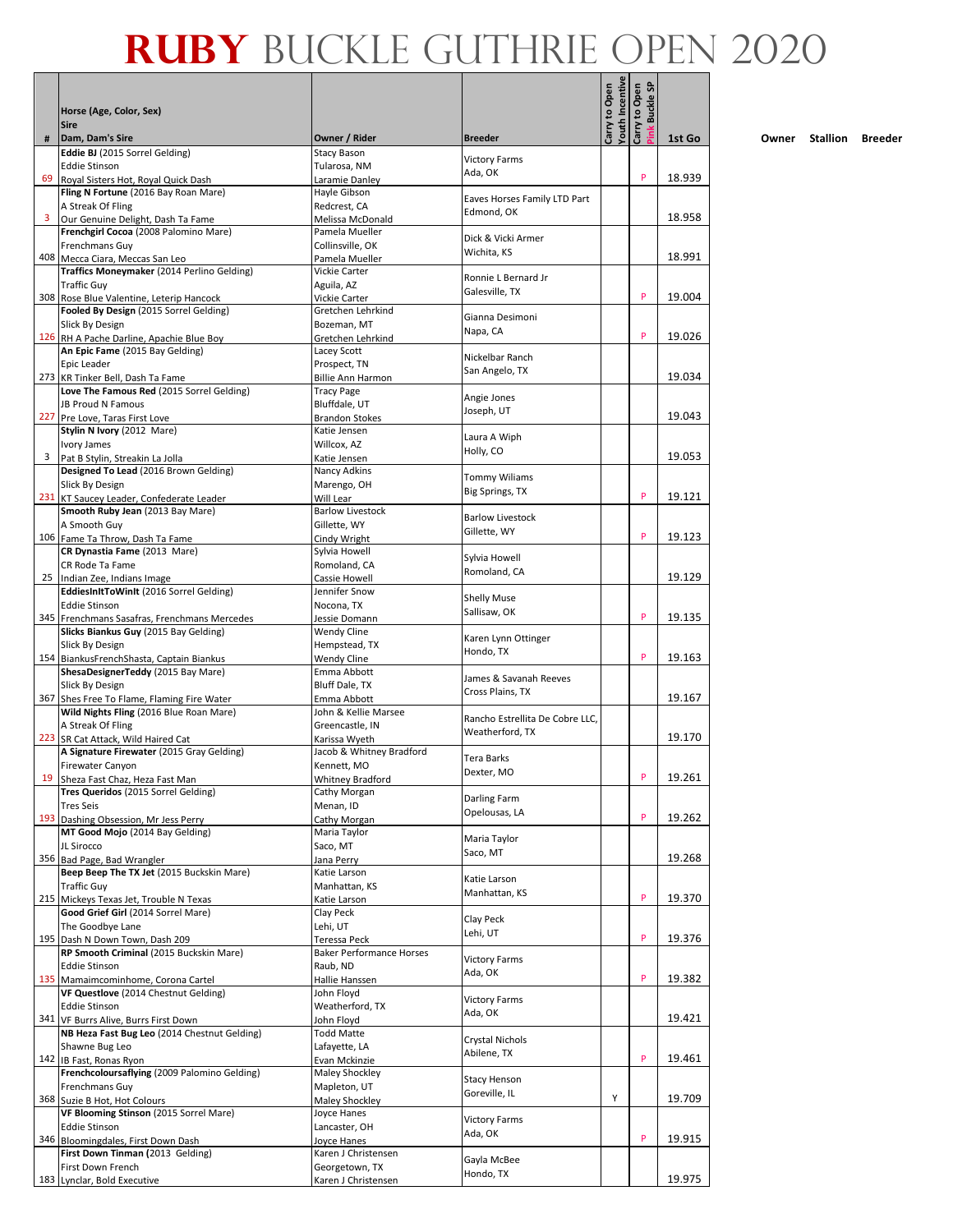|              |                                                                                     |                                       |                                             | Youth Incentive | <b>Buckle SP</b> |        |
|--------------|-------------------------------------------------------------------------------------|---------------------------------------|---------------------------------------------|-----------------|------------------|--------|
|              | Horse (Age, Color, Sex)<br><b>Sire</b>                                              |                                       |                                             | Carry to Open   | Carry to Open    |        |
| #            | Dam, Dam's Sire                                                                     | Owner / Rider                         | <b>Breeder</b>                              |                 | ink              | 1st Go |
|              | Merrilyn Blu Diamond (2014 Brown Mare)<br>Sparkys Blue Road                         | 7B Performance Horses<br>Buhl, ID     | 7B Performance Horses                       |                 |                  |        |
|              | 61 Merrilyn, Merridoc                                                               | David Wiseman                         | Buhl, ID                                    |                 |                  | 20.004 |
|              | Shez Fast N Famous (2015 Black Mare)                                                | Michael Busby                         | Tom Bradbury & John Hammes                  |                 |                  |        |
|              | One Famous Eagle                                                                    | Okmulgee, OK                          | Byers, CO                                   |                 |                  |        |
|              | 136 Sheza Fast Dasher, Heza Fast Dash<br>Jody Fabulous Steak (2015 Bay Roan Mare)   | Morgan Busby<br>Carrie O's LLC        |                                             |                 | P                | 20.053 |
|              | A Streak Of Fling                                                                   | Middlebury, IN                        | Carrie O's LLC                              |                 |                  |        |
|              | 443 Fabulous Dreams, Jody O Toole                                                   | Trent Roorda                          | Middlebury, IN                              |                 |                  | 20.279 |
|              | CashingintheDeal (2015 Bay Mare)                                                    | Craig Pratt                           | Diamond W Performance                       |                 |                  |        |
|              | Hez A Rare Deal<br>43 Bankon Good Thoughts, First Thoughts                          | Houston, MS<br>Michael Hobson         | <b>Horses</b><br>Sioux Center, IA           |                 |                  | 21.359 |
|              | JL Tularosa (2014 Chestnut Mare)                                                    |                                       |                                             |                 |                  |        |
|              | JL Sirocco                                                                          | Don Young<br>Ronildo Filho            | Jill Lane Quarter Horses<br>Fort Benton, MT |                 |                  |        |
|              | 50 BF Silver Charm, Takin On The Cash<br>CP He Will Be Epic (2015 Gray Gelding)     |                                       |                                             |                 |                  | 21.857 |
|              | Epic Leader                                                                         | Kassie Mowry<br>Dublin, TX            | Claire Pfluger Powell                       |                 |                  |        |
|              | 32 Percilla, Dash Ta Fame                                                           | Kassie Mowry                          | Eldorado, TX                                |                 |                  | 21.969 |
|              | Runaway Fury (2015 Sorrel Gelding)                                                  | Jason & Leslie Willis                 | Racin RNS                                   |                 |                  |        |
|              | Furyofthewind<br>26 Runaway Mad, Runaway Colors                                     | Chester, SC                           | Wapanucka, OK                               |                 | P                | 22.198 |
|              | Dats A Guy Streakin (2014 Bay Roan Gelding)                                         | Leslie Willis<br>Sophie Nolen         |                                             |                 |                  |        |
|              | A Streak Of Fling                                                                   | Tucson, AZ                            | Tery L McCormmach<br>Walla Walla, WA        |                 |                  |        |
|              | 383 Frenchmans Maiden, Dats A Frenchman                                             | Sophie Nolen                          |                                             |                 |                  | 22.206 |
|              | Positively Streakin (2014 Bay Roan Mare)<br>Streakin Boon Dox                       | Joe & Carla Spitz<br>Lamar, CO        | Joe & Carla Spitz                           |                 |                  |        |
|              | 113 Positively A Coyote, Coyote Colonel                                             | <b>Ivy Saebens</b>                    | Lamar, CO                                   |                 | P                | 22.277 |
|              | Our First Goodbye (2013 Brown Mare)                                                 | Mark & Linda Jarvis                   | Mark & Linda Jarvis                         |                 |                  |        |
|              | The Goodbye Lane                                                                    | Spanish Fork, UT                      | Spanish Fork, UT                            |                 |                  |        |
|              | 251 Jessie Jane Agent, Jesse James Jr<br>RV Minion (2015 Bay Gelding)               | Marcie Wilson<br>Gregg & Shana Gibson |                                             |                 | P                | 22.293 |
|              | The Goodbye Lane                                                                    | Ogden, UT                             | Randy & Vauna Walker                        |                 |                  |        |
|              | 263 Two Fools Gold, Frenchmans Guy                                                  | Shana Gibson                          | Pingree, ID                                 |                 | P                | 22.305 |
|              | Famous Mic Guy Ver (2015 Gray Gelding)                                              | Edwin Cameron/Tiany Schuster          | Bill & Debbie Myers                         |                 |                  |        |
|              | Frenchmans Guy<br>429 Disarray, Dash Ta Fame                                        | Krum, TX<br><b>Tiany Schuster</b>     | Saint Onge, SD                              |                 |                  | 22.326 |
|              | Ethyls Eyes (2015 Brown Mare)                                                       | Jason & Leslie Willis                 |                                             |                 |                  |        |
|              | Furyofthewind                                                                       | Chester, SC                           | Dolores Hill<br>Moore, OK                   |                 |                  |        |
|              | 151 Joyous Eyes, Mr Eye Opener                                                      | Leslie Willis                         |                                             |                 | P                | 22.334 |
|              | Guys Love Lucy (2014 Palomino Mare)<br><b>First Down French</b>                     | Lauren Davang<br>Magnolia, TX         | Lauren Davang                               |                 |                  |        |
|              | 242 Reckless Lucy, Reckless Dash                                                    | Lauren Davang                         | Magnolia, TX                                |                 |                  | 22.336 |
|              | Famous Lemon Drop (2016 Palomino Mare)                                              | Dunn Ranch                            | Shannon Renee Akerstorm                     |                 |                  |        |
|              | First Down French                                                                   | Wynnewood, OK                         | Potter Valley, CA                           |                 |                  | 22.409 |
|              | 76 A Famous Lady, Dash Ta Fame<br>Red Bull Look (2013 Sorrel Gelding)               | Dacota Monk<br>Brad & Karen Gleason   |                                             |                 |                  |        |
|              | JD Look                                                                             | Touchet. WA                           | Brad & Karen Gleason<br>Touchet, WA         |                 |                  |        |
|              | 283 Daves Jet Ta Fame, Dash Ta Fame                                                 | Karen Gleason                         |                                             |                 |                  | 22.411 |
|              | High Valor (2009 Gelding Gelding)<br>Valiant Hero                                   | Dona Kay Rule<br>Minco, OK            | Lana Merrick                                |                 |                  |        |
|              | 165 Rare High, Rare Form                                                            | Dona Kay Rule                         | Norman, OK                                  |                 |                  | 22.417 |
|              | Epic Bit Of Fame (2015 Gray Gelding)                                                | Kaylon & Seth Rodriguez               | Kaylon & Seth Rodriguez                     |                 |                  |        |
|              | Epic Leader                                                                         | Polk City, FL                         | Polk City, FL                               |                 |                  | 22.446 |
|              | 118 Madams Bit Of Fame, Zippy Zevi Dasher<br>Datsa Lita Playmate (2009 Sorrel Mare) | Kaylon Rodriguez<br>Wayne & Kim Smith |                                             |                 |                  |        |
|              | Dats A Frenchman                                                                    | Touchet, WA                           | Bryan & Amy McHale                          |                 |                  |        |
| $\mathbf{1}$ | Little Bit Hollywood, Colonel JBL                                                   | Saige Smith                           | Long Beach, WA                              |                 | P                | 22.470 |
|              | Goodbye Lane Seis (2016 Sorrel Gelding)<br>The Goodbye Lane                         | Randy & Vauna Walker<br>Pingree, ID   | Randy & Vauna Walker                        |                 |                  |        |
|              | 131 Lady Tres Seis, Tres Seis                                                       | Vauna Walker                          | Pingree, ID                                 |                 | P                | 22.474 |
|              | Slick N Black (2014 Black Mare)                                                     | Cayla Small                           | Jane & Ryan Melby                           |                 |                  |        |
|              | Slick By Design                                                                     | Willson, OK                           | Burneyville, OK                             |                 |                  |        |
|              | 60 RC Back In Black, Ninety Nine Goldmine<br>Sassy Tres (2013 Sorrel Mare)          | Cayla Small<br>Kathy Skimehorn        |                                             |                 | P                | 22.475 |
|              | <b>Tres Seis</b>                                                                    | Springfield, TN                       | <b>Bollenbach Farms</b>                     |                 |                  |        |
|              | 379 Sassy Corona, Corona Cartel                                                     | Alona James                           | Oklahoma City, OK                           |                 | P                | 22.512 |
|              | Dash Ta Fire Canyon (2015 Gray Mare)                                                | Melinda Edwards<br>Pleasanton, TX     | Charlie Kendall                             |                 |                  |        |
|              | Firewater Canyon<br>86 Frenchmans Cinnemon, Frenchmans Guy                          | Melinda Edwards Dunn                  | Glendale, AZ                                |                 | P                | 22.521 |
|              | Guys Ebony N Ivory (2015 Buckskin Mare)                                             | NFP Performance Horses                | Myers Performance Horses                    |                 |                  |        |
|              | Ivory James                                                                         | Spring, TX                            | St Onge, SD                                 |                 |                  |        |
|              | 232 Guys Cash For Perks, Frenchmans Guy<br>Sissys Slick Design (2015 Bay Stallion)  | Tasha Welsh<br>Southern Rose Ranch    |                                             |                 |                  | 22.535 |
|              | Slick By Design                                                                     | Pelzer, SC                            | Southern Rose Ranch                         |                 |                  |        |
|              | 222 Sissys Little Coin, Packin Sixes                                                | Mike Green                            | Pelzer, SC                                  |                 |                  | 22.545 |
|              | Jamies On The Geaux (2016 Brown Mare)<br>Ivory James                                | JM Performance Horses<br>Alvorel, TX  | Chad Hart & Darrell Williams                |                 |                  |        |
|              | 29 Pollys On The Go, Cajo                                                           | Jessica Morris                        | Kaplan, LA                                  |                 |                  | 22.580 |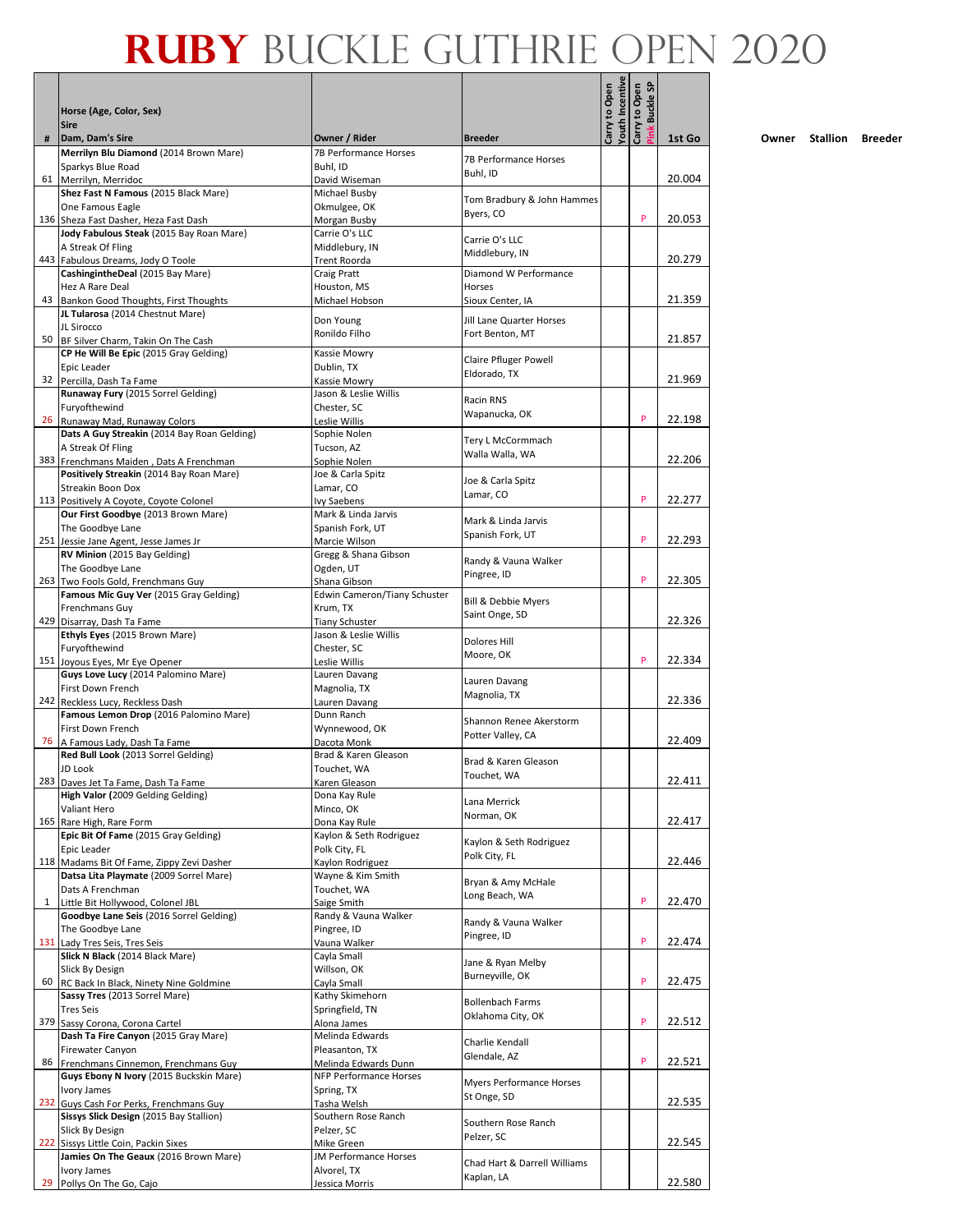|   |                                                                                           |                                                     |                                               | <b>Youth Incentive</b><br>Carry to Open | <b>Buckle SP</b><br>Carry to Open |        |
|---|-------------------------------------------------------------------------------------------|-----------------------------------------------------|-----------------------------------------------|-----------------------------------------|-----------------------------------|--------|
|   | Horse (Age, Color, Sex)<br><b>Sire</b>                                                    |                                                     |                                               |                                         | Ě                                 |        |
| # | Dam, Dam's Sire                                                                           | Owner / Rider                                       | <b>Breeder</b>                                |                                         |                                   | 1st Go |
|   | Gems StreaktoVegas (2014 Sorrel Gelding)<br>French Streaktovegas                          | Korrina & Allan Hughes<br>Glenwood, IA              | Samantha Flannery                             |                                         |                                   |        |
|   | 244 Miss Geminy Oak, Doc Oak                                                              | Korrina Lynn Hughes                                 | Mission, SD                                   |                                         |                                   | 22.605 |
|   | Return A Fortune (2012 Bay Gelding)                                                       | Arbie & Betty Miller                                | David Smith Graham                            |                                         |                                   |        |
|   | <b>Tres Fortunes</b><br>416 SC Rapid Return, Casady Casanova                              | Hico, TX<br>Jacque Woolman                          | Elgin, TX                                     |                                         |                                   | 22.613 |
|   | Midnight Look (2008 Brown Gelding)                                                        | Kohr Quarter Horses                                 | Karen & Brad Bleason                          |                                         |                                   |        |
|   | JD Look                                                                                   | Gillette, WY                                        | Touchet, WA                                   |                                         |                                   |        |
|   | 438 Daves Jet Ta Fame, Dash Ta Fame<br>Guy With Speednclass (2014 Palomino Gelding)       | Sage Kohr<br>Janci Hannen                           |                                               |                                         |                                   | 22.616 |
|   | Frenchmans Guy                                                                            | Bend, OR                                            | <b>Bill &amp; Debbie Myers</b>                |                                         |                                   |        |
|   | 280 Smashingly Classic, A Classic Dash                                                    | Janci Hannen                                        | St Onge, SD                                   |                                         |                                   | 22.631 |
|   | Naduah (2013 Bay Mare)<br>Bet Hesa Cat                                                    | Roy Gene Evans<br>Dallas, TX                        | Roy Gene Evans                                |                                         |                                   |        |
|   | 257 Someone Found, First N Kool                                                           | Morgan Anderson                                     | Dallas, TX                                    |                                         |                                   | 22.654 |
|   | No Pressure On Me* (2006 Sorrel Stallion)                                                 | Martha Reeves                                       | Harry & Vivian Blackwell                      |                                         |                                   |        |
|   | Leo Nick Bar<br>52 SX Frenchmans Vanila, Frenchmans Guy                                   | Weatherford, TX<br>Ryann Pedone                     | Naylor, MO                                    |                                         | P                                 | 22.663 |
|   | MCM Notdunnstreakin (2016 Sorrel Mare)                                                    | Dunn Ranch                                          |                                               |                                         |                                   |        |
|   | A Streak Of Fling                                                                         | Wynnewood, OK                                       | Matt & Bendi Dunn<br>Bismark, MO              |                                         |                                   |        |
|   | 220 Mulberry Canyon Moon, Marthas Six Moons<br>Paddys Whiskey Guy (2013 Red Roan Gelding) | <b>Brandon Cullins</b><br>Hank & Stephanie Williams |                                               |                                         |                                   | 22.669 |
|   | A Streak Of Fling                                                                         | Norwood, CO                                         | Lisa Fulton                                   |                                         |                                   |        |
|   | 169 Paddys Lena Whiskey, Paddys Irish Whiskey                                             | Harlie Williams                                     | Valentine, NE                                 |                                         |                                   | 22.677 |
|   | Totanka (2012 Dun Gelding)                                                                | Rebecca Weiner                                      | Alejandro Moya                                |                                         |                                   |        |
|   | <b>Tres Seis</b><br>66 Foxie Minnie, Game Patriot                                         | Ocala, FL<br>Rebecca Weiner                         | Edcouch, TX                                   |                                         | P                                 | 22.695 |
|   | Epic Nick (2014 Gray Gelding)                                                             | Natalie Bland                                       | Jodi Rush Cuccurullo                          |                                         |                                   |        |
|   | Epic Leader                                                                               | Boyd, TX                                            | Pilot Point, TX                               |                                         |                                   | 22.712 |
|   | 241 Nick N Cash, Dr Nick Bar<br>Double Shota Seis 37 (2013 Bay Mare)                      | Natalie Bland<br>Erica Rayer                        |                                               |                                         |                                   |        |
|   | <b>Tres Seis</b>                                                                          | Spring, TX                                          | Shannon Renee Akerstrom<br>Potter Valley, CA  |                                         |                                   |        |
|   | 72 Packin Golden Coins, Packin Sixes                                                      | Tasha Welsh                                         |                                               |                                         | P                                 | 22.773 |
|   | Big Texx (2016 Bay Gelding)<br><b>Tres Seis</b>                                           | Scott Duke<br>Voncleave, MS                         | Diane Beckmann                                |                                         |                                   |        |
|   | 110 Diamond For Las, Chicks Beduiro                                                       | Ty Marks                                            | Gainesville, TX                               |                                         | P                                 | 22.780 |
|   | Streakin Ms Wink (2014 Bay Mare)                                                          | <b>Revolution Equine</b>                            | Brian & Lisa Fulton                           |                                         |                                   |        |
|   | A Streak Of Fling<br>77 Give Me A Wink, Doc O Dynamite                                    | Cohutta, GA<br><b>Bayleigh Choate</b>               | Valentine, NE                                 |                                         |                                   | 22.786 |
|   | StreakinCoronaQueen (2014 Bay Roan Mare)                                                  | Anderson Cattle Company                             | Brian & Lisa Fulton                           |                                         |                                   |        |
|   | A Streak Of Fling                                                                         | Glendive, MT                                        | Valentine, NE                                 |                                         |                                   | 22.792 |
|   | 107 Queen Fa Tima, Dash Ta Fame<br>Rockin Maxine (2014 Sorrel Mare)                       | <b>Haley Stevenson</b><br><b>Hailey Beal</b>        |                                               |                                         |                                   |        |
|   | Rockin W                                                                                  | Blackwell, TX                                       | Waltons Rocking W Ranch Inc<br>Fort Worth, TX |                                         |                                   |        |
|   | 58 Zacks Lena, Zack T Wood<br>Red Hot Lady Rebel (2015 Sorrel Mare)                       | Hailey Beal<br>Katelyn Scott                        |                                               | Υ                                       |                                   | 22.827 |
|   | Ur One Famous Rebel                                                                       | Odessa, TX                                          | Jana Bean                                     |                                         |                                   |        |
|   | 391 Who Dat Tiger, Banjo Rondo Red TX                                                     | <u> Lorissa Jo Merritt</u>                          | Fort Hancock. TX                              |                                         |                                   | 22.831 |
|   | Highflying Lucky Guy (2015 Chestnut Gelding)<br>Aint Seen Nothin Yet                      | Rodney Osterhout<br>Declo, ID                       | Lisa M Miladinovich                           |                                         |                                   |        |
|   | 117 Flying Without Wings, Odd A High                                                      | Kali Jo Parker                                      | Casper, WY                                    |                                         |                                   | 22.887 |
|   | SX Blazin Brucolena (2014 Chestnut Gelding)                                               | Greg & Lori Shearer                                 | Greg & Lori Shearer                           |                                         |                                   |        |
|   | Blazin Jetolena<br>28 SX Docs Digit, Doc Bruce                                            | Wall, SD<br>Lori Shearer                            | Wall, SD                                      |                                         | P                                 | 22.892 |
|   | CM Waitin On Lane (2014 Sorrel Gelding)                                                   | Cole & Marcie Wilson                                | Cole & Marcie Wilson                          |                                         |                                   |        |
|   | The Goodbye Lane                                                                          | Lake Shore, UT                                      | Lake Shore, UT                                |                                         | P                                 |        |
|   | 101 Tachina, Dashair<br>Trafficcat (2015 Bay Stallion)                                    | Gracie Beckstrom<br>Jimmie Smith                    |                                               |                                         |                                   | 22.895 |
|   | <b>Traffic Guy</b>                                                                        | McDade, TX                                          | Dawn Smith<br>Mc Dade, TX                     |                                         |                                   |        |
|   | 93 Firewater Scat Cat, Alive N Firen<br>KN Czar Episode (2016 Chestnut Mare)              | Jimmie Smith<br>Kimi Nichols                        |                                               |                                         | P                                 | 22.910 |
|   | <b>KN Famous Czar</b>                                                                     | Brownwood, TX                                       | Kimi Ann Nichols                              |                                         |                                   |        |
|   | 218 MCM Tres Episode, Tres Seis                                                           | Dustin Angelle                                      | Brownwood, TX                                 |                                         |                                   | 22.917 |
|   | JL Page Parfait (2011 Buckskin Mare)                                                      | Craig & Pam Nelson                                  | Jill Lane Quarter Horse                       |                                         |                                   |        |
|   | Frenchmans Guy<br>130 Turning Pages, Maskrullah                                           | Hermosa, SD<br>Pam Nelson                           | Ft Benton, MT                                 |                                         |                                   | 22.920 |
|   | Guyz Doctor Flit (2014 Sorrel Gelding)                                                    | Megan Sprague                                       | Bill & Debbie Myers                           |                                         |                                   |        |
|   | Frenchmans Guy                                                                            | Marsing, ID                                         | Saint Onge, SD                                |                                         |                                   | 22.930 |
|   | 372 Tag Along Nickie, Dr Nick Bar<br>AMR Cash On Fire (2009 Gray Mare)                    | Megan Sprague<br>Dry Mountain Ranch LLC             |                                               |                                         |                                   |        |
|   | PG Dry Fire                                                                               | Riley, OR                                           | Aspen Meadow Ranch<br>Park City, UT           |                                         |                                   |        |
|   | 139 Me N My Cash, Call Me Bad Blood<br>Unshakable Kingdom (2014 Bay Gelding)              | Skye Miller<br>River & Ray Stuckey                  |                                               |                                         | P                                 | 22.955 |
|   | Freighttrain B                                                                            | Whitesboro, TX                                      | James Sills                                   |                                         |                                   |        |
|   | 390 Cartel Bride, Carters Cartel                                                          | River Stuckey                                       | Cedar Hill, TX                                |                                         |                                   | 22.963 |
|   | Tufferenell (2015 Bay Mare)<br><b>Tres Seis</b>                                           | Jack & Kelly Bruner<br>Millsap, TX                  | Jack & Kelly Bruner                           |                                         |                                   |        |
|   | 200 Memories Formica, Heaving Memories                                                    | Kelly Bruner                                        | Millsap, TX                                   |                                         | P                                 | 22.964 |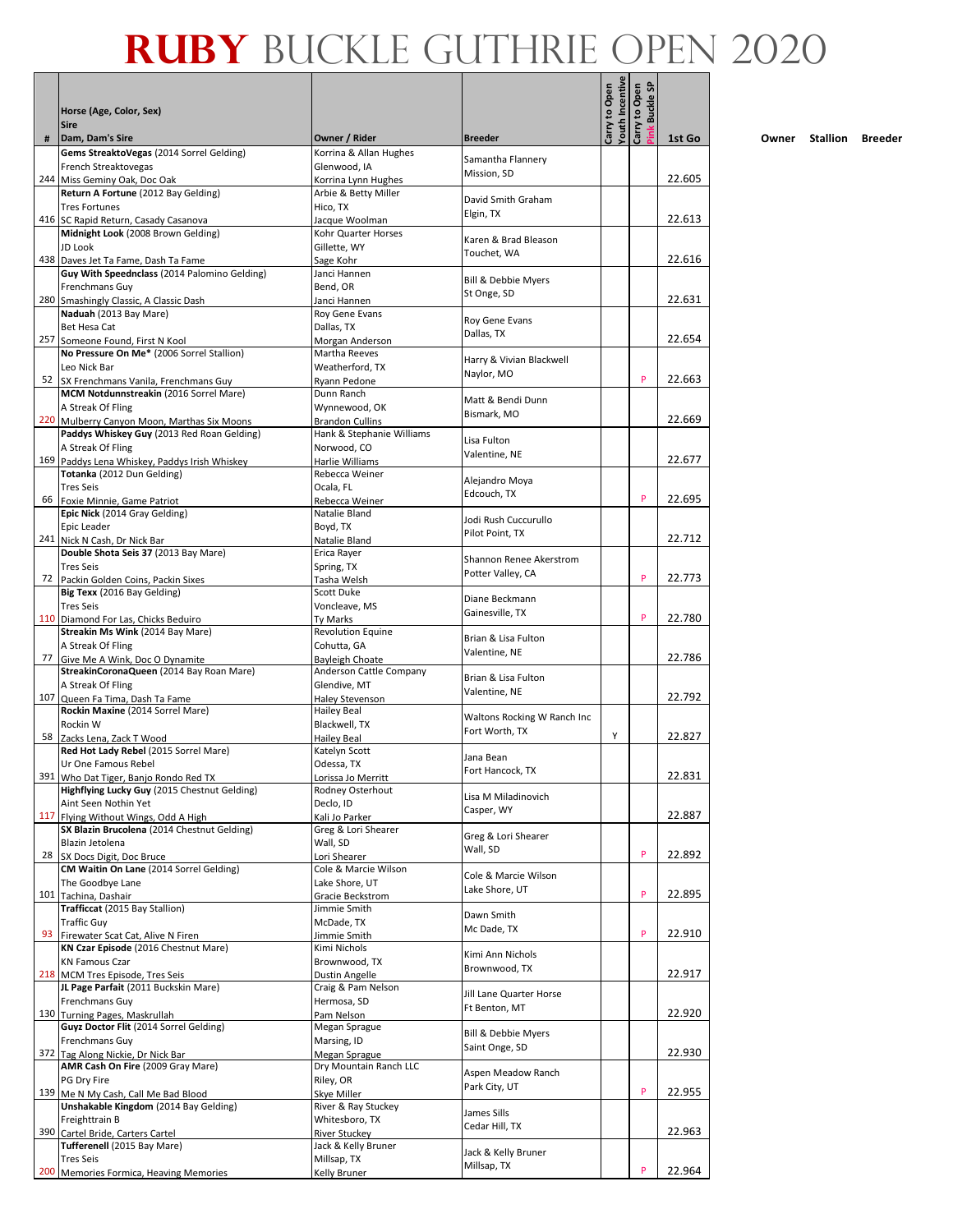|   | Horse (Age, Color, Sex)                                                               |                                           |                                             | <b>Youth Incentive</b><br>Carry to Open | <b>Buckle SP</b><br>Carry to Open |        |
|---|---------------------------------------------------------------------------------------|-------------------------------------------|---------------------------------------------|-----------------------------------------|-----------------------------------|--------|
| # | <b>Sire</b><br>Dam, Dam's Sire                                                        | Owner / Rider                             | <b>Breeder</b>                              |                                         | š                                 | 1st Go |
|   | Designed Ta Smoke (2004 Gray Gelding)                                                 | Jerry & Melodi Christensen                | John & Cindy Baltezore                      |                                         |                                   |        |
|   | Designer Red<br>322 Just A Smokin, Glazed                                             | Kennebec, SD<br>Melodi Christensen        | Bereford, SD                                |                                         | P                                 | 22.968 |
|   | LLP Blazin Shay (2015 Chestnut Mare)                                                  | Natalie Rice                              | Laurie Phillips                             |                                         |                                   |        |
|   | Blazin Jetolena<br>104 Hutts Darah Shay, Hutt Six                                     | Crowley, TX<br>Hallie Hanssen             | Seminole, OK                                |                                         | P                                 | 22.984 |
|   | My Famous Remedy (2015 Chestnut Gelding)                                              | <b>Tracy Page</b>                         | M Jones                                     |                                         |                                   |        |
|   | JB Proud N Famous<br>149 Annies Remedy, Lil Wildcat                                   | Bluffdale, UT<br>Michele McLeod           | Joseph, UT                                  |                                         |                                   | 22.987 |
|   | KN Born Alil French (2016 Sorrel Mare)                                                | Kimi Nichols                              | Kimi Ann Nichols                            |                                         |                                   |        |
|   | French Streaktovegas<br>167 KN Born This Way, Born Ta Be Famous                       | Brownwood, TX<br>Dustin Angelle           | Brownwood, TX                               |                                         |                                   | 22.993 |
|   | HBS Mayan Gold (2009 Palomino Mare)<br>Frenchmans Guy                                 | Jayme Robison<br>Bellville, TX            | Lori Ross                                   |                                         |                                   |        |
|   | 350 Justwhatiaskfor, Raise Your Glass                                                 | Jayme Robison                             | San Patricio, NM                            |                                         |                                   | 22.994 |
|   | Dial A Blazin Bunny (2016 Brown Gelding)<br>Blazin Jetolena                           | Julia Clark<br>Rolling Fork, MS           | Julia Clark                                 |                                         |                                   |        |
|   | 147 Bullys Dialed In, Bully Bullion                                                   | Maggie Carter                             | Rolling Fork, MS                            |                                         | P                                 | 23.023 |
|   | Bar B Arabella Bug (2014 Chestnut Mare)<br>Shawne Bug Leo                             | <b>Hopson Quarter Horses</b><br>Mound. TX | Rattlesnake Ranch                           |                                         |                                   |        |
|   | 355 Yella Izabella, Frenchmans Guy                                                    | Jacque Woolman                            | Lufkin, TX                                  |                                         | P                                 | 23.042 |
|   | Cartel Caliente (2003 Bay Gelding)<br>Corona Cartel                                   | KC & Gayle Jones<br>Decatur, TX           | Walter Flecther                             |                                         |                                   |        |
|   | 23 Sweet As Cash, Dash For Cash                                                       | Gayle Jones                               | Lakin, KS                                   |                                         | P                                 | 23.069 |
|   | Shakem Up Guys (2008 Sorrel Gelding)<br>Frenchmans Guy                                | <b>DK Potter</b><br>Waxahachie, TX        | <b>Bill Myers</b>                           |                                         |                                   |        |
|   | 303 DN Shakem Up, Royal Shake Em                                                      | Maddie Wolff                              | St Onge, SD                                 |                                         |                                   | 23.083 |
|   | BlueBlazin Hot Fling (2010 Sorrel Gelding)<br>A Streak Of Fling                       | <b>Shelly Shields</b><br>Burneyville, OK  | <b>Fulton Ranch</b>                         |                                         |                                   |        |
|   | 359 Ima Blue Dragon, Final Conquest<br>Guys Classy Colours (2009 Sorrel Mare)         | Shelly Shields<br>Tami Semas              | Valentine, NE                               |                                         |                                   | 23.083 |
|   | Frenchmans Guy                                                                        | Brock, TX                                 | Bill & Debbie Myers                         |                                         |                                   |        |
|   | 431 Colours Of A Lady, Hot Colours<br>Smooth Hershey High (2014 Bay Gelding)          | Tami Semas<br>Brad & Karly Knight         | St Onge, SD                                 |                                         |                                   | 23.101 |
|   | A Smooth Guy                                                                          | Roosevelt, UT                             | Tyler & Kelcy Schaffner<br>Stephenville, TX |                                         |                                   |        |
|   | 336 On A Hershey High, On A High<br>Rudustys Tres Seis (2015 Gray Gelding)            | Kaecee Knight<br>Kathryne Marion          |                                             |                                         |                                   | 23.117 |
|   | <b>Tres Seis</b>                                                                      | Blythewood, SC                            | Womack/Calendar Farms<br>Levelland, TX      |                                         |                                   |        |
|   | 223 RDustys Fury, Furyofthewind<br>Famous Ms Kitty (2012 Sorrel Mare)                 | Kathryne Marion<br>Angie Jones            |                                             |                                         | P                                 | 23.135 |
|   | <b>JB Proud N Famous</b>                                                              | Joseph, UT                                | Angie Jones<br>Joseph, UT                   |                                         |                                   |        |
|   | 47 JW Kentucky Wildcat, Lil Wildcat<br>KN This Guys Streakin (2016 Buckskin Gelding)  | Angie Jones<br>Kimi Nichols               | Kimi Ann Nichols                            |                                         |                                   | 23.137 |
|   | A Streak Of Fling<br>159 Vanishing Frenchgirl, Frenchmans Guy                         | Brownwood. TX<br>Jolene Montgomery        | Brownwood, TX                               |                                         |                                   | 23.141 |
|   | DH Attempt Ta French (2014 Sorrel Gelding)                                            | Donna Heinen                              | Donna Heinen                                |                                         |                                   |        |
|   | Frenchmans Guv<br>228 CP Hoot Ta Boot, Dash Ta Fame                                   | Mesa, WA<br>Donna Heinen                  | Mesa, WA                                    |                                         |                                   | 23.145 |
|   | Dashin In The Lane (2015 Brown Mare)                                                  | Kalie Jo Parker                           | Lorelei Hankins                             |                                         |                                   |        |
|   | The Goodbye Lane<br>66 Dashshedo, Pritzi Dash                                         | Wendell, ID<br>Kali Jo Parker             | Rocksprings, TX                             |                                         | P                                 | 23.145 |
|   | Seis N Frost (2016 Bay Mare)                                                          | Monica McClung                            | Tracy & Marlie Trask                        |                                         |                                   |        |
|   | <b>Tres Seis</b><br>179 PC Decadent Frost, Sun Frost                                  | May, OK<br>Chaley Hext                    | Wall, SD                                    |                                         | P                                 | 23.151 |
|   | Paid Prescription (2012 Bay Gelding)<br>Irish Pay                                     | Casey & Linda Hunter                      | Stoyan & Chelsea Lucey                      |                                         |                                   |        |
|   | 45 Peppers Perscription, SI Olena                                                     | Hulett, WY<br>Linda Hunter                | Hot Springs, SD                             |                                         | P                                 | 23.155 |
|   | Slick Cindy (2013 Sorrel Mare)<br>As Good As Nick Gets                                | Angie & Brant Moore<br>Canyon, TX         | Courtney Cantrell                           |                                         |                                   |        |
|   | 82 Bet On Love, One Slick One                                                         | Angie Moore                               | Goliad, TX                                  |                                         | P                                 | 23.161 |
|   | Shez Royally Smooth (2015 Gray Mare)<br>A Smooth Guy                                  | Scott & Lisa Gray<br>Stillwater, OK       | Bill & Debbie Myers                         |                                         |                                   |        |
|   | 375 Dear Shakey, Royal Shake Em                                                       | Callie Gray-Creager                       | Saint Onge, SD                              |                                         | P                                 | 23.166 |
|   | Thirty Six Power (2010 Bay Gelding)<br><b>Tres Seis</b>                               | Rebecca Weiner<br>Ocala, FL               | Mike Vaughan                                |                                         |                                   |        |
| 4 | Sting Scorpion Sting, Strawfly Special                                                | Rebecca Weiner                            | Norman, OK                                  |                                         | P                                 | 23.176 |
|   | Rugged French Guy (2011 Bay Gelding)<br>Frenchmans Guy                                | Molly Steffen<br>Hico, TX                 | Darren Stoner<br>Palestine, TX              |                                         |                                   |        |
|   | 207 Dash For Rugged, Perfectly Rugged<br>The Right Version (2015 Gray Mare)           | <b>Billie Ann Harmon</b><br>Joe Hadley    |                                             |                                         |                                   | 23.181 |
|   | <b>Winners Version</b>                                                                | Plain City, UT                            | Joe Hadley<br>Plain City, UT                |                                         |                                   |        |
|   | 114 The Right Life, Dash To Chivato<br>TR Seekin N Streakin (2012 Blue Roan Mare)     | McKinlee Kellett<br>LeeAnn Wheeler        |                                             |                                         | P                                 | 23.237 |
|   | A Streak Of Fling                                                                     | Canton, SD                                | Harry Thomas<br>Harrold, SD                 |                                         |                                   |        |
|   | 278 TR Badger Seeker Bar, Mr Illuminator<br>AintSeen Ziva Streak (2014 Palomino Mare) | LeeAnn Wheeler<br>Tanya Thomas Conklin    |                                             |                                         |                                   | 23.263 |
|   | Aint Seen Nothin Yet                                                                  | Callahan, FL                              | Tanya Thomas Conklin<br>Callahan, FL        |                                         |                                   |        |
| 9 | A Moneys Bit O Honey, Mr Money To Burn                                                | Crystal Mcintyre                          |                                             |                                         |                                   | 23.272 |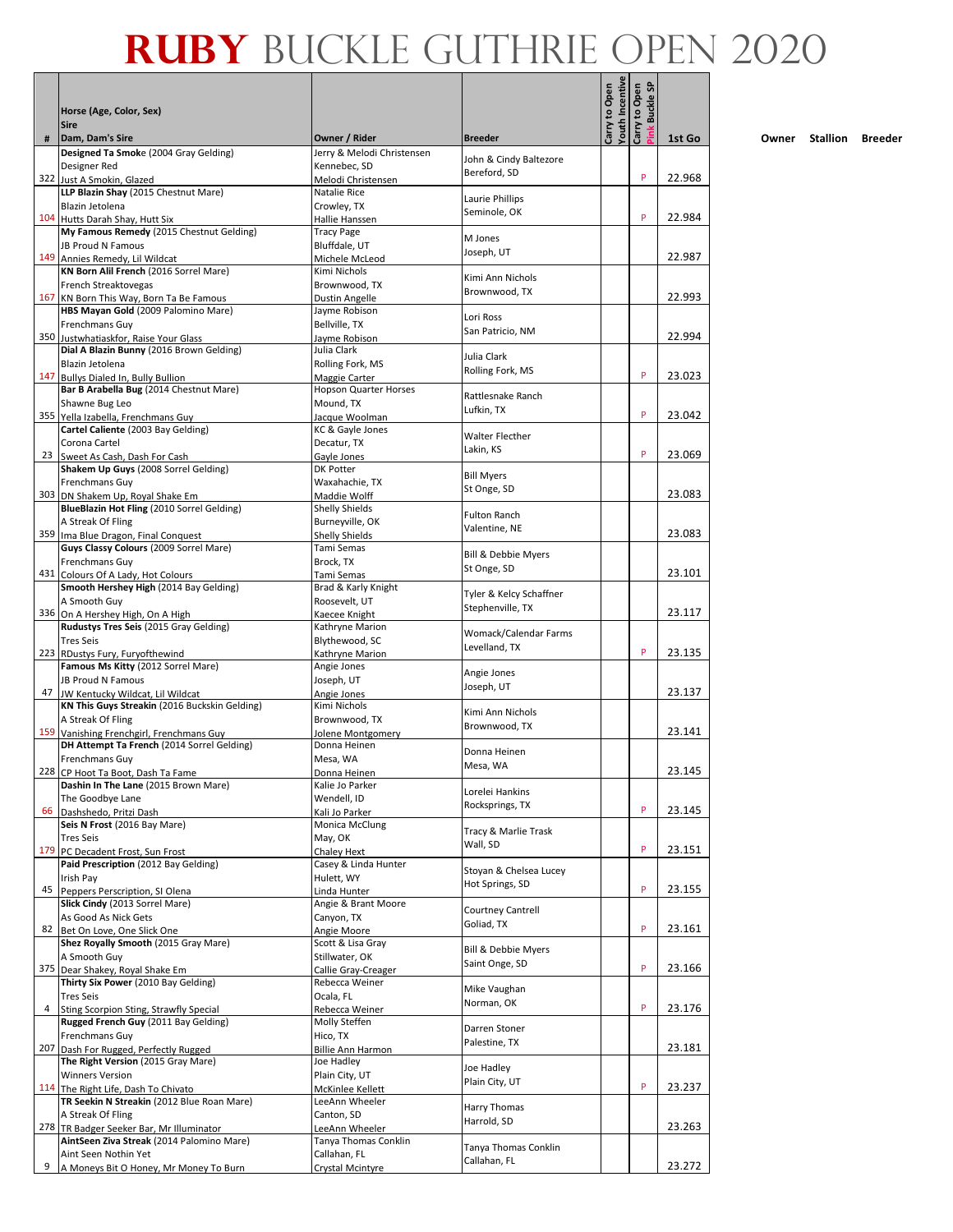|    | Horse (Age, Color, Sex)                                                            |                                                    |                                       | Youth Incentive<br>Carry to Open | <b>Buckle SP</b><br>Carry to Open |        |
|----|------------------------------------------------------------------------------------|----------------------------------------------------|---------------------------------------|----------------------------------|-----------------------------------|--------|
|    | <b>Sire</b>                                                                        |                                                    |                                       |                                  |                                   |        |
| #  | Dam, Dam's Sire<br>Smooth As Toast (2009 Buckskin Mare)                            | Owner / Rider<br>Tracy & Dusti Swan                | <b>Breeder</b>                        |                                  |                                   | 1st Go |
|    | A Smooth Guy                                                                       | Hubbard, TX                                        | Fred & Clara Wilson<br>Newcastle, WY  |                                  |                                   |        |
|    | 231 Nother Wild Card, Dox Bueno Dinero                                             | Darbi Swan                                         |                                       | Υ                                | P                                 | 23.275 |
|    | Gun Locke (2015 Buckskin Gelding)<br>PC Redwood Manny                              | Lance Robinson & Max Anderson,<br>Spanish Fork, UT | Lance Robinson & Max<br>Anderson      |                                  |                                   |        |
|    | 106 Painted Playgun, Playgun                                                       | Craig Stritzke                                     | Spanish Fork, UT                      |                                  | P                                 | 23.277 |
|    | NDS Fly N Goodbye (2014 Bay Mare)                                                  | Nathan & Denise Staker                             | Denise Staker                         |                                  |                                   |        |
|    | The Goodbye Lane                                                                   | Taylor, AZ                                         | Taylor, AZ                            |                                  | P                                 | 23.313 |
|    | 284 Casady Easy, Swift Goodbye<br><b>UKnowMyDaddyIsSlick (2015 Bay Gelding)</b>    | Teigan Adams<br>Julee Daulton                      |                                       |                                  |                                   |        |
|    | Slick By Design                                                                    | Jamestown, ND                                      | <b>Terry Vogel</b><br>Gainesville, TX |                                  |                                   |        |
|    | 150 Fiery Contender, Title Contender                                               | Molly Otto                                         |                                       |                                  |                                   | 23.330 |
|    | Silked N Fame (2016 Palomino Gelding)<br>This Fame Is On Fire                      | Amanda Carnes<br>Wapakoneta, OH                    | Amanda Carnes                         |                                  |                                   |        |
|    | 96 Smashed On A Blue Moon, Connies Smashed                                         | Kelly Bowser                                       | Wapakoneta, OH                        |                                  |                                   | 23.382 |
|    | RSR Guys Eye Gals (2015 Bay Mare)                                                  | T K Swan Jr                                        | T K Swan Jr                           |                                  |                                   |        |
|    | Guys Eye Paint                                                                     | Kaysville, UT                                      | Kaysville, UT                         |                                  | P                                 | 23.391 |
| 90 | Oh Justa Chip, Oh Justa Fly<br>Nonstop French Fire (2015 Sorrel Mare)              | Taylor Kramer<br>Kristi Brangle                    |                                       |                                  |                                   |        |
|    | First Down French                                                                  | South Jordan, UT                                   | Debbie Tatkowski                      |                                  |                                   |        |
|    | 176 Squawling Firewater, Fire Water Flit                                           | Kristi Brangle                                     | Whitesboro, TX                        |                                  |                                   | 23.434 |
|    | Seisintime (2015 Bay Gelding)                                                      | Taylor Kramer                                      | Julie Crews                           |                                  |                                   |        |
| 39 | <b>Tres Seis</b><br>Project Serpentine, Project Cash                               | Payson, UT<br>Taylor Kramer                        | Rising Star, TX                       |                                  | P                                 | 23.473 |
|    | KN Famous Ever After (2011 Palomino Gelding)                                       | Teneille Angland                                   |                                       |                                  |                                   |        |
|    | Born Ta Be Famous                                                                  | Grover, CO                                         | Kimi Ann Nichols<br>Brownwood, TX     |                                  |                                   |        |
|    | 417 Katelyns Sixes, Streakin Six                                                   | Teneille Angland                                   |                                       |                                  |                                   | 23.493 |
|    | Silver N Dough (2015 Gray Stallion)<br>TwoForTheDough                              | Casey or Darcee Shepherd<br>Levan, UT              | Casey or Darcee Shepherd              |                                  |                                   |        |
|    | 69 Silver Replicate, Judge Cash                                                    | Darcee Shepherd                                    | Levan, UT                             |                                  |                                   | 23.496 |
|    | Designated Dryver (2012 Brown Gelding)                                             | Hank & Kadie Allred                                | Allen B & Becky Clark                 |                                  |                                   |        |
|    | <b>Winners Version</b>                                                             | Clawson, UT                                        | Spanish Fork, UT                      | Y                                | P                                 | 23.534 |
|    | 274 Whitneys Whiskey, Maknmoves<br>Rakin In A Fortune (2014 Brown Gelding)         | Ryleigh Allred<br>Lisa Kisner                      |                                       |                                  |                                   |        |
|    | <b>Tres Fortunes</b>                                                               | Hays, KS                                           | <b>Bob Meister</b><br>Helena, OK      |                                  |                                   |        |
|    | 163 Rakin In The Bets, Rakin In The Cash                                           | Lisa Kisner                                        |                                       |                                  |                                   | 23.561 |
|    | SM A Royal PYC (2011 Bay Gelding)<br>PYC Paint Your Wagon                          | Stefani Barnett<br>Muskogee, OK                    | Rafter Sm Ranch                       |                                  |                                   |        |
|    | 73 A Royal Country Miss, A Royale High                                             | Stefani Barnett                                    | Wagoner, OK                           |                                  | P                                 | 23.574 |
|    | KB Rare Seis (2014 Chestnut Gelding)                                               | Rachel Sawyer                                      | Karl Bergmann                         |                                  |                                   |        |
|    | <b>Tres Fortunes</b>                                                               | Pine River, MN                                     | Pine River, MN                        |                                  |                                   | 23.601 |
|    | 309 Sweet Sue Breeze, First Down Expected<br>Boots N Boardroom (2014 Gray Gelding) | Rachel Sawyer<br>McColee Land & Livestock          |                                       |                                  |                                   |        |
|    | PC Redwood Manny                                                                   | Spanish Fork, UT                                   | McColee Land & Livestock              |                                  |                                   |        |
|    | 248 Executive Looks, Executive Menace                                              | Taylor Kramer                                      | Spanish Fork, UT                      |                                  | P                                 | 23.616 |
|    | Missin No Sixes (2016 Gray Gelding)<br>Sixes Liaison                               | Ashley Weldon                                      | Gary Hess                             |                                  |                                   |        |
|    | 36 La Futura Miss, Feature Mr Jess                                                 | Waynetown, IN<br>Ashlev Weldon                     | North East, PA                        |                                  |                                   | 23.690 |
|    | Guards Smooth Slidin (2015 Buckskin Mare)                                          | Brian & Jodi Edwards                               | Del & Lori Johnson                    |                                  |                                   |        |
|    | A Smooth Guy                                                                       | Jackson, WY                                        | Redmond, OR                           |                                  | P                                 | 23.696 |
|    | 115 Slidin Mis Texas, Texas Kicker<br>SH Streak Of Fame (2013 Sorrel Mare)         | Jodi Edwards<br>Sherri Cass                        |                                       |                                  |                                   |        |
|    | A Streak Of Fling                                                                  | Pierre, SD                                         | Shaina Huffman                        |                                  |                                   |        |
|    | 8 Sudden Fame, Dash Ta Fame                                                        | Sherri Cass                                        | Selby, SD                             |                                  |                                   | 23.717 |
|    | LS Mr Goodbye Banjo (2015 Buckskin Gelding)<br>The Goodbye Lane                    | Jackie Young<br>Bluffdale, UT                      | Jacklin Glade                         |                                  |                                   |        |
|    | 184 Bankers Special Skip, Jay Kay Skipa Rory                                       | Jackie Young                                       | Spanish Fork, UT                      |                                  | P                                 | 23.742 |
|    | BS Honor Thy Fame (2010 Sorrel Mare)                                               | Donna Workman                                      | Kris Suard                            |                                  |                                   |        |
|    | Born Ta Be Famous                                                                  | Katy, TX                                           | Lockport, LA                          |                                  | P                                 |        |
|    | 143 Renes Lady Bars, Rene Dan Jet<br>Raptorr (2013 Bay Gelding)                    | Brielle Workman<br>Lynn Brady                      |                                       |                                  |                                   | 23.793 |
|    | <b>Tres Seis</b>                                                                   | Wynnewood, OK                                      | <b>Blessed River LTD</b>              |                                  |                                   |        |
|    | 318 Oh Whatta Knockout, Holland Ease                                               | Chris Martin                                       | Pleasanton, TX                        |                                  | P                                 | 23.852 |
|    | Guys Best Gal (2008 Sorrel Mare)                                                   | Jay & Maryellen Absher                             | Charles & Kristie Peterson            |                                  |                                   |        |
|    | Frenchmans Guy<br>148 Cheyanns Wonder, Otoe Wonder                                 | Flatonia, TX<br>Maryellen Absher                   | Lott, TX                              |                                  |                                   | 24.024 |
|    | Sam James (2015 Bay Gelding)                                                       | Monica McClung                                     | Monica McClung                        |                                  |                                   |        |
|    | Ivory James                                                                        | May, OK                                            | May, OK                               |                                  |                                   |        |
|    | 365 JW Spenditona Gy, Frenchmans Guy<br>Mister Dug Leo (2007 Sorrel Gelding)       | Monica McClung<br>Taylor Matte                     |                                       |                                  |                                   | 24.213 |
|    | Shawne Bug Leo                                                                     | Carencro, LA                                       | Jerry D Smith                         |                                  |                                   |        |
|    | 409 County Line Liz, Mister Te Jay                                                 | <b>Taylor Matte</b>                                | Winslow, AR                           |                                  | P                                 | 24.214 |
|    | JJJ Bugs Is R Star (2011 Sorrel Gelding)                                           | Stacy A Tucker                                     | Jo & Latricia Duke                    |                                  |                                   |        |
|    | Shawne Bug Leo<br>369 R Star, Marthas Six Moons                                    | San Tan Valley, AZ<br>Stacy Tucker                 | College Station, TX                   |                                  |                                   | 24.303 |
|    | M R Epic Edition (2015 Gray Mare)                                                  | M R Performance Horses                             |                                       |                                  |                                   |        |
|    | Epic Leader                                                                        | Bellville, TX                                      | Jayme Robison<br>Bellville, TX        |                                  |                                   |        |
|    | 413 Reys Edition, Black Rey                                                        | Jayme Robison                                      |                                       |                                  |                                   | 24.380 |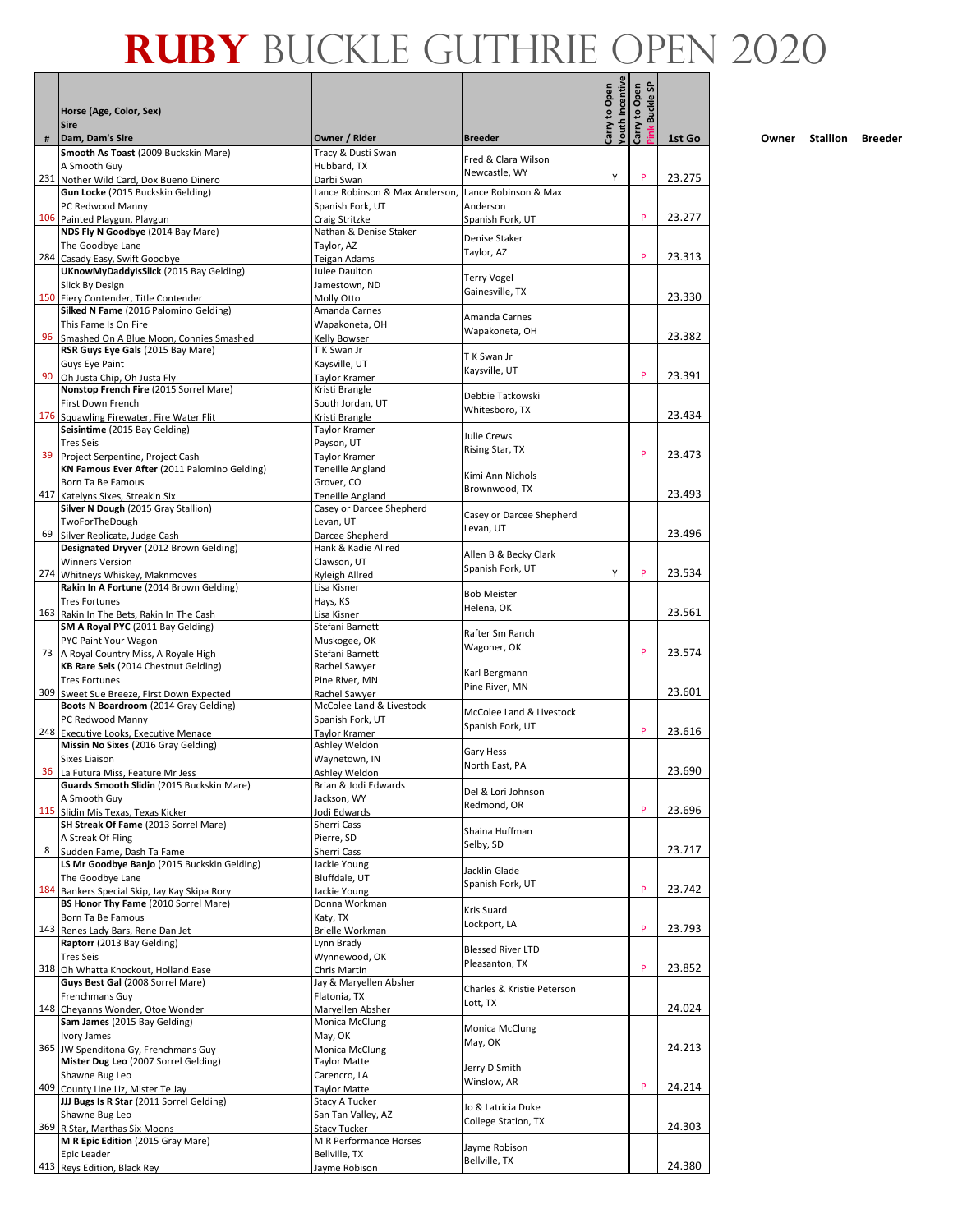|    |                                                                                 |                                               |                                 |                                  | <b>Buckle SP</b> |        |
|----|---------------------------------------------------------------------------------|-----------------------------------------------|---------------------------------|----------------------------------|------------------|--------|
|    | Horse (Age, Color, Sex)<br><b>Sire</b>                                          |                                               |                                 | Youth Incentive<br>Carry to Open | Carry to Open    |        |
| #  | Dam, Dam's Sire<br>Fling Me Sparkles (2015 Black Mare)                          | Owner / Rider<br>Krista Irlbeck               | <b>Breeder</b>                  |                                  |                  | 1st Go |
|    | A Streak Of Fling                                                               | Happy, TX                                     | Krista Irlbeck                  |                                  |                  |        |
|    | 226 Lightning Bug Rsh, Bug Me Bright                                            | Krista Irlbeck                                | Happy, TX                       |                                  |                  | 24.557 |
|    | Guyz Yellow Rose (2016 Palomino Mare)                                           | <b>Brent &amp; Tammy Hickey</b>               | Bill & Debbie Myers             |                                  |                  |        |
|    | Frenchmans Guy<br>128 Tag Along Nickie, Dr Nick Bar                             | Godley, TX<br>Tasha Welsh                     | Saint Onge, SD                  |                                  |                  | 24.684 |
|    | Da Sani (2015 Sorrel Mare)                                                      | Mike Stephens                                 |                                 |                                  |                  |        |
|    | Firewater Canyon                                                                | Quitman, TX                                   | Chad Hart<br>Rayston, GA        |                                  |                  |        |
|    | 75 Streakin Moonlight, Streakin Six<br>As Cool As Nick Gets (2011 Bay Gelding)  | Chris Martin<br>Courtney Conklin              |                                 |                                  | P                | 24.818 |
|    | As Good As Nick Gets                                                            | Aspermont, TX                                 | Paint Me Cool Ptrns             |                                  |                  |        |
|    | 10 Paint Me Cool, Paint Me Tuff                                                 | <b>Courtney Conklin</b>                       | Aspermont, TX                   |                                  | P                | 24.937 |
|    | LMG Freaky Frenchy (2013 Bay Mare)                                              | Lacey Chretien                                | Lacey Chretien                  |                                  |                  |        |
|    | <b>BHR Frenchies Socks</b><br>110 Breezy Perry, Mr Jess Perry                   | Uintch, LA<br>Lacey Chretien                  | Uintch, LA                      |                                  | P                | 24.946 |
|    | Blazin High Velocity (2008 Brown Mare)                                          | Tara Rafftery                                 |                                 |                                  |                  |        |
|    | Blazin Jetolena                                                                 | Stanchfield, MN                               | Jessica Hardy<br>Cedar City, UT |                                  |                  |        |
|    | 276 Jet Serenade, Theodore Joseph                                               | <b>Emily Rafftery</b>                         |                                 |                                  | P                | 25.508 |
|    | Guyz Sis (2014 Sorrel Mare)<br>Frenchmans Guy                                   | Dry Mountain Ranch LLC<br>Riley, OR           | <b>Bill Myers</b>               |                                  |                  |        |
|    | 197 Micks Sis, Freckles Playboy                                                 | Skye Miller                                   | St Onge, SD                     |                                  |                  | 25.702 |
|    | Designed To Gab (2016 Black Mare)                                               | Kathy Donegan                                 | Kathy Donegan                   |                                  |                  |        |
|    | Slick By Design                                                                 | <b>Bluff Dale, TX</b>                         | Bluff Dale, TX                  |                                  |                  | 26.782 |
|    | 210 BA Tee It Up Ta Fame, Dash Ta Fame<br>M R Repete Pete (2016 Sorrel Gelding) | Lacey Harmon<br><b>M R Performance Horses</b> |                                 |                                  |                  |        |
|    | French Streaktovegas                                                            | Bellville, TX                                 | Jayme Robison<br>Bellville. TX  |                                  |                  |        |
|    | 22 Repete Fame, Dash Ta Fame                                                    | Jodee Miller                                  |                                 |                                  |                  | 27.466 |
|    | Stoli My Guy (2009 Buckskin Mare)<br><b>Traffic Guv</b>                         | Lisa Nicholas                                 | Charles & Kristie Peterson      |                                  |                  |        |
|    | 252 Sixes Future, Stoli                                                         | Briggs, TX<br>Lisa Nicholas                   | Peyton, CO                      |                                  | P                | 27.548 |
|    | Grandiose Guy (2013 Chestnut Gelding)                                           | Margo Crowther                                | Crystal Nichole Shumate         |                                  |                  |        |
|    | <b>BHR Frenchies Socks</b>                                                      | North Fort Myers, FL                          | Micanopy, FL                    |                                  | P                |        |
|    | 210 For The Fame, Dash Ta Fame<br>RC Train Ta Shawne (2013 Bay Gelding)         | Margo Crowther<br><b>Shelley Muse</b>         |                                 |                                  |                  | 27.569 |
|    | Freighttrain B                                                                  | Sallisaw, OK                                  | Chelsea Kroes                   |                                  |                  |        |
|    | 38 Bit O Shawne, Shawne Bug                                                     | Adrian Bolin                                  | Loveland, OK                    |                                  |                  | 27.734 |
|    | Lkstreakinfrenchdown (2008 Sorrel Mare)                                         | Sherri Cass                                   | Aimee Olson                     |                                  |                  |        |
|    | Frenchmans Guy<br>347 Dashing Minstral, First Down Dash                         | Pierre, SD<br>Taylyn Cass                     | Bluff Dale, TX                  | Υ                                |                  | 27.880 |
|    | Flashy French Kirk (2010 Chestnut Mare)                                         | Dani Buhler                                   | Bob & Gary Johnson              |                                  |                  |        |
|    | Frenchmans Guy                                                                  | Aledo, TX                                     | Lemmon, SD                      |                                  |                  |        |
|    | 187 JRS Miss Kirk, Dr Kirk<br>Margarita Red Rita (2012 Sorrel Mare)             | Dani Buhler<br>Triple U Quarter Horses        |                                 |                                  |                  | 27.930 |
|    | Frenchmans Guy                                                                  | Ardmore, OK                                   | Alan Woodbury                   |                                  |                  |        |
|    | 412 SLR Nick Of Time, Dash Ta Fame                                              | Shari Taggart                                 | Dickinson, ND                   |                                  |                  | 27.959 |
|    | FrenchmanLuckyPocket (2015 Buckskin Mare)                                       | Cameron Vice                                  | Bill & Cheryl Kennedy           |                                  |                  |        |
|    | Frenchmans Guy<br>111 Miss Lucky Lucky, Dash Ta Fame                            | Madison, MS<br>Dustin Angelle                 | Bennett, CO                     |                                  |                  | 28.063 |
|    | Famous By Design (2015 Brown Mare)                                              | Donna Workman                                 | Nichole Logan                   |                                  |                  |        |
|    | Slick By Design                                                                 | Katy, TX                                      | Rapid City, SD                  |                                  |                  |        |
|    | 208 Nick Of Guy, Frenchmans Guy<br>PCR Miss B Haven (2015 Sorrel Mare)          | <b>Brielle Workman</b><br>Katie Torgerson     |                                 |                                  | P                | 28.108 |
|    | Frenchmans Guy                                                                  | Richfield, UT                                 | Katie Torgerson                 |                                  |                  |        |
|    | 78 Ya Gotta Wantit, On A High                                                   | Deanna Critton                                | Richfield, UT                   |                                  |                  | 28.148 |
|    | Captains Cat (2016 Sorrel Mare)                                                 | Lee Jack Tippen                               | Lee Jack Tippen                 |                                  |                  |        |
| 5  | Bet Hesa Cat<br>Letithappen Captains, Smokin Trona                              | Boyd, TX<br>Natalie Bland                     | Boyd, TX                        |                                  |                  | 28.149 |
|    | Design To Be Famous (2011 Palomino Mare)                                        | Michelle Blanchet                             | Kenneth Campbell                |                                  |                  |        |
|    | Born Ta Be Famous                                                               | Rosedale, LA                                  | Sweetwater, TN                  |                                  | P                |        |
|    | 433 Designer Hanka, Designer Red<br>Famous Dash Ta Vegas* (2015 Bay Stallion)   | Michelle Blancet<br>Sharin Hall & Jill Petty  |                                 |                                  |                  | 28.187 |
|    | Dash Ta Fame                                                                    | Pilot Point, TX                               | Joyce Waggoner                  |                                  |                  |        |
|    | 26 Corona Koolaid, Corona Cartel                                                | Sharin Hall                                   | Madill, OK                      |                                  |                  | 28.464 |
|    | High Road Ta Fame* (2015 Brown Stallion)                                        | Chuck & Mary Crago                            | Chuck & Mary Crago              |                                  |                  |        |
| 67 | Dash Ta Fame<br>CM Bubblin Dynamite, CM Dynamite Frost                          | Belle Fourche, SD<br>Jade Crago               | Belle Fourche, SD               |                                  |                  | 28.496 |
|    | Leggz Loves A Crowd (2014 Mare)                                                 | Alex Simpson                                  | Michelle Smith                  |                                  |                  |        |
|    | Draws A Crowd                                                                   | Clovis, CA                                    | Canal Winchester, OH            |                                  |                  |        |
|    | 266 BVR Ladys A Smash, Smashed Casinova<br>A Leap Of Fame (2012 Sorrel Mare)    | Alex Simpson<br>Mesquite Ridge Farm           |                                 |                                  |                  | 28.556 |
|    | <b>Eddie Stinson</b>                                                            | Burbank, OK                                   | Rickey Armstrong & Pam Hall     |                                  |                  |        |
|    | 294 Eye Of Goddess, Mr Eye Opener                                               | Ella Jackson                                  | El Reno, OK                     |                                  | P                | 28.728 |
|    | First Down Bella (2015 Sorrel Mare)                                             | Catherine King                                | Mitch Rinehart                  |                                  |                  |        |
|    | First Down French<br>230 Caribella, Jets Pay Day                                | Kemp, TX<br>Catherine King                    | Guys, TN                        |                                  |                  | 28.970 |
|    | MR Dashin Bugs (2015 Bay Gelding)                                               | Angela Burwell                                | Candina Burson-Martin           |                                  |                  |        |
|    | Dashin Dynamo                                                                   | Cayuga, ND                                    | Livingston, LA                  |                                  |                  |        |
|    | 27 Lake Bug, Granite Lake                                                       | Angela Burwell                                |                                 |                                  | P                | 29.643 |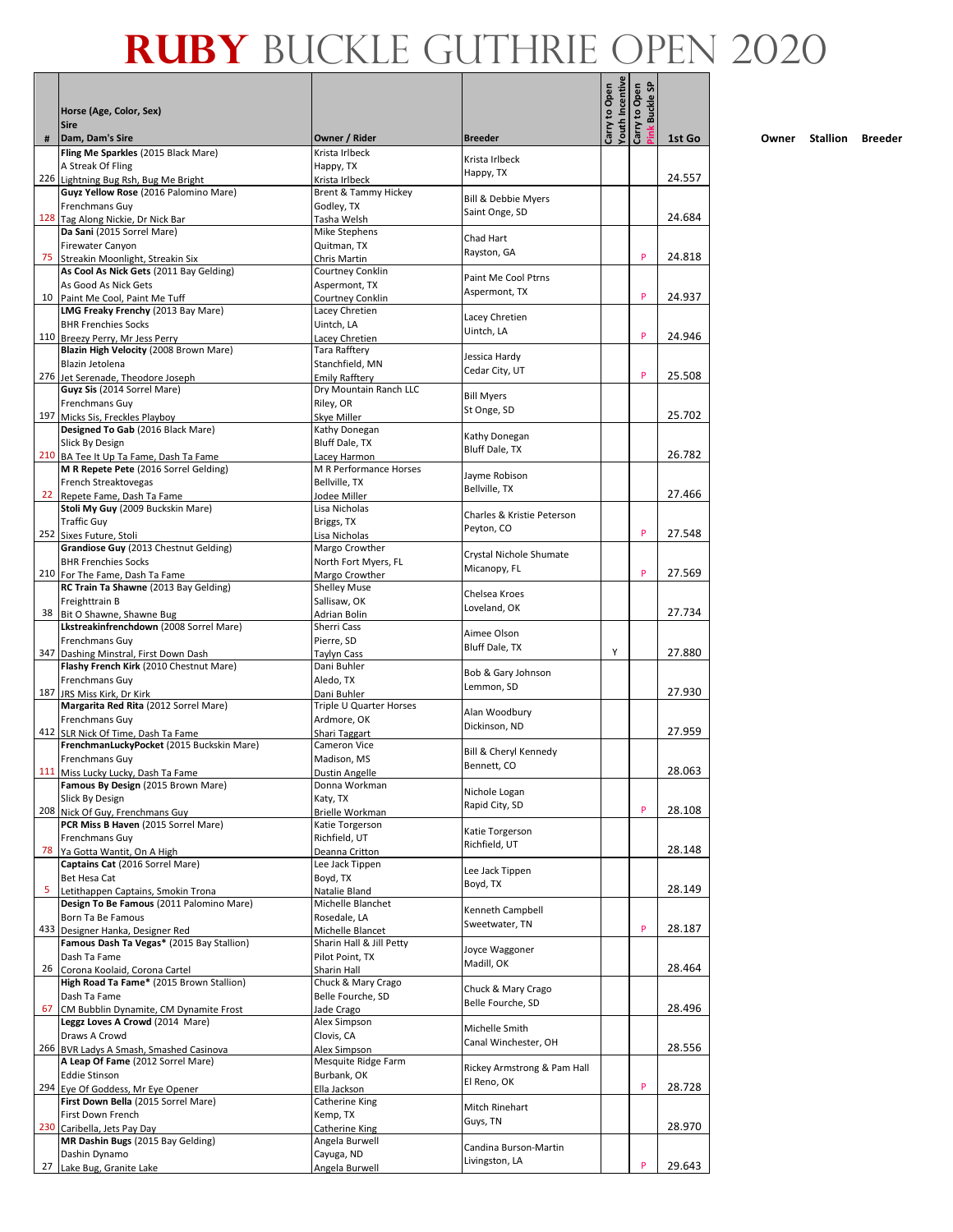|    | Horse (Age, Color, Sex)<br><b>Sire</b>                                        |                                       |                                         | Youth Incentive<br>Carry to Open | <b>Buckle SP</b><br>Carry to Open |         |
|----|-------------------------------------------------------------------------------|---------------------------------------|-----------------------------------------|----------------------------------|-----------------------------------|---------|
| #  | Dam, Dam's Sire                                                               | Owner / Rider                         | <b>Breeder</b>                          |                                  |                                   | 1st Go  |
|    | Sinaloa Stinson (2016 Bay Gelding)<br><b>Eddie Stinson</b>                    | Tricia Aldridge<br>Sanger, TX         | <b>Victory Farms</b>                    |                                  |                                   |         |
|    | 141 Mamaimcominhome, Corona Cartel                                            | <b>Tricia Aldridge</b>                | Ada, OK                                 |                                  | P                                 | 30.525  |
|    | Hillbilly Bombshell (2014 Brown Mare)<br>Frenchmans Guy                       | Steiner Ranch<br>Weatherford, TX      | Kyle Edwards & Sue Smith                |                                  |                                   |         |
|    | 74 Daisy Duke Dash, Dash Ta Fame                                              | <b>Steely Steiner</b>                 | Black Foot, ID                          |                                  |                                   | 32.248  |
|    | Bugs Wise Guy (2008 Sorrel Gelding)<br>Frenchmans Guy                         | <b>Kelly Neisius</b><br>Okmulgee, OK  | Ron & Merry Dickens                     |                                  |                                   |         |
|    | 79 Miss Fancy Bugs, Go For Bugs                                               | Cale Neisius                          | Adel. IA                                | Υ                                |                                   | 33.704  |
|    | Frenchmans Assassin (2009 Sorrel Gelding)<br>Frenchmans Guy                   | London Gorham<br>Cotulla, TX          | Jordon Briggs                           |                                  |                                   |         |
|    | 152 Huggys Spitfire, With Great Ease                                          | London Gorham                         | Chilton, TX                             | Υ                                |                                   | 37.531  |
|    | Promise Me A Jet (2014 Sorrel Mare)<br>Blazin Jetolena                        | SouthWestern Farms                    | <b>Busby Quarterhorse LLC</b>           |                                  |                                   |         |
|    | 384 GL Famous First Lady, Dash Ta Fame                                        | Kirbyville, TX<br>Savannah Palmore    | Millsap, TX                             |                                  | P                                 | 38.187  |
|    | GL Duff (2012 Gelding)                                                        | Gary Langford                         | Gary Langford                           |                                  |                                   |         |
| 6  | A Streak Of Fling<br>Shakeit For The Guys, Frenchmans Guy                     | Dayona Beach, FL<br>Anna Johnson      | Daytona Beach, FL                       |                                  |                                   | 999.000 |
|    | Designed To Lead (2016 Brown Gelding)                                         | Nancy Adkins                          | <b>Tommy Wiliams</b>                    |                                  |                                   |         |
|    | Slick By Design<br>20 KT Saucey Leader, Confederate Leader                    | Marengo, OH<br>Will Lear              | Big Springs, TX                         |                                  | P                                 | 999.000 |
|    | La Epica (2015 Sorrel Mare)                                                   | Katie Weaver                          | Holly Serensky-Lupo                     |                                  |                                   |         |
|    | Epic Leader<br>33 Dashing Valismy Name, Dashing Val                           | Krum, TX<br>Katie Weaver              | Streetsboro. OH                         |                                  |                                   | 999.000 |
|    | IRA New Moon (2016 Mare)                                                      | Bunt Kitchens & Tara Carr             | Schiller Ranch LLC                      |                                  |                                   |         |
|    | Firewater Canyon                                                              | Muleshoe. TX                          | College Station, TX                     |                                  | P                                 | 999.000 |
|    | 35   R A Grand Victory, CEO<br>A Full Moon Fling (2015 Bay Roan Mare)         | Tara Carr<br><b>Chelsie Leggett</b>   |                                         |                                  |                                   |         |
|    | A Streak Of Fling                                                             | Huntsville, TX                        | M3 Performance Horses LLC<br>Uvalde, TX |                                  |                                   |         |
|    | 36 Charge A Moon, Bully Bullion<br>Simply Slick (2015 Brown Gelding)          | Jodee Miller<br>Jason Eagle           |                                         |                                  |                                   | 999.000 |
|    | Slick By Design                                                               | Ward, AR                              | Jason Eagle<br>Ward, AR                 |                                  |                                   |         |
|    | 40 Simplyadashtafame, Dash Ta Fame                                            | Jason Eagle                           |                                         |                                  | P                                 | 999.000 |
|    | French Open (2008 Bay Gelding)<br><b>Frenchmans Guy</b>                       | Amberley Snyder<br>Tremonton, UT      | Lance Robinson & Max<br>Anderson        |                                  |                                   |         |
|    | 41 Miss Eye Paint, Mr Eye Opener                                              | Amberley Snyder                       | Spanish Fork, UT                        |                                  |                                   | 999.000 |
|    | Ivory Cartel (2009 Bay Gelding)<br>Ivory James                                | Shed Horn Ranch<br>Whitehall, MT      | TI Cattle Company                       |                                  |                                   |         |
|    | 46 Leave No Illusion, Tres Seis                                               | Bobbi Newmann                         | Houston, TX                             |                                  |                                   | 999.000 |
|    | Legsgonewild (2013 Bay Mare)<br><b>Tres Seis</b>                              | Leslie Newman<br>Corsicana. TX        | <b>Bielau Oaks</b>                      |                                  |                                   |         |
| 48 | Stoli Bugs Me, Stoli                                                          | Ivy Saebens                           | Welmar, TX                              |                                  | P                                 | 999.000 |
|    | Dashing Manny (2006 Palomino Gelding)                                         | Paul Freed                            | Lance Robinson                          |                                  |                                   |         |
|    | PC Redwood Manny<br>54 Evening Traffic, Dash Thru Traffic                     | Wellsville, UT<br>Kailey Mitton       | Spanish Fork, UT                        |                                  | P                                 | 999.000 |
|    | Famous Baby Stella (2015 Chestnut Mare)                                       | Desirae Wheeler                       | Sheila Hill                             |                                  |                                   |         |
|    | The Goodbye Lane<br>62 CP Private Dancer, Dash Ta Fame                        | Idaho Falls, ID<br>Desirae Wheeler    | Saint Anthony, ID                       |                                  |                                   | 999.000 |
|    | Native Jetolena (2015 Sorrel Mare)                                            | Terry McCormmach                      | <b>Busby Quarterhorse LLC</b>           |                                  |                                   |         |
|    | Blazin Jetolena                                                               | Walla Walla, WA                       | Millsap, TX                             |                                  |                                   | 999.000 |
|    | 65 Suzies Native Bug, Shawne Bug<br>Rollin Winner (2014 Sorrel Gelding)       | Kim Smith<br>Noretta Stritzke         |                                         |                                  |                                   |         |
|    | <b>Winners Version</b>                                                        | Tremonton, UT                         | A & C Racing & Roping<br>Roosevelt, UT  |                                  | P                                 | 999.000 |
|    | 85 Rollin, Brookstone Bay<br>Honkytonkbadonkedonk (2015 Bay Mare)             | Craig Stritzke<br>Brad & Karly Knight |                                         |                                  |                                   |         |
|    | The Goodbye Lane                                                              | Roosevelt, UT                         | Dawon Seeley<br>Spanish Fork, UT        |                                  | P                                 |         |
|    | 95 PH Jazzy Judy, Tuff Buddy Cash<br>Streak N Goodbye (2015 Chestnut Gelding) | Edria Day<br>Dr. Zachary Bruggen      |                                         |                                  |                                   | 999.000 |
|    | The Goodbye Lane                                                              | Ward, AR                              | Rubylee Walker<br>Pingree, ID           |                                  |                                   |         |
|    | 104 Streak N Wink, Sterakin Jewel<br>Nickys Private Jet (2010 Sorrel Mare)    | Jason Eagle<br>Gracey Lee Jarosek     |                                         |                                  | P                                 | 999.000 |
|    | As Good As Nick Gets                                                          | Bastrop, TX                           | Johnie Goodman                          |                                  |                                   |         |
|    | 109 Bustersjet, Jet String                                                    | Gracey Lee Jarosek                    | Waelder, TX                             |                                  | P                                 | 999.000 |
|    | Guns Fancy Fling (2010 Bay Roan Mare)<br>A Streak Of Fling                    | Heather Leeper<br>Wilmore, KS         | Cathi Carroll                           |                                  |                                   |         |
|    | 112 Guns Fancy Chex, No Chex To Cash                                          | Heather Leeper                        | Edmond, OK                              |                                  |                                   | 999.000 |
|    | Dynamic Lady Duo (2015 Red Roan Mare)<br>Dashin Dynamo                        | Monica McClung<br>May, OK             | Monica McClung                          |                                  |                                   |         |
|    | 115 Lady Bug Biankus, Our Hush Money                                          | Chaley Hext                           | May, OK                                 |                                  | P                                 | 999.000 |
|    | VF A Live Design (2005 Bay Gelding)<br>Designer Red                           | Bryana Lehrmann<br>Lexington, TX      | Danny Ray                               |                                  |                                   |         |
|    | 116 Live Rebel, Parrs Alive                                                   | Bryana Lehrman                        | Ada, OK                                 |                                  | P                                 | 999.000 |
|    | Famous TinCadillac (2011 Mare)                                                | David & Elaine Sloan                  | <b>Victory Farms</b>                    |                                  |                                   |         |
|    | <b>Eddie Stinson</b><br>117 Ms Cadillac Anny, Dr Nick Bar                     | Jermyn, TX<br>Caila Seal              | Ada, OK                                 |                                  |                                   | 999.000 |
|    | Aztecsdontwearsocks (2013 Bay Mare)                                           | Camron P Fambro                       | Camron Fambro                           |                                  |                                   |         |
|    | <b>BHR Frenchies Socks</b><br>167 Vaqueros Aztec, Drifts Vaquero              | Stephenville, TX<br>Jane Fambro       | Stephenville, TX                        |                                  | P                                 | 999.000 |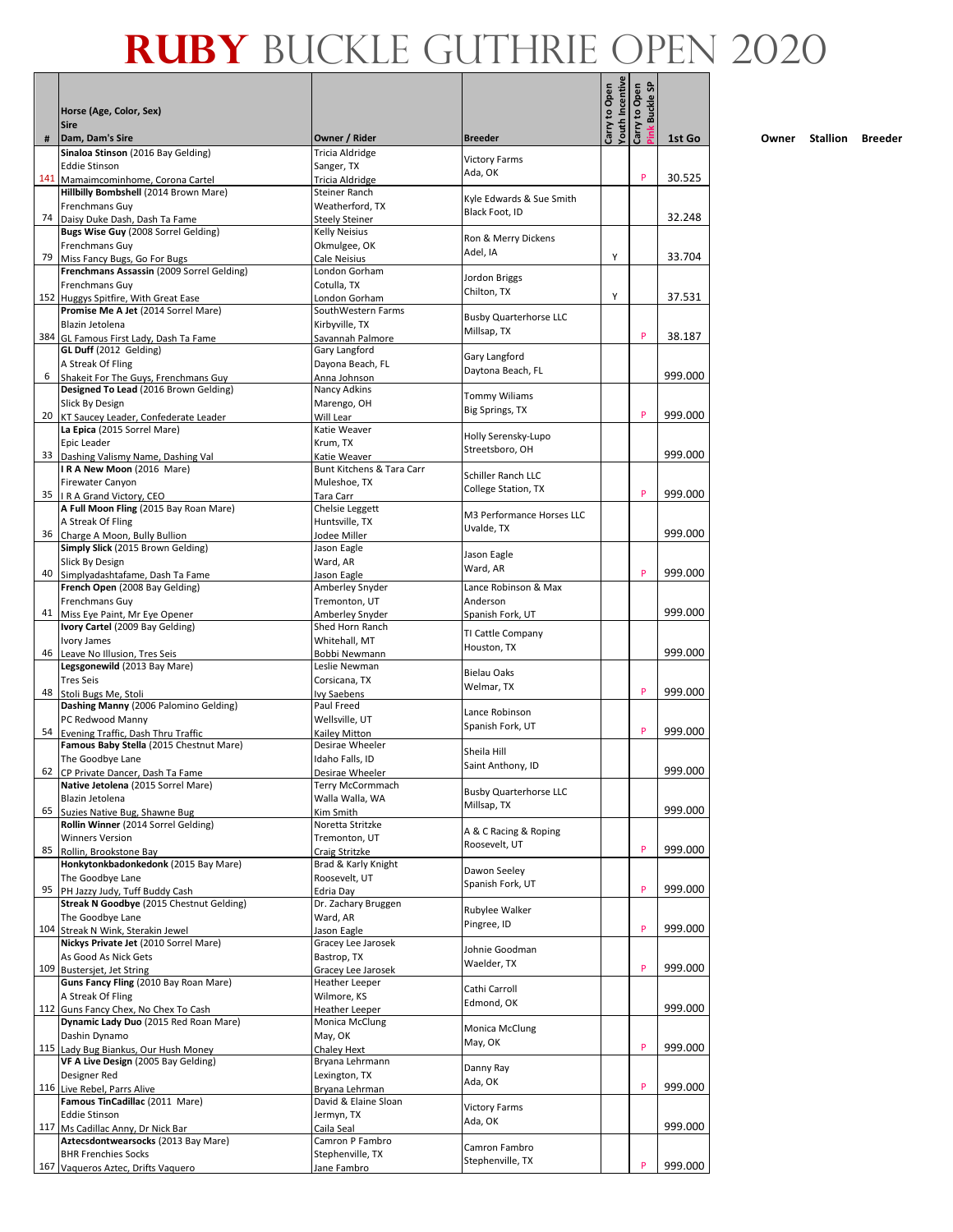|   |                                                                                    |                                             |                                         | Youth Incentive | <b>Buckle SP</b><br>Open |         |
|---|------------------------------------------------------------------------------------|---------------------------------------------|-----------------------------------------|-----------------|--------------------------|---------|
|   | Horse (Age, Color, Sex)<br><b>Sire</b>                                             |                                             | <b>Breeder</b>                          | Carry to Open   | Carry to<br>ink)         |         |
| # | Dam, Dam's Sire<br>VQ Check This Jet (2013 Sorrel Mare)                            | Owner / Rider<br>Brenda McMahan             |                                         |                 |                          | 1st Go  |
|   | Blazin Jetolena                                                                    | Divide, CO                                  | Jeffrey A Varner<br>Sedalia, CO         |                 |                          |         |
|   | 170 Check It To Me, Project Cash<br>VC Strawberry Streak (2015 Blue Roan Mare)     | Brenda McMahan<br>Doak Farms                |                                         |                 |                          | 999.000 |
|   | A Streak Of Fling                                                                  | Dona Ana, NM                                | Vernon & Elaine Copsey                  |                 |                          |         |
|   | 174 Visionette, Visionarian                                                        | Kaylin Doak                                 | Brewster, NE                            |                 |                          | 999.000 |
|   | Nick O Drama (2008 Gelding)<br>As Good As Nick Gets                                | Josh Andrews<br>Greensbrer, AR              |                                         |                 |                          |         |
|   | 175 Dama For Ya Moma, Martha Le Mours                                              | <b>Josh Andrews</b>                         |                                         |                 | P                        | 999.000 |
|   | My Flings On Fire (2014 Bay Gelding)                                               | <b>Check L Performance Horses</b>           | Charla Wooten                           |                 |                          |         |
|   | A Streak Of Fling<br>179 My Frosted Firewater, No Fade Wranglers                   | Wilmore, KS<br><b>Heather Leeper</b>        | Willis, TX                              |                 |                          | 999.000 |
|   | Designers Fire N Ice (2007 Dun Mare)                                               | Tara Rafftery                               | Kenneth & Barbara Burns                 |                 |                          |         |
|   | Designer Red                                                                       | Stanchfield, MN                             | Atlanta, TX                             |                 | P                        | 999.000 |
|   | 180 Flits Fire and Ice, Fire Water Flit<br>Guys Ebony N Ivory (2015 Buckskin Mare) | McKenzie Rafftery<br>NFP Performance Horses |                                         |                 |                          |         |
|   | Ivory James                                                                        | Spring, TX                                  | Myers Performance Horses<br>St Onge, SD |                 |                          |         |
|   | 184 Guys Cash For Perks, Frenchmans Guy                                            | Tasha Welsh<br><b>Brooke Taylor</b>         |                                         |                 |                          | 999.000 |
|   | The Duke of Ivory (2013 Bay Gelding)<br>Ivory James                                | Hockley TX                                  | <b>Bobby Cox</b>                        |                 |                          |         |
|   | 185 Miss Royal Baby Doll, Royal Quick Dash                                         | <b>Brooke Taylor</b>                        | Fort Worth, TX                          |                 |                          | 999.000 |
|   | Harvey P Wald (2014 Bay Roan Gelding)                                              | Heather Bauman                              | Debbie & Heather Bauman                 |                 |                          |         |
|   | French Streaktovegas<br>186 Joni Jacolynn, The Little Colonel                      | Piedmont, SD<br>Heather Bauman              | Piedmont, SD                            |                 |                          | 999.000 |
|   | FameOnTheHorizon (2011 Sorrel Gelding)                                             | Lacey Scott                                 | <b>Busby Quarterhorse LLC</b>           |                 |                          |         |
|   | Frenchmans Guy                                                                     | Prospect, TN                                | Millsap, TX                             |                 |                          | 999.000 |
|   | 209 Rebs Little Fame, Dash Ta Fame<br>Deadly Lady (2014 Bay Mare)                  | <b>Lacev Scott</b><br>Malissa Blackmon      |                                         |                 |                          |         |
|   | <b>Tres Fortunes</b>                                                               | Odessa, TX                                  | Wallace Johnson<br>Kekoha, HI           |                 |                          |         |
|   | 216 Chivaros Lady, Furr Treeous<br>Flobot (2015 Sorrel Gelding)                    | Malissa Blackmon                            |                                         |                 |                          | 999.000 |
|   | Blazin Jetolena                                                                    | Fallon Taylor<br>Collinsville, TX           | Dian Taylor                             |                 |                          |         |
|   | 221 Flos Heiress, Dr Nick Bar                                                      | Joao Ferraz Leao                            | Collinsville, TX                        |                 |                          | 999.000 |
|   | M R Vegas Fame (2016 Bay Mare)                                                     | M R Performance Horses                      | Jayme Robison                           |                 |                          |         |
|   | French Streaktovegas<br>222 JL Sweet Fame, Dash Ta Fame                            | Bellville, TX<br>Jodee Miller               | Bellville, TX                           |                 |                          | 999.000 |
|   | Guys Merridoc Girl (2011 Sorrel Mare)                                              | Camron P Fambro                             | Troy & Jamie Ashford                    |                 |                          |         |
|   | Frenchmans Guy<br>229 JB Docs Lil Tootsie, Herridoc                                | Stephenville, TX<br>Jane Fambro             | Lott, TX                                |                 |                          | 999.000 |
|   | VF My Chance At Fame (2014 Chestnut Gelding)                                       | Kim Kraus-Wermling                          |                                         |                 |                          |         |
|   | Born Ta Be Famous                                                                  | Great Falls, MT                             | Kim Kraus-Wermling<br>Great Falls, MT   |                 | P                        |         |
|   | 291 Senorita Zafiro, Special Show<br>Yo Rocco (2012 Sorrel Gelding)                | Kim Kraus-Wermling<br>Lad Herbst            |                                         |                 |                          | 999.000 |
|   | JL Sirocco                                                                         | Stephenville, TX                            | Gary Lynn Olson<br>Great Falls, MT      |                 |                          |         |
|   | 293 Badger Be Good, Camiseta Badger                                                | Jane Fambro                                 |                                         |                 | P                        | 999.000 |
|   | Boons French Streak (2013 Red Roan Mare)<br>French Streaktovegas                   | Josh & Krista Graff<br>Olive, MT            | David & Jody Smith                      |                 |                          |         |
|   | 297 AR Lady In Red, Colonel Doc Bar Chex                                           | Krista Graff                                | Miles City, MT                          |                 |                          | 999.000 |
|   | Freckles Frenchmans (2000 Bay Gelding)                                             | Jeye Johnson                                | Brett & Paula Blasius                   |                 |                          |         |
|   | Frenchmans Guy<br>298 Crystal Freckless Sue, Freckles Gigolo                       | Lipan, TX<br>Jeye Johnson                   | Wall, SD                                |                 |                          | 999.000 |
|   | Vikingson La Jolla (2013 Brown Gelding)                                            | Katie Church                                | Bennard & Barbara Rowland               |                 |                          |         |
|   | <b>Winners Version</b><br>312 Miss Streakin Viking, Streakin La Jolla              | Salina, UT                                  | Raymondville, TX                        |                 | P                        | 999.000 |
|   | Bay Area Barbara (2012 Palomino Mare)                                              | Shay Walchli<br>Delfarms LLC                |                                         |                 |                          |         |
|   | As Good As Nick Gets                                                               | Bush, LA                                    | Amy Williams<br>Sandra, TX              |                 |                          |         |
|   | 319 Six Moons Blonde, PC Frenchman<br>Famous Goodbye Lane (2013 Brown Gelding)     | Cambrie Delaune<br>Kris & Kyle Gadbois      |                                         |                 | P                        | 999.000 |
|   | The Goodbye Lane                                                                   | Escondido, CA                               | Rubylee Walker<br>Pingree, ID           |                 |                          |         |
|   | 320 VJ Ta Fame, Darkelly                                                           | Kris Gadbois                                |                                         |                 | P                        | 999.000 |
|   | VF A Little Bit Red (2008 Sorrel Mare)<br>Designer Red                             | Ryann Pedone<br>Sunset, TX                  | <b>Victory Farms</b>                    |                 |                          |         |
|   | 325 Little Bit Princess, Super Sence Amillion                                      | Ryann Pedone                                | Ada, OK                                 |                 | P                        | 999.000 |
|   | MoonMoneyCanyon (2015 Gray Gelding)                                                | Cheyenne Jones                              | Karl Yurko DVM                          |                 |                          |         |
|   | Firewater Canyon<br>331 Beea Stash Of Money, The Money Doctor                      | Alvo, OK<br>Cheyenne Jones                  | Wheeling, WV                            |                 | P                        | 999.000 |
|   | Streak Ta Fame N Royalty (2014 Bay Stallion)                                       | Bruce & Linda Stenerson                     | Linda Stenerson                         |                 |                          |         |
|   | A Streak Of Fling                                                                  | Escondido, CA                               | Escondido, CA                           |                 |                          | 999.000 |
|   | 337 As Dash Ta Fame, Dash Ta Fame<br>Smooth Finances (2013 Buckskin Mare)          | Michele McLeod<br>Nikki Cain                |                                         |                 |                          |         |
|   | A Smooth Guy                                                                       | Whitesboro, TX                              | Nikki Cain<br>Whitesboro, TX            |                 |                          |         |
|   | 360 Financial Flood, Financially<br>Guys Luv Ta Fame (2013 Palomino Mare)          | Nikki Cain<br>Kris & Kyle Gadbois           | JKS Ranch Cattle/Equipment              |                 | P                        | 999.000 |
|   | Frenchmans Guy                                                                     | Escondido, CA                               | LLC                                     |                 |                          |         |
|   | 378 Livin On Luv, Dash Ta Fame                                                     | Kris Gadbois                                | Fairfield, TX                           |                 |                          | 999.000 |
|   | VF Leo Stinson (2015 Grullo Gelding)<br><b>Eddie Stinson</b>                       | Delfarms LLC<br>Bush, LA                    | <b>Victory Farms</b>                    |                 |                          |         |
|   | 380 Licorice Leotard, Coup De Kas                                                  | Cambrie Delaune                             | Ada, OK                                 |                 | P                        | 999.000 |